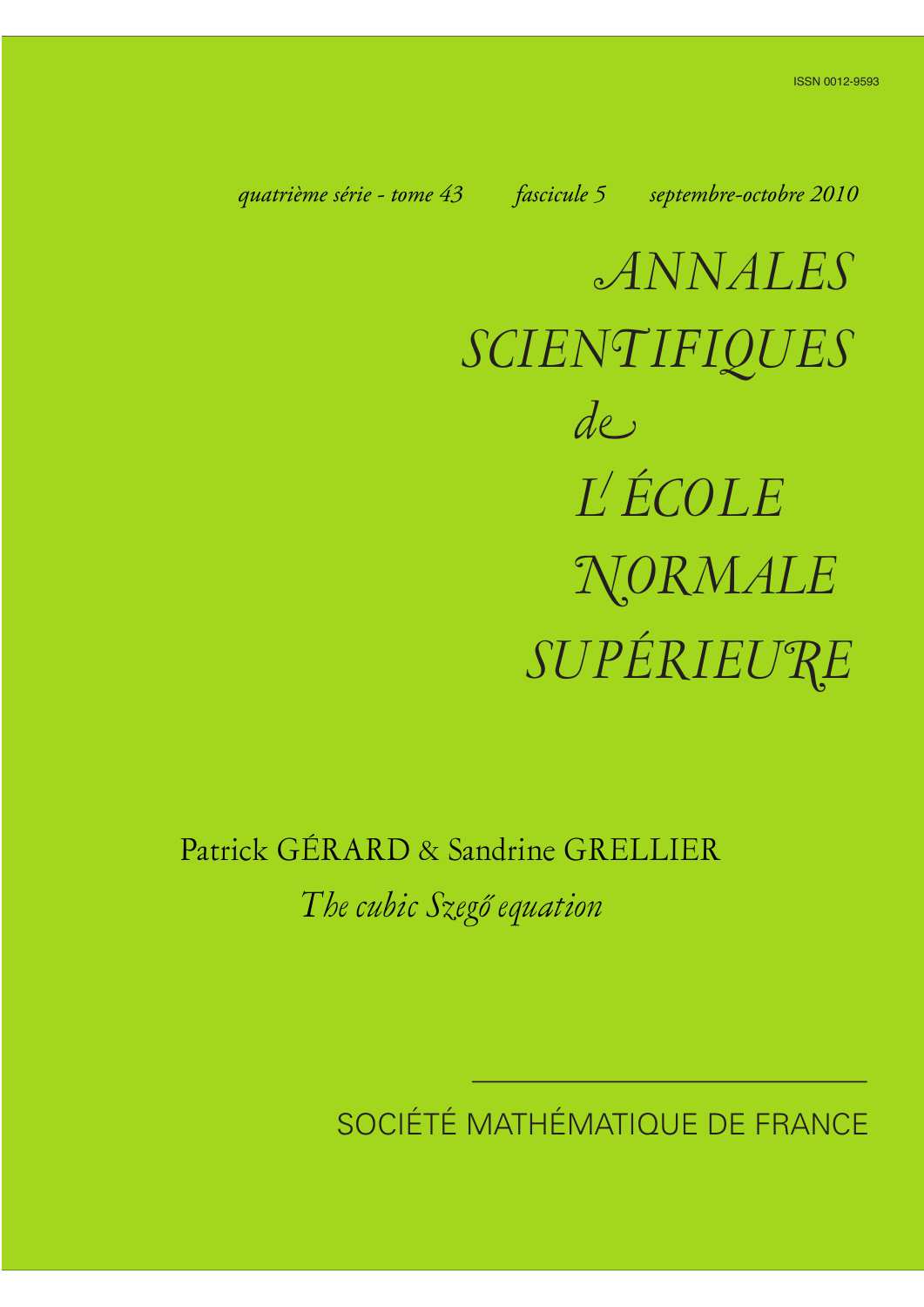# THE CUBIC SZEGŐ EQUATION

# BY PATRICK GÉRARD AND SANDRINE GRELLIER

ABSTRACT. – We consider the following Hamiltonian equation on the  $L^2$  Hardy space on the circle,

$$
i\partial_t u = \Pi(|u|^2 u) ,
$$

where Π is the Szegő projector. This equation can be seen as a toy model for totally non dispersive evolution equations. We display a Lax pair structure for this equation. We prove that it admits an infinite sequence of conservation laws in involution, and that it can be approximated by a sequence of finite dimensional completely integrable Hamiltonian systems. We establish several instability phenomena illustrating the degeneracy of this completely integrable structure. We also classify the traveling waves for this system.

R. – On considère l'équation hamiltonienne suivante sur l'espace de Hardy du cercle

$$
i\partial_t u = \Pi(|u|^2 u) ,
$$

où Π désigne le projecteur de Szegő. Cette équation est un cas modèle d'équation sans aucune propriété dispersive. On établit qu'elle admet une paire de Lax et une infinité de lois de conservation en involution, et qu'elle peut être approchée par une suite de systèmes hamiltoniens de dimension finie complètement intégrables. Néanmoins, on met en évidence des phénomènes d'instabilité illustrant la dégénérescence de cette structure complètement intégrable. Enfin, on caractérise les ondes progressives de ce système.

The authors would like to thank S. Alinhac, L. Baratchart, T. Kappeler, S. Kuksin, J. Leblond, W. Strauss and M. Zworski for valuable discussions, and, for their hospitality, the IMPA in Rio de Janeiro, the Chennai Mathematical Institute and the CIRM in Luminy, where part of this work was done. This work was initiated during the visit of the second author at Orsay thanks to a CNRS fellowship. She thanks both of these institutions. The authors also acknowledge the support of the following ANR projects: EDP dispersives (ANR-07-BLAN-0250-01) for the first author, and AHPI (ANR-07-BLAN-0247-01) for the second author.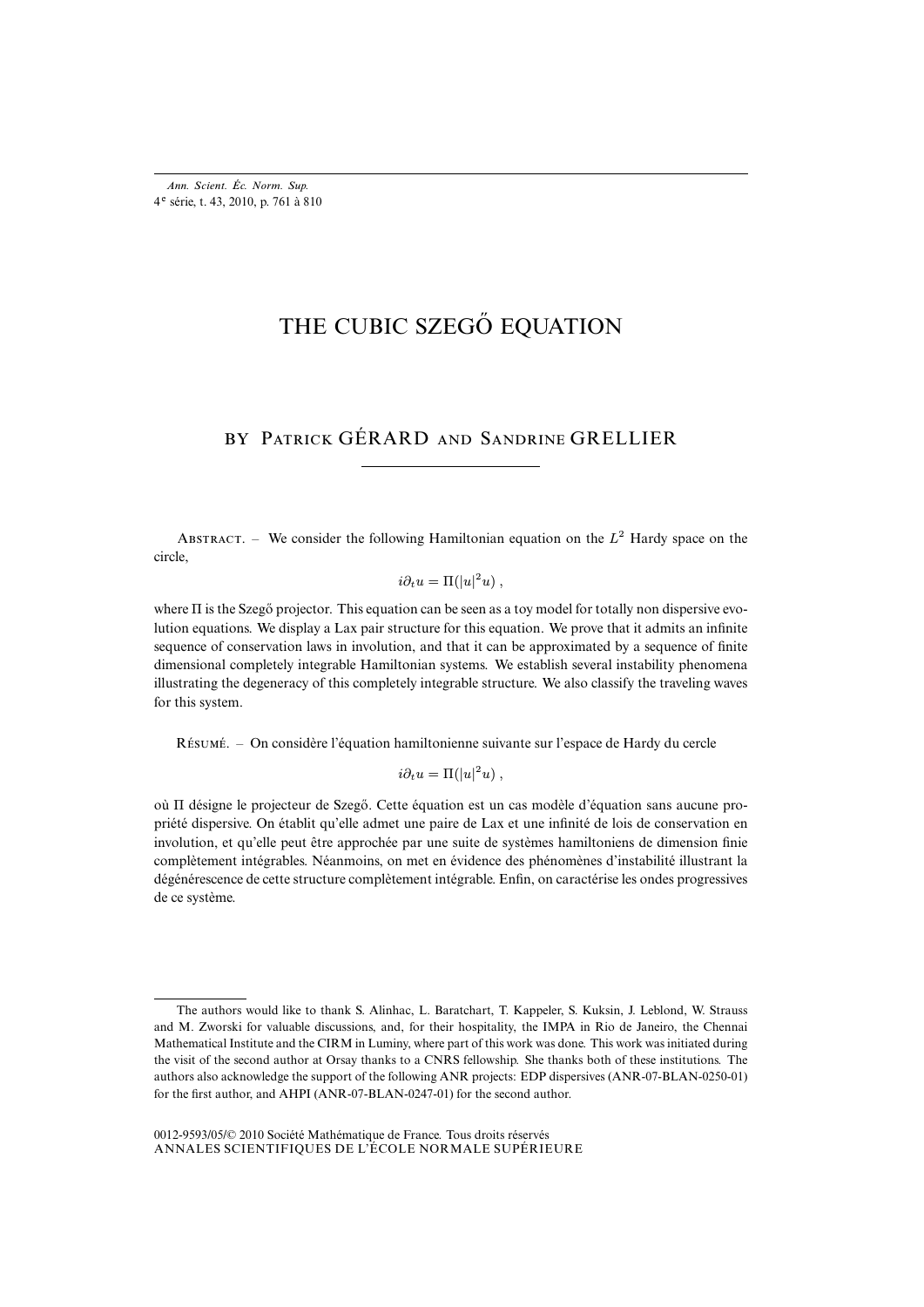#### **1. Introduction**

#### **1.1. Motivation**

This work can be seen as a continuation of a series of papers due to N. Burq, N. Tzvetkov and the first author  $[4, 5, 6, 7]$  — see also  $[10]$  for a survey—, devoted to the influence of the geometry of a Riemannian manifold M onto the qualitative properties of solutions to the nonlinear Schrödinger equation

(1) 
$$
i\partial_t u + \Delta u = |u|^2 u, (t, x) \in \mathbb{R} \times M.
$$

The usual strategy for finding global solutions to the Cauchy problem for  $(1)$  is to solve it locally in time in the e[nerg](#page-49-0)y space  $H^1 \cap L^4$  using a fixed point argument and then to globalize in time, by means of conservation of energy and of  $L^2$  $L^2$  norm. In most of the cas[es, t](#page-49-0)he fixed point strategy leads to define a smooth local in time flow map, in the sense of regular wellposedness defined in [10], Definition 2.3, and recalled in Appendix 1 (Section 10). As a corollary of the work of Burg, Gérard, Tzvetkov — see [6], Remark 2.12, p. 205, or  $[10]$ , sketch of the proof of Theorem 5.2— one obtains, whatever the geometry is, the following general result. If there exists a smooth local in time flow map on the Sobolev space  $H<sup>s</sup>(M)$ , then the following S[tri](#page-2-0)chartz–type estimate must hold

(2) 
$$
\|e^{it\Delta} f\|_{L^4([0,1]\times M)} \lesssim \|f\|_{H^{s/2}(M)}.
$$

Inequality (2) is valid for instance if  $M = \mathbb{R}^d$ ,  $d = 1, 2, 3, 4$  and  $\Delta$  is the Euclidean Laplacian, wh[ere](#page-48-1)  $s$  is given by the scaling formula

<span id="page-2-0"></span>
$$
s = \max\left(0, \frac{d}{2} - 1\right) \; .
$$

In [4, 6], it is observed that, on the two-dimensional sphere, the infimum of the numbers s such that  $(2)$  holds is  $1/4$ , hence is larger than the regularity given by the latter formula. This can be interpreted as a lack of dispersion properties for the spherical geometry. It is therefore natural to ask whether there e[xist](#page-49-1) some geometries for which these dispersion properties totally disappear. Such an example arises in sub-Riemannian geometry, more precisely for radial solutions of the Schrödinger equation associated to the sub-Laplacian on the Heisenberg group, as observed in [11], where part of the results of this paper are announced. Here we present a more elementary example of such a situation. Let us choose  $M = \mathbb{R}^2_{x,y}$  and replace the Laplacian by the Grushin operator  $G := \partial_x^2 + x^2 \partial_y^2$ , so that our equation is

(3) 
$$
i\partial_t u + \partial_x^2 u + x^2 \partial_y^2 u = |u|^2 u.
$$

Notice that this equation enjoys the following scaling invariance: if  $u(t, x, y)$  is a solution, then

<span id="page-2-1"></span>
$$
\lambda u(\lambda^2 t, \lambda x, \lambda^2 y)
$$

is also a solution. In this context, it is natural to replace the standard Sobolev space  $H<sup>s</sup>(M)$ by the Grushin Sobolev space  $H_G^s(M)$ , defined as the domain of  $\sqrt{(-G)^s}$  . Observe that the above scaling transformation leaves invariant the homogeneous norm of  $H_G^{1/2}(M)$ , which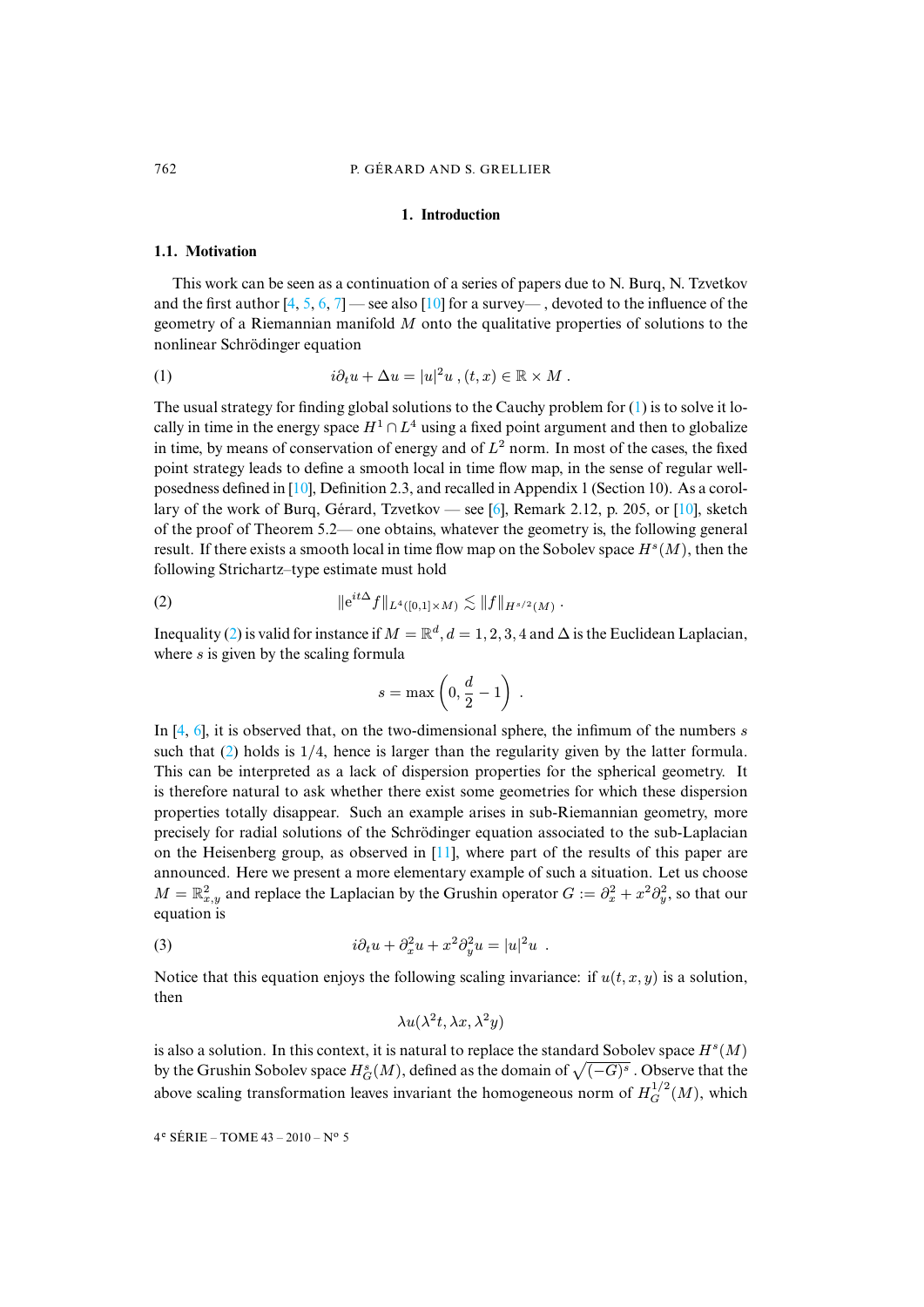<span id="page-3-0"></span>suggests that Equation (3) is *subcritical* with respect to the energy regularity  $H_G^1(M)$ . However, we are going to see that the corresponding version of ([2\),](#page-44-0)

(4) 
$$
\|e^{itG}f\|_{L^4([0,1]\times M)} \leq C \|f\|_{H_G^{s/2}(M)},
$$

cannot hold if  $s < \frac{3}{2}$ , which means, in view of Proposition 10 proved in Appendix 1, that no smooth flow can exist on the energy space, hence Equation (3) should rather be regar[ded](#page-2-1) as *supercritical* with respect to the energy regularity. In fact, the critical regularity  $s_c = \frac{3}{2}$  is the regularity which corresponds to the Sobolev embedding in  $M$ , since  $x$  has homogeneity 1 and y has homogeneity 2. This is an illustration of a total lack of dispersion for Equation  $(3)$ .

The justification is as follows. Notice that  $u = e^{itG} f$  can be explicitly described by using the Fourier transform in the y variable, and by making an expansion along the Hermite functions  $h<sub>m</sub>$  in the x variable, leading to the representation

$$
u(t,x,y) = (2\pi)^{-1/2} \sum_{m=0}^{\infty} \int_{\mathbb{R}} e^{-it(2m+1)|\eta|+iy\eta} \hat{f}_m(\eta) h_m(\sqrt{|\eta|}x) d\eta,
$$

with

$$
||f||_{H^{s/2}_G}^2 = \sum_{m=0}^{\infty} \int_{\mathbb{R}} (1 + (2m+1)|\eta|)^{s/2} |\hat{f}_m(\eta)|^2 \frac{d\eta}{\sqrt{|\eta|}}.
$$

Let us focus onto data concentrated on modes  $m = 0, \eta \sim N^2$ , specifically

$$
f(x,y) = \frac{1}{\sqrt{N}} \int_0^\infty e^{iy\eta - \eta \frac{x^2}{2} - \frac{\eta}{N^2}} d\eta = N^{\frac{3}{2}} F(Nx, N^2 y)
$$

with

$$
F(x,y) := \frac{1}{1 + \frac{x^2}{2} - iy} \; .
$$

Then the above formula for  $u$  gives

$$
u(t,x,y)=f(x,y-t) ,
$$

so that

<span id="page-3-1"></span>
$$
||u||_{L^4([0,1]\times \mathbb{R}^2_{x,y})}=N^{3/4}||F||_{L^4}.
$$

Since  $||f||_{H_G^{s/2}} \simeq N^{s/2}$  as  $N \to \infty$ , this proves the claim.

Notice that a total lack of dispersion also occurs for t[he](#page-3-0) — trivial— equation with  $G = 0$ ,

(5) 
$$
i\partial_t u = |u|^2 u , \ u(0,x) = u_0(x) ,
$$

for which  $H_G^s = L^2$  $H_G^s = L^2$  $H_G^s = L^2$  for every  $s \ge 0$ , hence inequality (4) cannot hold. However, the explicit formula

$$
u(t,x) = e^{-it|u_0(x)|^2} u_0(x)
$$

solves explicitly (5), defining a —nonsmooth— flow map on  $L^2$ !

These observations invite us to study the *structure of the nonlinear evolution problem* (3) in more detail. Denote by  $V_m^{\pm}$  the space of functions of the form

$$
v_m^{\pm}(x,y) = \int_0^\infty e^{\pm i\eta y} g(\eta) h_m(\sqrt{\eta}x) d\eta , \int_0^\infty \eta^{-1/2} |g(\eta)|^2 d\eta < \infty ,
$$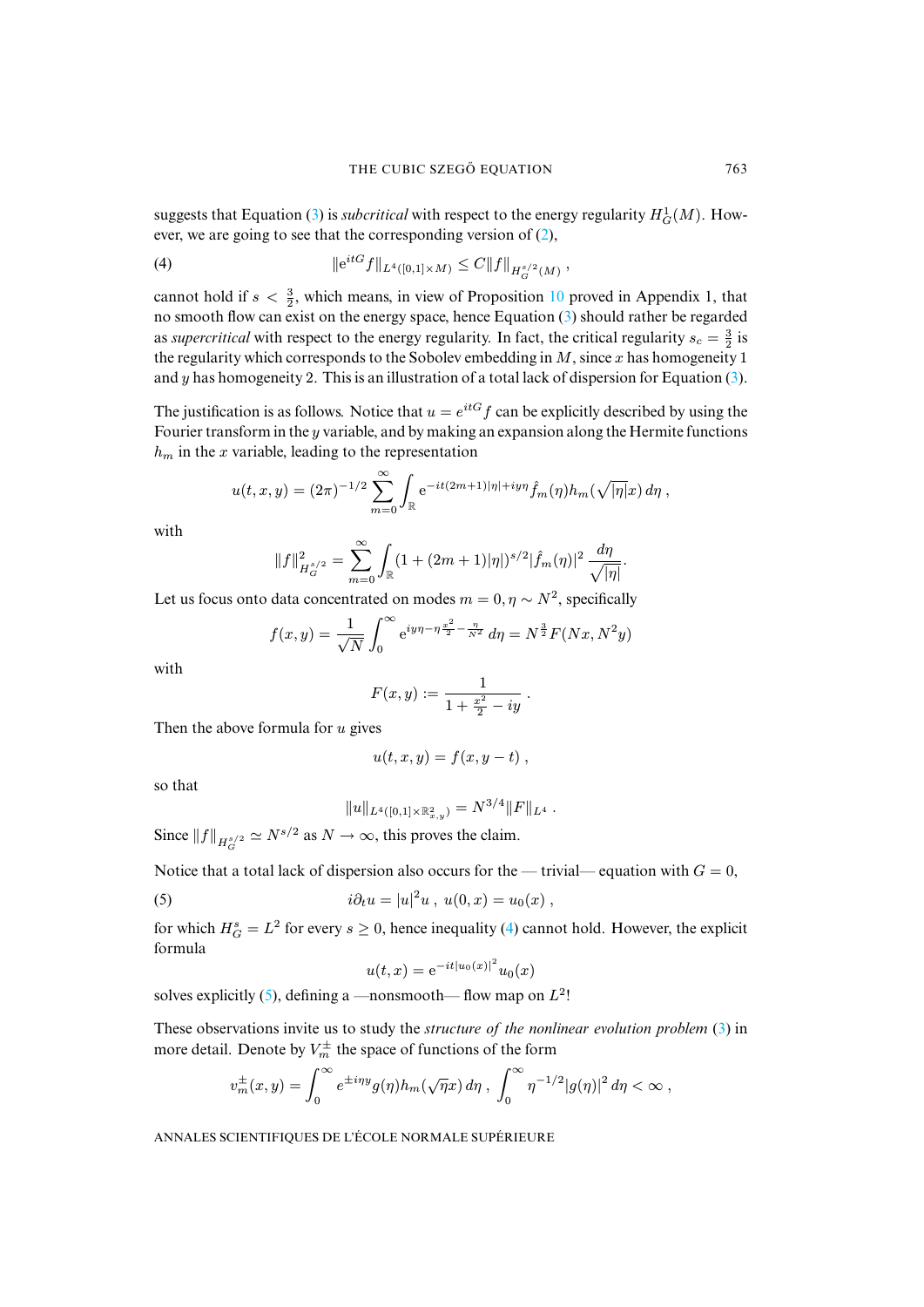so that we have the orthogonal decomposition

$$
L^2(M) = \bigoplus_{\pm} \bigoplus_{m=0}^{\infty} V_m^{\pm}, G_{|V_m^{\pm}} = \pm i(2m+1)\partial_y.
$$

Denote by  $\Pi_m^{\pm}: L^2(M) \to V_m^{\pm}$  the orthogonal projection. Expanding the solution as

$$
u = \sum_{\pm} \sum_{m=0}^{\infty} u_m^{\pm} , \ u_m^{\pm} = \Pi_m^{\pm} u ,
$$

the equation reads as a system of coupled trans[po](#page-2-1)rt equations,

(6) 
$$
i(\partial_t \pm (2m+1)\partial_y)u_m = \Pi_m^{\pm}(|u|^2u).
$$

Therefore a bett[er](#page-49-3) understanding of Equation (3) requires to study the interaction between the nonlinearity  $|u|^2u$  and the projectors  $\Pi_m^{\pm}$ . Notic[e th](#page-49-1)at similar interactions arise in the literature, see for instance [18] in the study of the Lowest Landau Level for Bose-Einstein condensates, or [8] in the study of critical high frequency regimes of NLS on the sphere. Other examples can be found in the introduction of  $[11]$ . The present paper is devoted to a toy model for this kind of interaction.

## **1.2.** A toy model: the cubic Szegő equation

Let

$$
\mathbb{S}^1 = \{ z \in \mathbb{C}, |z| = 1 \}
$$

be the unit circle in the complex plane. If u is a distribution on  $\mathbb{S}^1$ ,  $u \in \mathcal{D}'(\mathbb{S}^1)$ , then u admits a Fourier expansion in the distributional sense

$$
u=\sum_{k\in\mathbb{Z}}\hat{u}(k)e^{ik\theta}.
$$

For every subspace E of  $\mathcal{D}'(\mathbb{S}^1)$ , we denote by  $E_+$  the subspace

$$
E_{+} = \{u \in E \; ; \; \forall k < 0, \hat{u}(k) = 0\} .
$$

In particular,  $L_+^2$  is the Hardy space of  $L^2$  functions which extend to the unit disc  $\{|z| < 1\}$ as holomorphic functions,

$$
u(z) = \sum_{k=0}^{\infty} \hat{u}(k) z^k , \sum_{k=0}^{\infty} |\hat{u}(k)|^2 < +\infty .
$$

Let us endow  $L^2(\mathbb{S}^1)$  with the scalar product

$$
(u|v) := \int_{\mathbb{S}^1} u\overline{v} \, \frac{d\theta}{2\pi} \, ,
$$

and denote by  $\Pi : L^2(\mathbb{S}^1) \to L^2_+(\mathbb{S}^1)$  the orthogonal projector on  $L^2_+(\mathbb{S}^1)$ , the so-called Szegő projector,

<span id="page-4-0"></span>
$$
\Pi\left(\sum_{k\in\mathbb{Z}}\hat{u}(k)e^{ik\theta}\right) = \sum_{k\geq 0}\hat{u}(k)e^{ik\theta}.
$$

We consider the following evolution equation on  $L^2_+(\mathbb{S}^1)$ ,

(7) 
$$
i\partial_t u = \Pi(|u|^2 u) .
$$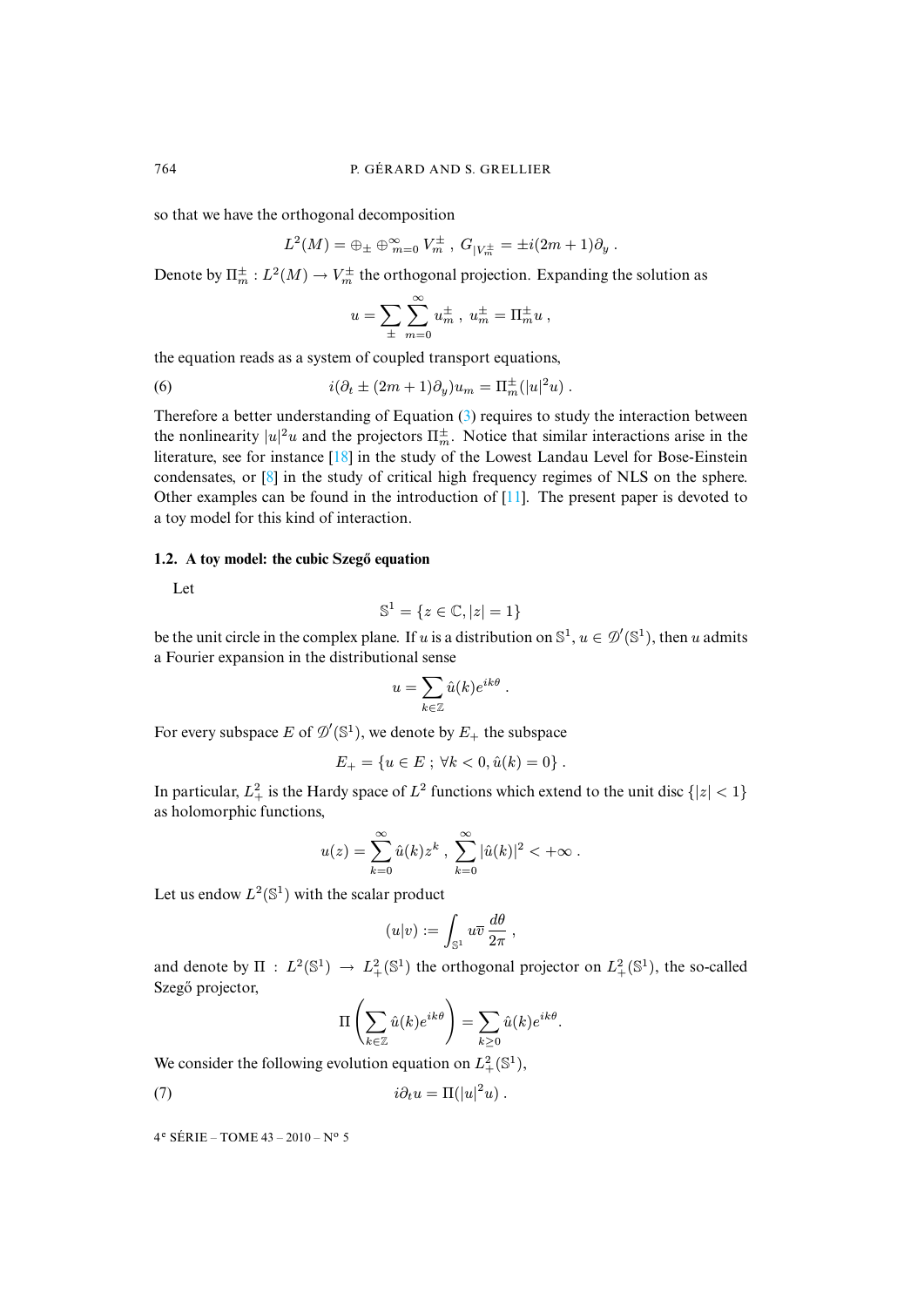This equation, that we decided to call *the cubic Szegő equation*, is the simplest one which displays interaction between a cubic nonlinearity and a Calderón-Zygmund projector. It is also an infinite dimensional Hamiltonian system on  $L^2_+(\mathbb{S}^1)$ , as we shall now see.

#### **1.3. The Hamiltonian formalism**

We endow  $L^2_+(\mathbb{S}^1)$  with the symplectic form

$$
\omega(u,v) = 4 \operatorname{Im}(u|v) .
$$

Given a real valued function F defined on a dense subspace  $\mathcal{D}$  of  $L^2_+(\mathbb{S}^1)$ , we shall say that F admits a Hamiltonian vector field if there exists a mapping

$$
X_F:\mathcal{D}\to L^2_+(\mathbb{S}^1)
$$

such that, for every  $h \in \mathcal{D}$ ,

$$
\frac{F(u+th)-F(u)}{t}\xrightarrow[t\to 0]{}\omega(h,X_F(u))\ .
$$

Of course, this property is often strengthened as differentiability of  $F$  for some norm on  $\mathcal D$  (see Kuksin [15] for a general setting in scales of Hilbert spaces). A Hamiltonian curve associated to F is a solution  $u = u(t)$  of

$$
\dot{u}=X_F(u)\ ,
$$

and, given two functions  $F, G$  on  $\mathcal D$  admitting Hamiltonian vector fields, the Poisson bracket of  $F$ ,  $G$  is defined on  $\emptyset$  by

$$
\{F,G\}(u) = \omega(X_F(u), X_G(u))\ .
$$

For example, the function

$$
E(u) = \int_{\mathbb{S}^1} |u|^4 \, \frac{d\theta}{2\pi} \, ,
$$

defined on  $L_+^4(\mathbb{S}^1)$ , admits on  $H_+^s(\mathbb{S}^1)$ ,  $s > \frac{1}{2}$ , the Hamiltoni[an](#page-4-0) vector field

$$
X_E(u) = -i\Pi(|u|^2u) ,
$$

which defines a smooth vector field on  $H^s_+$ , so that Equation (7) is the equation of Hamiltonian curves for E. From this structure, the equation  $(S)$  inherits the formal conservation law  $E(u) = E(u(0))$ . The invariance by translation and by multiplication by complex numbers of modulus 1 gives two other formal conservation laws,

$$
Q(u) := \int_{\mathbb{S}^1} |u|^2 \, \frac{d\theta}{2\pi} = \|u\|_{L^2}^2 \quad , \quad M(u) := (Du|u), \ D := -i\partial_\theta = z\partial_z \; .
$$

Equivalently, these conservation laws mean that we have the following cancellations for the Poisson brackets,

$$
\{E,Q\} = \{E,M\} = 0\;,
$$

which can be recovered in view of the explicit expressions of the Hamiltonian vector fields,

$$
X_Q(u) = -\frac{i}{2}u \ , \ X_M(u) = -\frac{i}{2}Du \ .
$$

Finally, these expressions also imply that

$$
\{Q,M\}=0.
$$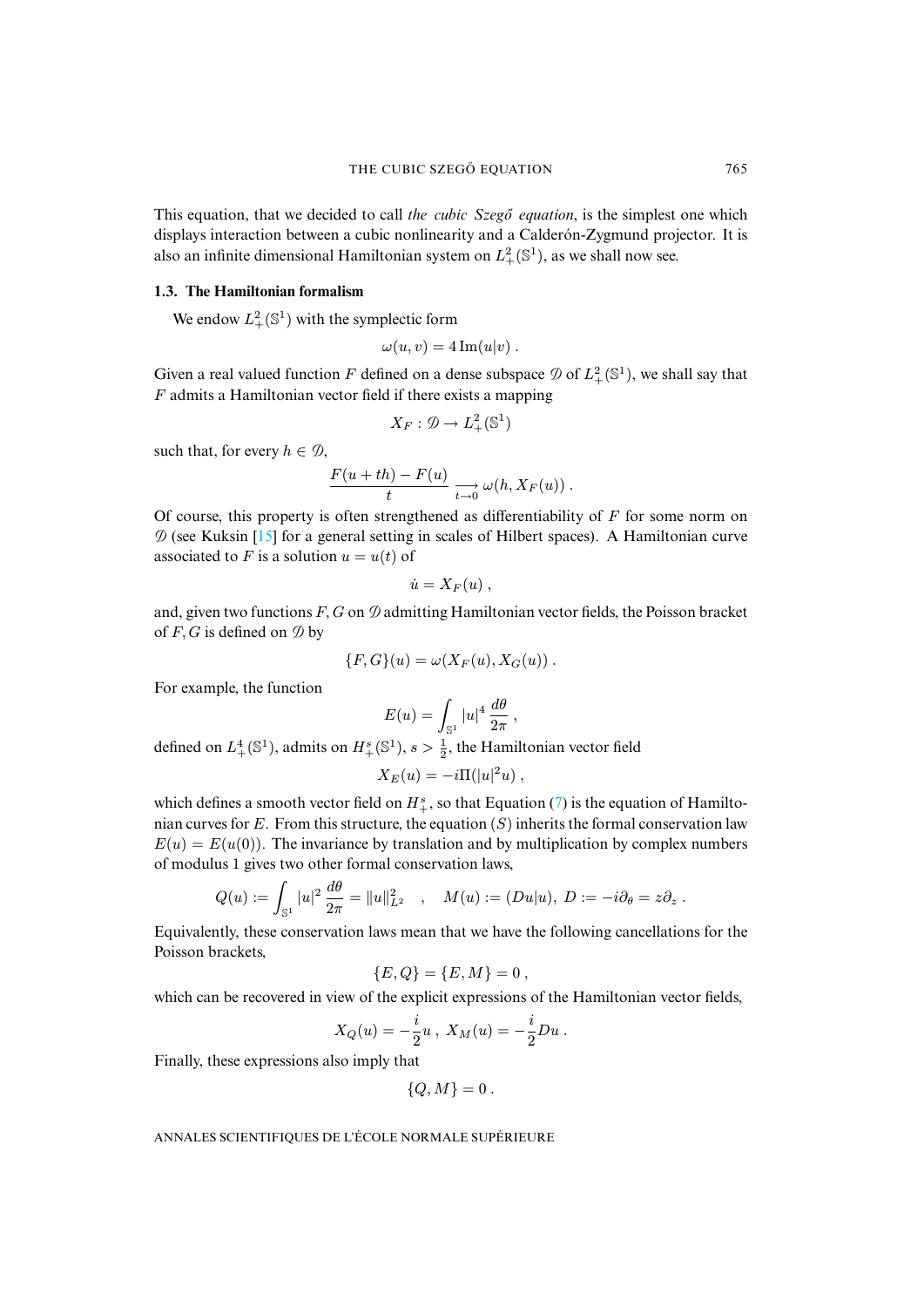#### **1.4. Main results**

From the previous conservation laws, we shall show — s[ee S](#page-50-0)ection 2— that (7) defines a continuous flow on  $H^{1/2}_+$ . The main [res](#page-49-4)ults of this [pape](#page-49-5)r are based on an unexpected property of this flow, namely that it admits a Lax pair, as the KdV flow (see Lax [16]) or the one dimensional cubic Schrödinger flow (see Zakharov-Shabat [28]). More precisely, for every  $u \in H_+^{1/2}$ , we define (see *e.g.* Peller [22], Nikolskii [19]), the Hankel operator of symbol u by

$$
H_u(h) = \Pi(u\overline{h}), h \in L^2_+.
$$

It is well known that  $H_u$  is a Hilbert-Schmidt operator, which is symmetric with respect to the real part of the scalar product on  $L^2_+$ . Our basic result is roughly the following — see Section 3 for a more precise state[men](#page-4-0)t.

THEOREM 1.1. – *There exists a mapping*  $u \mapsto B_u$ , valued into skew-symmetric operators *on*  $L^2_+$ *, such that u is a solution of* (7) *if and only if* 

$$
\frac{d}{dt}H_u=[B_u,H_u].
$$

<span id="page-6-1"></span>As a consequ[en](#page-4-0)ce, if u is a solution of (7),  $H_{u(t)}$  is unitarily equivalent to  $H_{u(0)}$ . From this obs[erv](#page-13-0)atio[n,](#page-28-0) we infer many new properties of the dynamics of  $(7)$ , including an infinite sequence  $(J_{2n})_{n\geq 1}$  of conservation laws in involution. We also prove the approximation of Equation (7) by finite dimensional completely integrable Hamiltonian systems — see Sections 4 and 8.

THEOREM 1.2. – For every positive [in](#page-4-0)teger D, there exists a complex submanifold  $W(D)$ *of* H 1/2 <sup>+</sup> *of dimensi[on](#page-4-0)* D*, such that*

- 1.  $W(D)$  *is invariant by the flow of*  $(7)$ *.*
- 2. *The flow of* (7) *is a completely integrable Hamiltonian flow on* W(D) *in the Liouville sense.*

*Moreove[r,](#page-48-2) the union of the manifolds*  $W(D)$ ,  $D \geq 1$ , is dense in  $H_+^{1/2}$ .

In Theorem 1.2 above, complete integrability in the Liouville sense means, according to Arnold [1], that for generic Cauchy data in  $W(D)$ , the evolution is quasi-periodic on a Lagrangian torus. In fact,  $W(D)$  is a manifold of rational functions on the complex plane, with no poles in the unit disc. For instance,  $W(3)$  consists of functions u given by

$$
u(z) = \frac{az + b}{1 - pz}
$$

<span id="page-6-0"></span>with  $a \in \mathbb{C} \setminus \{0\}, b \in \mathbb{C}$ , and p in the open unit disc. In this particular case, we solve (7) explicitly in Section 6, and we deduce th[e fo](#page-4-0)llowing large time behavior of  $H<sup>s</sup>$  norms of the solutions.

THEOREM 1.3. – *Every solution*  $u$  of (7) on  $W(3)$  satisfies

$$
\forall s > \frac{1}{2}, \sup_{t \in \mathbb{R}} \|u(t)\|_{H^s} < +\infty.
$$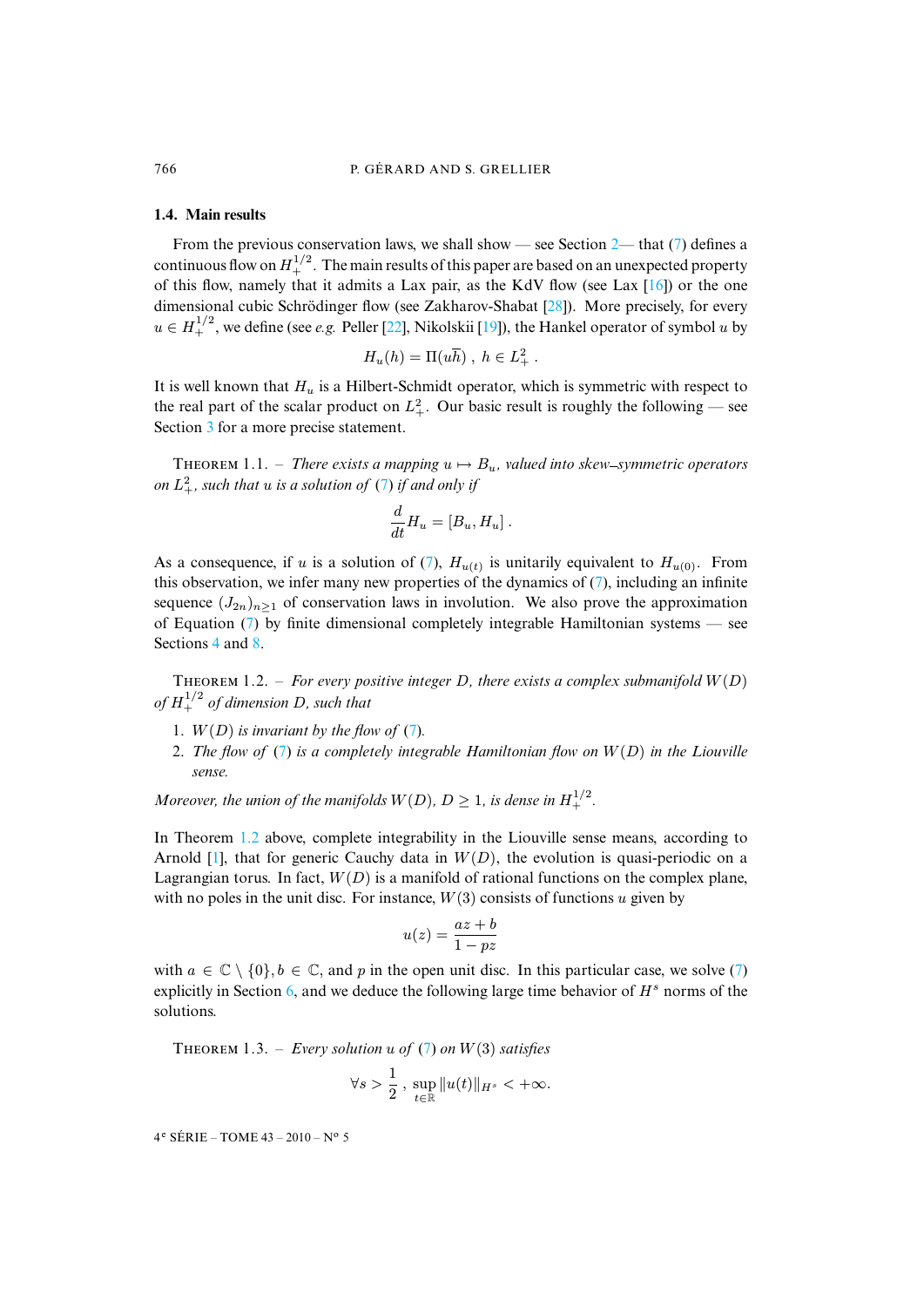*However, there exists a family*  $(u_0^{\varepsilon})_{\varepsilon>0}$  *of Cauchy data in*  $W(3)$ *, which converges in*  $W(3)$  *for the*  $C^{\infty}(\mathbb{S}^1)$  *topology as*  $\varepsilon \to 0$ *, such that the corresponding solutions*  $u^{\varepsilon}$  *satisfy* 

$$
\forall \varepsilon > 0, \exists t^{\varepsilon} > 0 : \forall s > \frac{1}{2}, ||u^{\varepsilon}(t^{\varepsilon})||_{H^{s}} \xrightarrow[\varepsilon \to 0]{} + \infty.
$$

The second statement of Theorem 1.3 is to be compared with the recent result by Colliander-Keel-Staffilani-Takaoka-Tao [9], who proved a similar behavior for cubic [N](#page-4-0)LS on the twodimensional torus. Notice that, as shown by our result, this behavior does not imply the existence of an unbounded trajectory in  $H^s$ , and that it can occur for completely integra[ble](#page-26-0) systems. This phenomenon shows that the conservation laws of Equation (7) do not control the high energy Sobolev norms. However, let us mention that the boundedness of the trajectories in  $H^s$  is a generic property on all the manifolds  $W(D)$ , as we prove in Section 7. The boundedness [in](#page-33-0)  $H^s$  $H^s$  of the trajectory for all data in  $H^s$  for large s, is an interesting open problem.

<span id="page-7-0"></span>Finally, in Section 9 we characterize t[rav](#page-4-0)eling waves for  $(7)$ . In view of the two-dimensional symmetry group associated to  $Q$  and  $M$ , these traveling waves are defined as follows.

DEFINITION 1. – *A solution* u of (7) is said to be a traveling wave if there exist  $\omega, c \in \mathbb{R}$ *such that*

$$
u(t, z) = e^{-i\omega t} u(0, e^{-ict} z)
$$

*for every*  $t \in \mathbb{R}$ *. We shall call*  $\omega$  *the pulsation of*  $u$ *, and*  $c$  *the velocity of*  $u$ *.* 

Notice th[at t](#page-33-0)he equation for traveling waves is the following nonlinear equation,

$$
cDu + \omega u = \Pi(|u|^2 u) .
$$

In Section 9, using the Lax pair structure and a precise spectral analysi[s o](#page-4-0)f the corresponding selfadjoint operators, we describe all the solutions of this equation.

**THEOREM** 1.4. – The initial data  $u_0 \in H_+^{1/2}$  of traveling waves for (7) are given by

$$
u_0(z) = \begin{cases} \alpha \prod_{j=1}^N \frac{z - \overline{p}_j}{1 - p_j z} \text{ for } \alpha \in \mathbb{C}, |p_j| < 1, N \ge 1, \text{ if } c = 0, \\ \alpha \frac{z^{\ell}}{1 - p^N z^N}, \text{ for } \alpha \in \mathbb{C}, N \ge 1, 0 \le \ell \le N - 1, \text{ if } c \ne 0. \end{cases}
$$

The question of orbital stability of these traveling waves, in the sense of Grillakis-Shatah-Strauss  $[12]$ , is of course very natural. We only have partial answers to this question, namely in the case  $N = 1$  of the above theorem:

1. For  $|p| < 1$ , the stationary wave c[orr](#page-22-0)esponding to

$$
u_0(z) = \frac{z - \overline{p}}{1 - pz}
$$

is orbitally unstable — see Section  $6$ .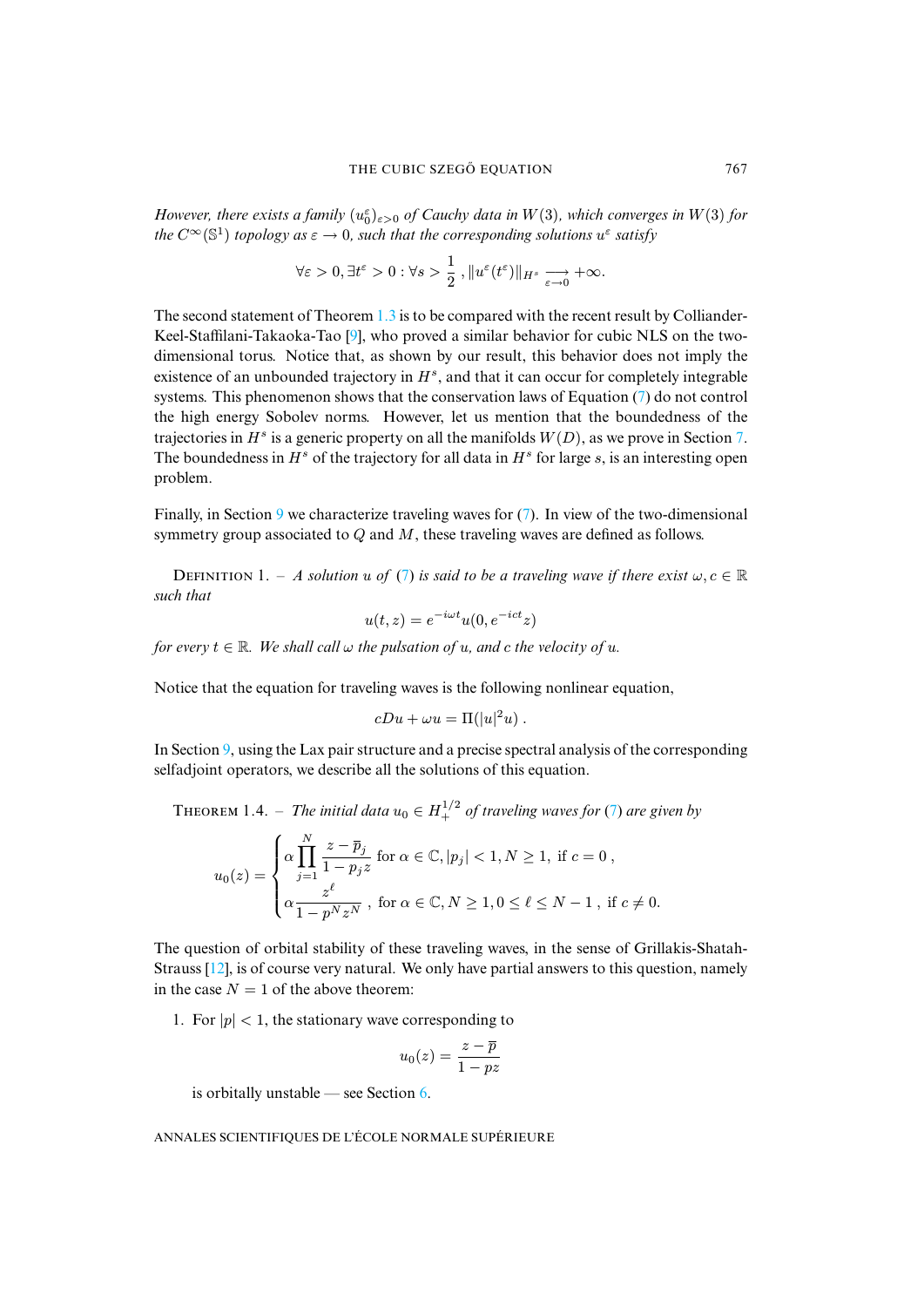2. For  $|p| < 1$ , the stationary wave [co](#page-19-0)rresponding to

$$
u_0(z)=\frac{1}{1-pz}
$$

is orbitally stable — see Section 5. In fact, we show that this data is a ground state [of](#page-4-0) the variational equation which characterizes the traveling waves.

We close this int[ro](#page-4-0)duction by menti[oni](#page-49-7)ng two natural open problems, on which we hope to come back in a future work. The first one is to obtain a complete solution of Equation (7) by solving inverse spectral problems for Hankel operators, describing explicit action angle coordinates for  $(7)$ , as it is done in [13] for the KdV equation. The second one is of course [to t](#page-49-1)ransfer at least part of the structure found here for attacking the open problem of global smooth solutions to the nonlinear Schrödinger equation associated to the Grushin operator, which was the starting point of this paper, and to other evolution problems of the same type [11], for instance on the Heisenberg group.

#### **2. The Cauchy problem**

<span id="page-8-1"></span>In this section, w[e s](#page-19-0)olve the Cau[ch](#page-20-0)y problem for the cubic Szego equation, for sufficiently smooth data. We close the section by a remark about the smoothness of the flow map. Further results concerning uniform continuity of this flow map for weaker topologies can be [fou](#page-4-0)nd in Section 5, Proposition 6.

THEOREM 2.1. – *Given*  $u_0 \in H_+^{1/2}(\mathbb{S}^1)$ , there exists a unique solution  $u \in C(\mathbb{R}, H_+^{1/2}(\mathbb{S}^1))$ *of* (7) such that  $u(0) = u_0$ . For every  $T > 0$ , the mapping  $u_0 \in H_+^{1/2} \mapsto u \in C([-T,T],H_+^{1/2})$ *is continuous. Moreover, if*  $u_0 \in H^s_+(\mathbb{S}^1)$  *for some*  $s > \frac{1}{2}$ *, then*  $u \in C(\mathbb{R}, H^s_+(\mathbb{S}^1))$ *.* 

*Proof.* – Assume first that  $s > 1/2$ . Since the vector field  $X_E$  is smooth on  $H^s_+$ , it is easy to solve  $(S)$  locally in time. More precisely, one has to solve the integral equation

(8) 
$$
u(t) = u_0 - i \int_0^t \Pi(|u|^2 u) dt'.
$$

The corresponding operator is well defined on  $H^s_+(\mathbb{S}^1)$  since

<span id="page-8-0"></span>
$$
\|\Pi(|u|^2u)\|_{H^s}\leq \||u|^2u\|_{H^s}\leq C\|u\|_{L^\infty}^2\|u\|_{H^s}\leq C'\|u\|_{H^s}^3.
$$

This allows to use a fixed point argument on a small time interval, and yields a time interval of existence  $[-T, T]$  where T is bounded from below if  $||u_0||_{H^s}$  is bounded.

Next we show that the  $H^s$ -norm of this unique solution remains bounded on any time interval, so that this solution is global. To that purpose, we make use of the conservation of Q and M, and of the following observation,

(9) 
$$
M(u) + Q(u) = \sum_{k \geq 0} (k+1) |\hat{u}(k)|^2 = ||u||_{H^{1/2}}^2.
$$

So far, we have only observed that  $M$  and  $Q$  are formally conserved. In fact, it is straightforward to prove this conservation for sufficiently smooth solutions, and finally we get them for  $H^s$  solutions,  $s > 1/2$ , by approximation.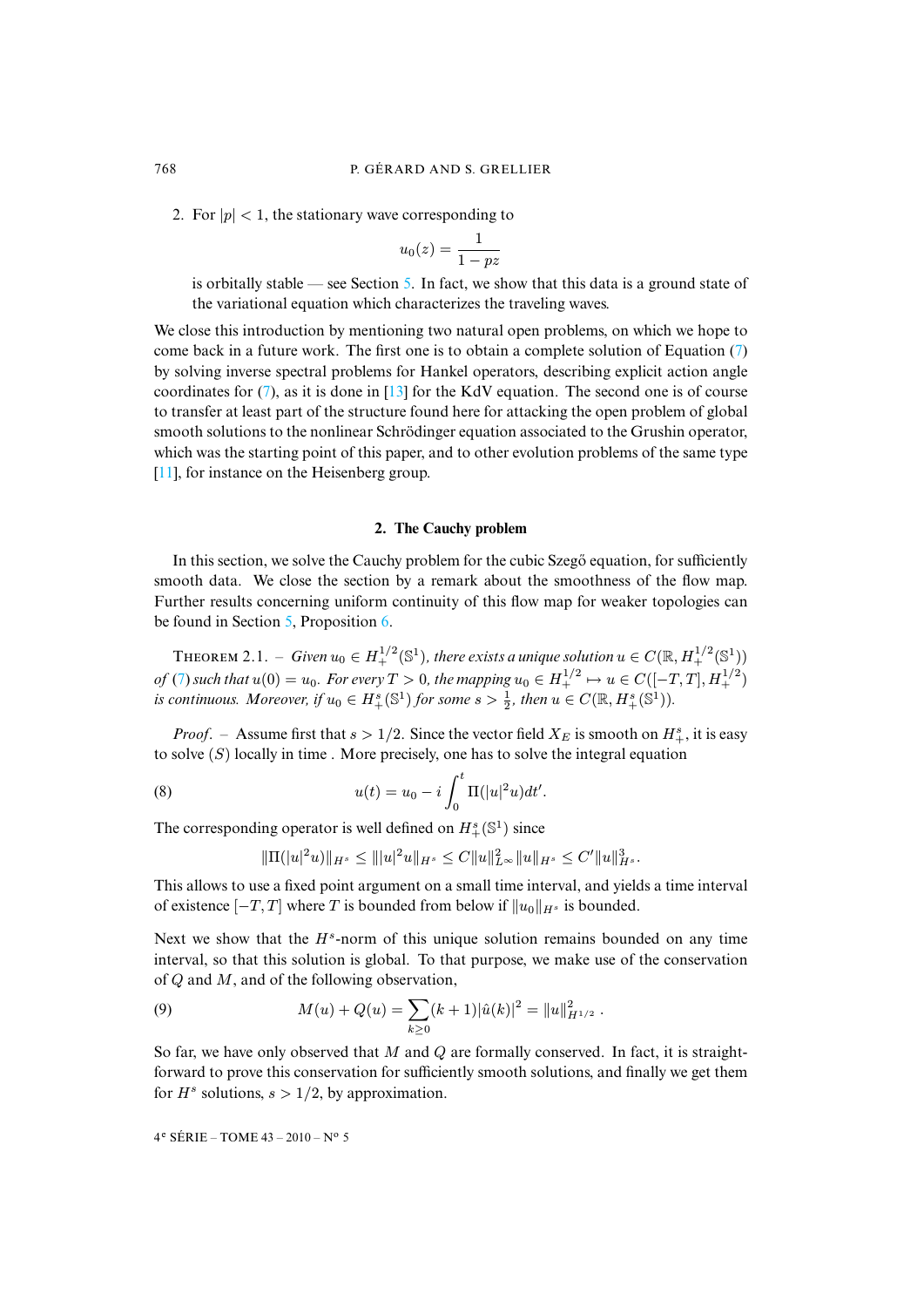We combine the conservation of the  $H^{1/2}$  norm with the following Brezis-Gallouët type estimate (see [3]),

$$
||u||_{L^{\infty}} \leq C_s ||u||_{H^{1/2}} \left[ \log \left( 2 + \frac{||u||_{H^s}}{||u||_{H^{1/2}}} \right) \right]^{\frac{1}{2}}
$$

.

A proof of this estimate is recalled in Appendix 2. We infer, for  $t \ge 0$ ,

$$
||u||_{H^s} \le ||u_0||_{H^s} + \int_0^t ||\Pi(|u|^2 u)||_{H^s} dt' \le ||u_0||_{H^s} + C \int_0^t ||u||_{L^\infty}^2 ||u||_{H^s} dt'
$$
  

$$
\le ||u_0||_{H^s} + B \int_0^t ||u_0||_{H^{1/2}}^2 \left[ \log \left( 2 + \frac{||u||_{H^s}}{||u_0||_{H^{1/2}}} \right) \right] ||u||_{H^s} dt'.
$$

If we set  $f(t) := ||u||_{H^s}/||u_0||_{H^{1/2}}$ , we obtain

<span id="page-9-0"></span>
$$
f(t) \le f(0) + A \int_0^t \left[ \log(2 + f(t')) \right] f(t') dt'
$$

.

so that, by a non linear Gronwall lemma,  $f$  does not blow up in finite time,

(10) 
$$
2 + f(t) \le (2 + f(0))^{e^{At}}
$$

This completes the proof for  $s > 1/2$ .

Let us turn to the case  $s = 1/2$ [.](#page-8-0) The proof of global existence of weak solutions is standard. Let us recall it briefly. Given  $u_0 \in H_+^{1/2}$ , approximate it by a sequence  $(u_0^n)$  of elements in  $H^s_+, s > 1/2$ . Consider the sequence  $(u_n)$  of solutions of  $(7)$  in  $C(\mathbb{R}, H^s_+)$  corresponding to these initial data. In view of (9), the  $H^{1/2}$  norm of  $u_n(t)$  remains bounded for any  $t \in \mathbb{R}$ , and co[ns](#page-4-0)equently  $\partial_t u_n(t)$  remains bounded in, say,  $L^2$ . Hence there exists a subsequence of  $u_n(t)$  converging weakly to  $u(t)$  in  $H^{1/2}$ , locally uniformly in t. By the Rellich theorem,  $u_n(t)$  conv[erg](#page-49-8)es strongly to  $u(t)$  in  $L^p$  for every  $p < \infty$ , and it is easy to check th[at s](#page-49-9)uch a function  $u$  [is a](#page-49-10) weak solution of  $(7)$ .

Next, let us prove the uniqueness, which follows from an argument first introduced by Yudovich  $[27]$  in the case of the  $2D$  Euler equation and used by Vladimirov in [25], and Ogawa in [20]. It is based on the fact that functions in  $H^{1/2}(\mathbb{S}^1)$  satisfy the Trudinger-ty[pe](#page-4-0) inequality,

(11) 
$$
\forall p \in [1, \infty[, \|u\|_{L^p} \le C \sqrt{p} \|u\|_{H^{1/2}}.
$$

We postpone the proof of this estimate to Appendix 3. Let u and  $\tilde{u}$  be two solutions of (7) belonging to  $C_w(\mathbb{R}, H_+^{1/2})$  with  $u(0) = \tilde{u}(0)$ . Set  $g(t) := ||u(t) - \tilde{u}(t)||_{L^2}^2$  so that g is  $C^1$  and vanishes at the origin. Introduce a large number  $p > 2$  and compute

$$
|g'(t)| = 2 \left| \text{Im} \left( (u(t) - \tilde{u}(t)) \right| \Pi(|u|^2 u - |\tilde{u}|^2 \tilde{u}) \right) \right|
$$
  
\n
$$
\leq C_1 \int_{\mathbb{S}^1} |u - \tilde{u}|^2 (|u|^2 + |\tilde{u}|^2) d\theta
$$
  
\n
$$
\leq C'_1 \int_{\mathbb{S}^1} |u - \tilde{u}|^{2(1 - \frac{1}{p})} (|u|^2 + |\tilde{u}|^2)^{1 + \frac{1}{p}} d\theta
$$
  
\n
$$
\leq C_2 \|u - \tilde{u}\|_{L^2}^{2(1 - \frac{1}{p})} (||u||_{L^2(p+1)}^{2(1 + \frac{1}{p})} + ||\tilde{u}||_{L^2(p+1)}^{2(1 + \frac{1}{p})})
$$
  
\n
$$
\leq B p g(t)^{1 - \frac{1}{p}}.
$$

This implies

$$
g(t) \leq (Bt)^p.
$$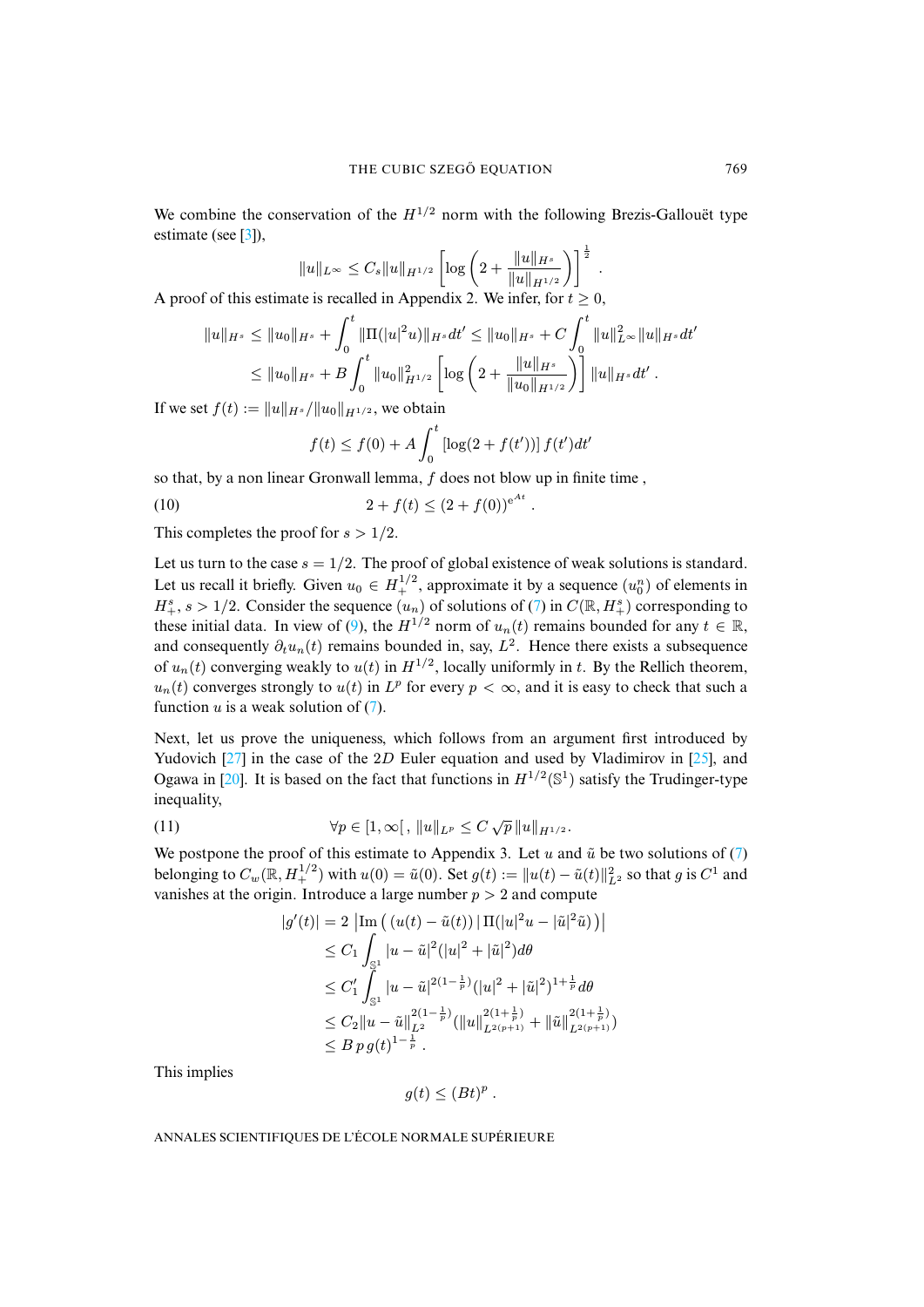The right hand side of the latter inequality goes to zero as p goes to infinity for any  $t < 1/B$ . This proves the uniqueness of the Cauchy problem.

It remains to prove that the weak solution  $u$  is strongly continuous in time with values in  $H^{1/2}$ , and that it depends continuously on the Cauchy data  $u_0$ . First, by weak convergence, we have  $||u(t)||_{H^{1/2}} \le ||u_0||_{H^{1/2}}$  for any  $t \in \mathbb{R}$ . By reversing time and using uniqueness, one obtains the converse inequality for any  $t \in \mathbb{R}$  — solve the Cauchy problem with initial data  $u(t)$ . Hence the  $H^{1/2}$  norm is preserved by the flow on  $H^{1/2}_+$ . Since u is weakly continuous with respect to t and since  $H_+^{1/2}$  is a Hilbert space, this completes the proof of the strong continuity of  $u$ . The continuity of the flow map can be proved similarly.  $\Box$ 

REMARK 1. – *For*  $s > 1/2$ , the contraction mapping argument used to construct the *solution* u *classically allows to prove that the flow map*  $u_0 \mapsto u(t)$  *is Lipschitz continuous on bounded subsets of*  $H^s$  *and that it is smooth.* 

On the opposite, the flow defined on  $H_+^{1/2}(\mathbb{S}^1)$  is not smooth — in fact it is not  $C^3$  near 0. Here *is the argument.* If  $\Phi_t$  *is the flow map, a simple expansion shows that, for*  $h \in H^s_+, s > \frac{1}{2}$ *,* 

$$
d^3\Phi_t(0)(h,h,h) = -6it\Pi(|h|^2h) .
$$

<span id="page-10-0"></span>*Hence the fact that*  $\Phi_1$  *is*  $C^3$  *on a neighborhood of* 0 *in*  $H_+^{1/2}$  *is in contradiction with the existence of*  $h \in H_+^{1/2}$  such that  $\Pi(|h|^2h)$  does not belong to  $H_+^{1/2}$ . As a simple computation *shows, an example of such a function* h *is given by*  $h_{\alpha} = f^{\alpha}$  *where*  $f(z) = -\frac{\log(1-z)}{z}$  $rac{1-z}{z}$  and  $\frac{1}{6} < \alpha < \frac{1}{2}$ .

#### **3. A Lax pair for the cub[ic S](#page-49-11)zego eq[uatio](#page-49-5)n ˝**

In this section, we show that the cubic Szeg $\ddot{o}$  Equation (7) enjoys a very rich property, namely it admits a Lax pair in the sense of Lax [16]. As a preliminary step, we introduce relevant operators on the Hardy space  $L^2_+(\mathbb{S}^1)$  (see Nikolskii [19] and Peller [22] for general references).

Given  $u \in H_+^{1/2}(\mathbb{S}^1)$ , the *Hankel operator* of symbol u is defined by

$$
H_u(h) = \Pi(u\overline{h}) .
$$

Notice that  $H_u$  is  $\mathbb C$ -antilinear, and is always a symmetric operator with respect to the real scalar product  $\text{Re}(u|v)$ . In fact, it satisfies the identity

$$
(H_u(h_1)|h_2)=(H_u(h_2)|h_1).
$$

Consequently,  $H_u^2$  is  $\mathbb C$ -linear, selfadjoint and nonnegative. Moreover,  $H_u$  is given in terms of Fourier coefficients by

$$
\widehat{H_u(h)}(k) = \sum_{\ell \geq 0} \hat{u}(k+\ell) \overline{\hat{h}(\ell)}.
$$

Consequently, we have

$$
\widehat{H_u^2(h)}(k) = \sum_{j\leq 0} c_{kj} h_j , c_{kj} := \sum_{\ell \geq 0} \hat{u}(k+\ell) \overline{\hat{u}(j+\ell)} .
$$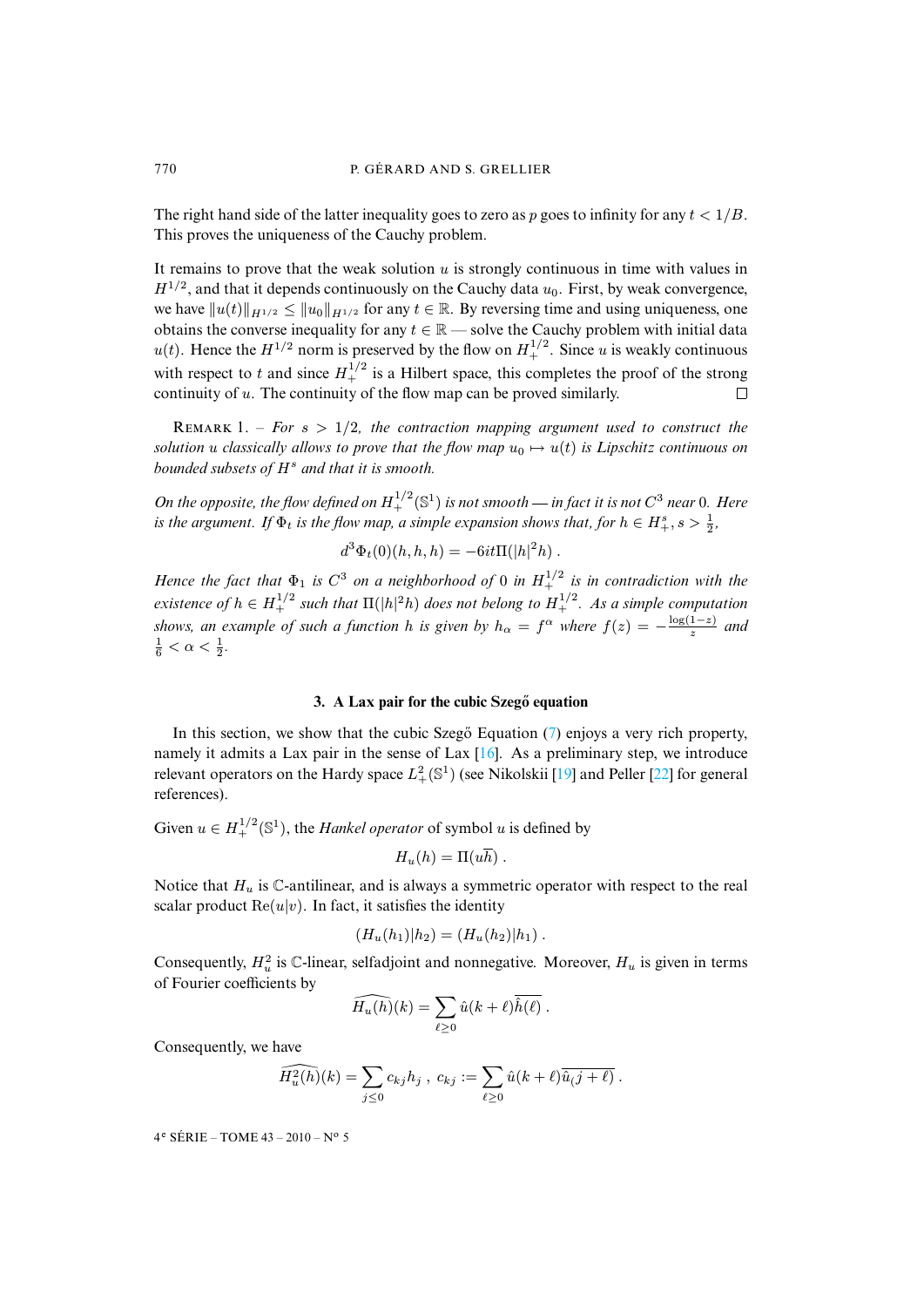<span id="page-11-2"></span>In particular,

(12) 
$$
Tr(H_u^2) = \sum_{k\geq 0} c_{kk} = \sum_{\ell\geq 0} (\ell+1) |\hat{u}(\ell)|^2 = M(u) + Q(u) ,
$$

hence  $H_u$  is a Hilbert-Schmidt operator.

Given  $b \in L^{\infty}(\mathbb{S}^1)$ , the *Toeplitz operator* of symbol *b* is defined by

$$
T_b(h)=\Pi(bh)\ .
$$

<span id="page-11-3"></span>The operator  $T_b$  is of course  $\mathbb C$  -linear, and is selfadjoint for the Hermitian scalar product (hence symmetric for the real scalar product) as soon as  $b$  is real valued.

THEOREM 3.1. – Let 
$$
u \in C(\mathbb{R}, H^s(\mathbb{S}^1))
$$
 for some  $s > \frac{1}{2}$ . The cubic Szegő equation

<span id="page-11-1"></span>
$$
i\partial_t u = \Pi(|u|^2 u)
$$

*is equivalent to the fact that the Hankel operator* H<sup>u</sup> *satisfies the evolution equation*

$$
\frac{d}{dt}H_u = [B_u, H_u]
$$

*where*

(14) 
$$
B_u = \frac{i}{2} H_u^2 - i T_{|u|^2}
$$

*is a skew-symmetric operator. In other words, the pair* (Hu, Bu) *is a Lax pair for the cubic Szegő equation.*

*Proof*. – Firstly, we establish the following identity,

(15) 
$$
H_{\Pi(|u|^2u)} = T_{|u|^2}H_u + H_u T_{|u|^2} - H_u^3.
$$

Given  $h \in L^2_+$ , we have

<span id="page-11-0"></span>
$$
H_{\Pi(|u|^2u)}(h) = \Pi(\Pi(|u|^2u)\overline{h}) = \Pi(|u|^2u\overline{h})
$$

since  $\Pi((1 - \Pi)(b)\overline{h}) = 0$  for every b. Then

$$
\Pi(|u|^2u\overline{h})=\Pi(|u|^2\Pi(u\overline{h}))+\Pi(|u|^2(1-\Pi)(u\overline{h})),
$$

and we observe that

$$
\Pi(|u|^2\Pi(u\overline{h})) = T_{|u|^2}H_u(h) ,
$$

while

$$
\Pi(|u|^2(1-\Pi)(u\overline{h})) = H_u\left(u\overline{(1-\Pi)(u\overline{h})}\right) .
$$

It remains to notice that, since  $u(1 - \Pi)(u\overline{h}) \in L^2_+$ ,

$$
u(1-\Pi)(u\overline{h}) = \Pi\left(u(1-\Pi)(u\overline{h})\right)
$$
  
=  $\Pi(|u|^2 h) - \Pi\left(u\overline{\Pi(u\overline{h})}\right) = T_{|u|^2}(h) - H_u^2(h).$ 

This completes the proof of  $(15)$ . Now we just observe that  $(7)$  is equivalent to

$$
\frac{d}{dt}H_u = -iH_{\Pi(|u|^2u)} = [B_u, H_u]
$$

since  $H_u$  is antilinear.

ANNALES SCIENTIFIQUES DE L'ÉCOLE NORMALE SUPÉRIEURE

 $\Box$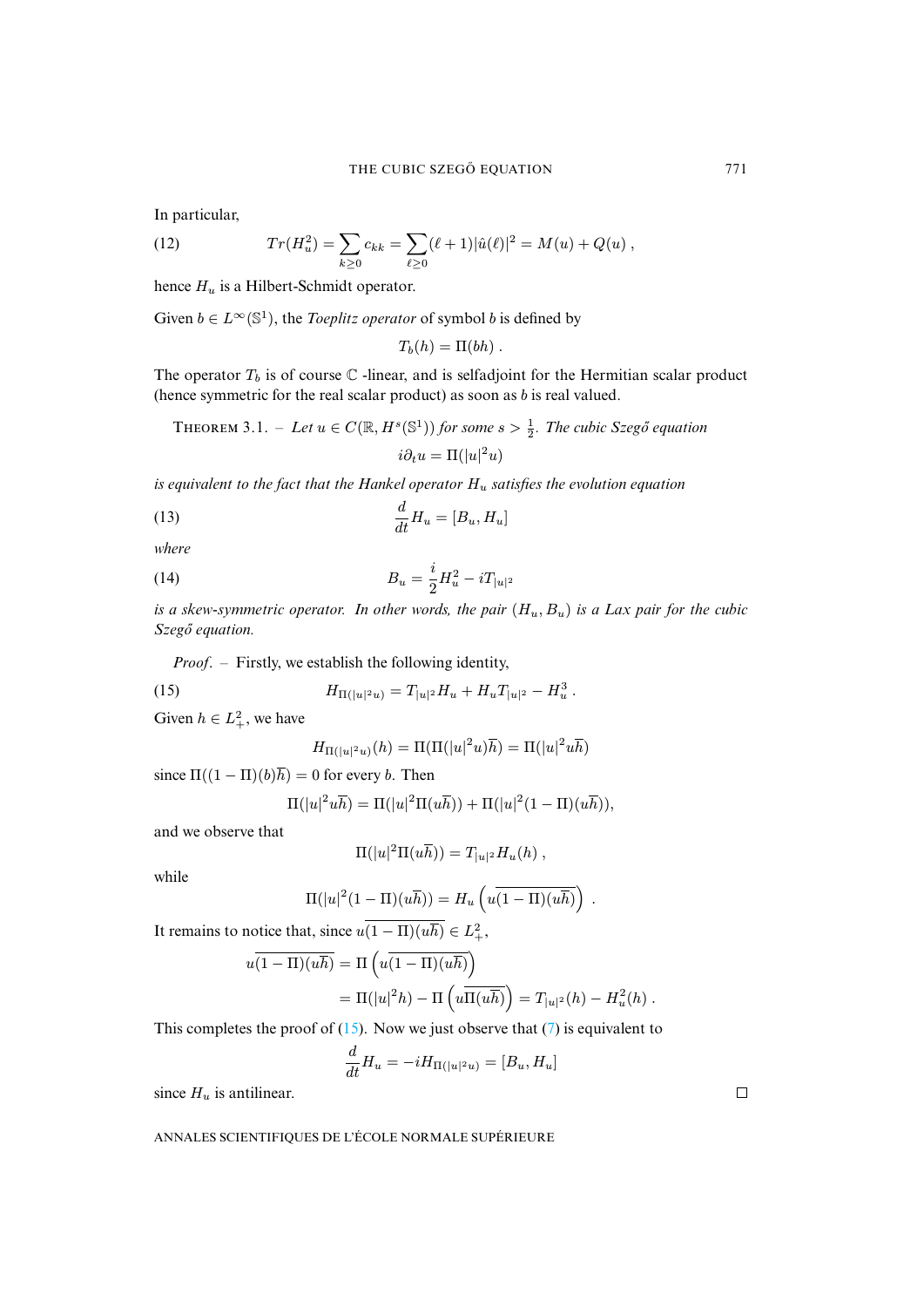As a consequence of Theorem 3.1, the cubic Szego equation admits an infinite number of conservation laws. Indeed, from  $(13)$ , we classically observe that, denoting by  $U(t)$  the solution of the operator equation

$$
\frac{d}{dt}U = B_u U, U(0) = I,
$$

<span id="page-12-0"></span>the operator  $U(t)$  is unitary for every t, and

$$
U(t)^* H_{u(t)} U(t) = H_{u(0)}.
$$

In other words, we have the following property.

COROLLARY 1. – Let u be a solution of (7) with initial value  $u_0 \in H^s_+, s > 1/2$ . The family of [H](#page-49-5)ankel operators  $(H_{u(t)})_{t\in \mathbb{R}}$  $(H_{u(t)})_{t\in \mathbb{R}}$  $(H_{u(t)})_{t\in \mathbb{R}}$  is isospectral to  $H_{u_0}.$ 

Let us state some consequences of this isospectrality. First, we reca[ll so](#page-49-12)me basic properties [of H](#page-49-4)ankel operators (see [19], [22] for proofs). It is well known from a theorem by Nehari [17] that the operator norm of  $H_u$  is equivalent to  $||u||_{BMO} + ||u||_{L^2}$ , which is therefore essentially conserved by the flow. Moreover, a theorem by Peller, see [21, Theorem 2 p. 454], [22, Theorem 1.1 p. [232](#page-11-2), Theorem 2.1 p. 239], states that, for  $p < \infty$ , the Schatten norm  $[\text{Tr}(|H_u|^p)]^{1/p}$  is equivalent to the norm of u in the Besov space  $B_{p,p}^{1/p}$ , which is therefore uniformly bounded for all time if it is finite at  $t = 0$ . Notice that the particular case  $p = 2$  was already observed in (12), giving again the conservation of  $M(u) + Q(u)$ . Another example of a cons[erve](#page-9-0)d quantity is of course the trace norm  $Tr(|H_u|)$  $Tr(|H_u|)$ , which, as stated before, is equivale[nt to](#page-8-1) the Besov  $B_{1,1}^1$  norm of u (or to the  $L^1$ -norm of u'' with respect to the area measure in the disc). This observation leads to a significant improvement of the large time estimate  $(10)$  for the high Sobolev norms of the solution of  $(7)$  derived from the proof of Theorem 2.1.

COROLLARY 2. – Assume  $u_0 \in H^s_+$  for some  $s > 1$ . Then we have the following estimates,  $\sup_{t \in \mathbb{R}} \|u(t)\|_{L^{\infty}} \leq C \|u_0\|_{H^s}$ ,  $||u(t)||_{H^s} \leq C||u_0||_{H^s} e^{C||u_0||_{H^s}|t|}.$ 

*Proof.* – Since  $H^s \subset B^1_{1,1}$  as soon as  $s > 1$ , the trace norm of  $H_{u_0}$  is finite, hence the  $B_{1,1}^1$  norm of  $u(t)$  is uniformly bounded. Since  $B_{1,1}^1 \subset L^\infty$ [, t](#page-4-0)his proves t[he](#page-22-0) first [as](#page-26-0)sertion. The second one is then a simple consequence of the standard Gronwall lemma.  $\Box$ 

<span id="page-12-1"></span>We will return to the large time behavior of solutions of  $(7)$  in Sections 6 and 7. At this stage, it is natural to find a way to recover other known conservation laws, namely Q and E. In fact, we are going to find them as two particular cases of an infinite sequence of conservation laws, which will play an important role in the sequel.

COROLLARY 3. – *For [ev](#page-4-0)ery*  $u \in H_+^{1/2}$ *, for every positive integer n*, *set* 

$$
J_n(u) = (H^n_u(1)|1) .
$$

If  $u \in C(\mathbb{R}, H_+^{1/2})$  solves (7), we have, for every positive integer k,

$$
\frac{d}{dt}J_{2k}(u) = 0 , i\frac{d}{dt}J_{2k-1}(u) = J_{2k+1}(u) .
$$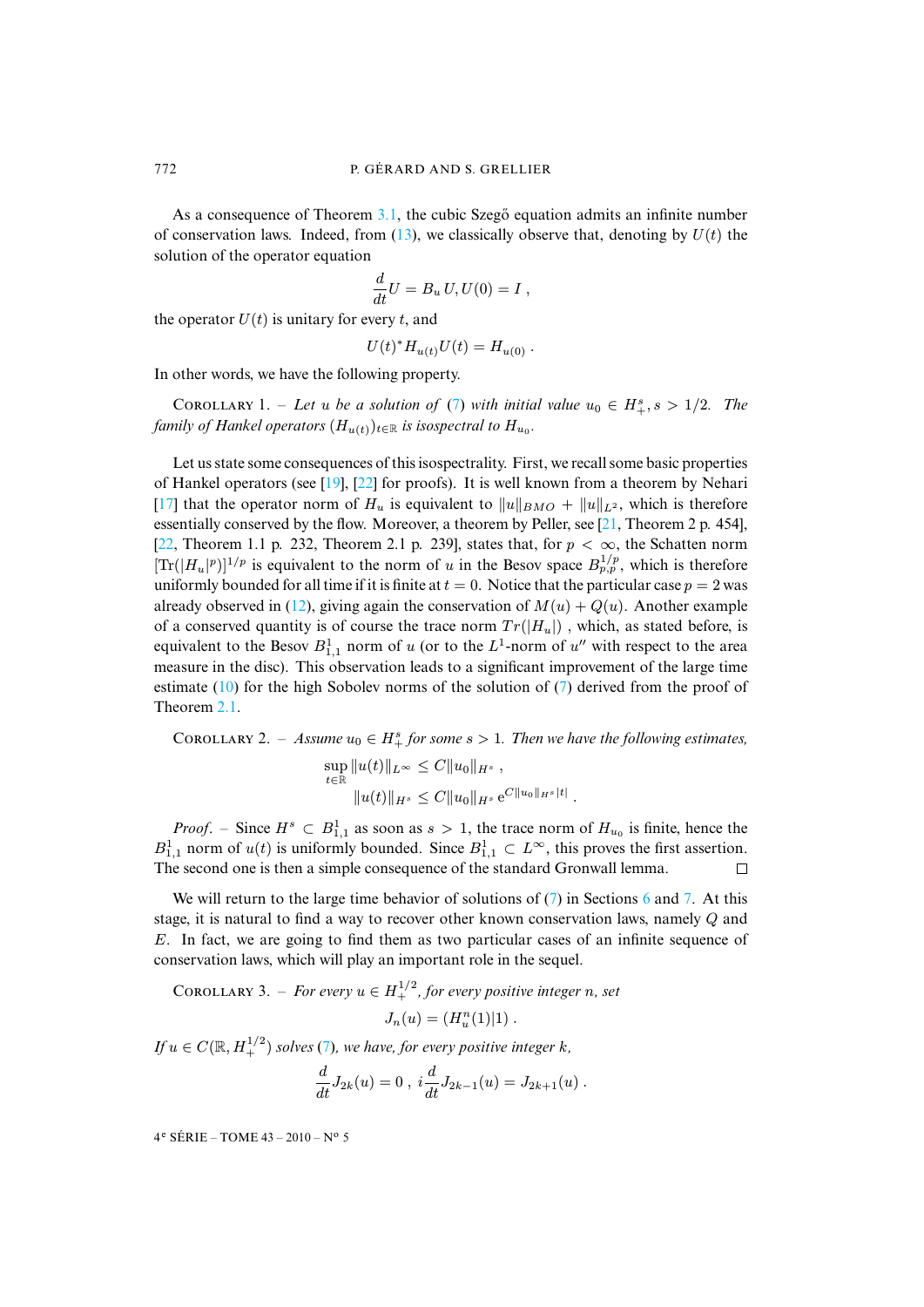*Proof.* – We may assume that  $u_0 \in H^s$  for  $s > 1/2$ , since the general case follows by density and the continuity properties of the flow map on  $H^{1/2}_+$ . Coming back to (13), we observe that

$$
B_u(1) = \frac{i}{2} H_u^2(1) - i T_{|u|^2}(1) = -\frac{i}{2} H_u^2(1) .
$$

Consequently, since  $H_u^{2k}$  is  $\mathbb C$ -linear and  $B_u$  is skew symmetric,

$$
\frac{d}{dt}(H_u^{2k}(1)|1) = ([B_u, H_u^{2k}](1), |1) \n= -(H_u^{2k}(1)|B_u(1)) - (H_u^{2k}B_u(1)|1) \n= -\frac{i}{2}(H_u^{2k+2}(1)|1) + \frac{i}{2}(H_u^{2k+2}(1)|1) = 0.
$$

The second identity is obtained similarly, observing that  $H_u^{2k-1}$  is  $\mathbb C$ -antilinear,

$$
i\frac{d}{dt}(H_u^{2k-1}(1)|1) = i([B_u, H_u^{2k-1}](1), |1)
$$
  
=  $-i(H_u^{2k-1}(1)|B_u(1)) - i(H_u^{2k-1}B_u(1)|1)$   
=  $\frac{1}{2}(H_u^{2k+1}(1)|1) + \frac{1}{2}(H_u^{2k+1}(1)|1) = J_{2k+1}(u)$ .

The conservation of  $Q$  and  $E$  is recovered by observing that

$$
J_2(u) = (H_u^2(1)|1)_{L^2} = ||u||_{L^2}^2 = Q(u) ,
$$
  
\n
$$
J_4(u) = (H_u^4(1)|1)_{L^2} = ||H_u^2(1)||_{L^2}^2 = ||\Pi(|u|^2)||_{L^2}^2 = \frac{E(u) + Q(u)^2}{2} .
$$

<span id="page-13-0"></span>In Section 8, we will prove that the conservation laws  $J_{2k}$  are in involution, and that their differentials satisfy some generic independence.

#### **4. Invariant finite dimensional submanifolds**

In this section, we introduce finite dimensional submanifolds of  $L<sub>+</sub><sup>2</sup>$  which are invariant by the flow of the cubic Szego equation. Elements of these manifolds turn out to be rational functions of the variable z, with no poles in the unit disc. In what follows,  $\mathbb{C}_D[z]$  denotes the class of complex polynomials of degree at most  $D$ , and  $d(A)$  denotes the degree of a polynomial A.

#### **4.1.** The manifold  $\mathcal{M}(N)$

DEFINITION 2. – Let N be a positive integer. We denote by  $\mathcal{M}(N)$  the set of rational *functions* u *of the form*

$$
u(z) = \frac{A(z)}{B(z)} ,
$$

*with*  $A \in \mathbb{C}_{N-1}[z]$ ,  $B \in \mathbb{C}_N[z]$ ,  $B(0) = 1$ ,  $d(A) = N - 1$  *or*  $d(B) = N$ , A *and* B *have no common factors, and*  $B(z) \neq 0$  *if*  $|z| \leq 1$ *.*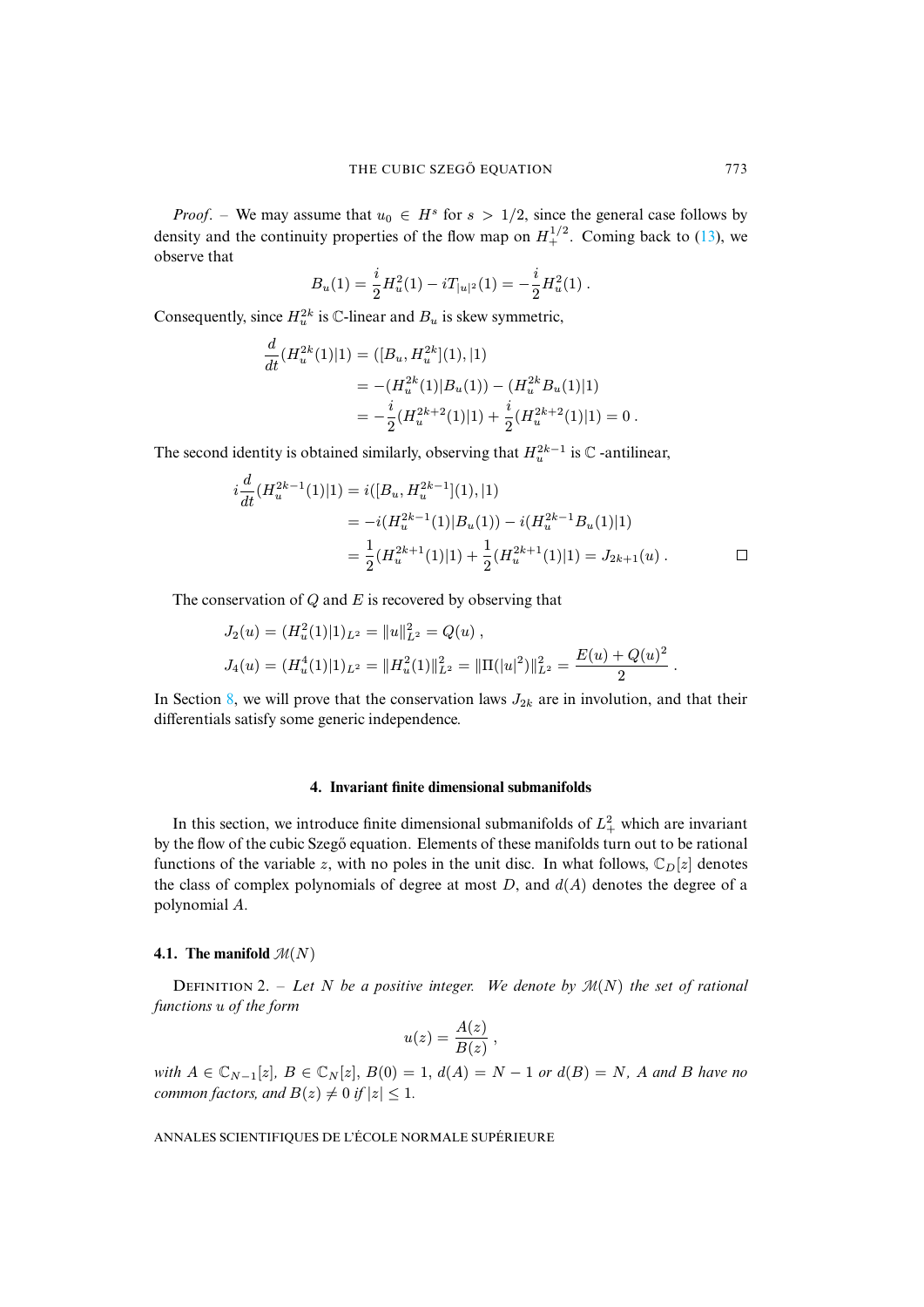Notice that  $\mathcal{M}(N)$  is included in  $H^s_+$  for every s. It is elementary to check that  $\mathcal{M}(N)$  is a 2N-dimensional complex [sub](#page-49-13)manifold of  $L^2_+$ , and that its tangent space at  $u = A/B$  is

$$
T_u\mathcal{M}(N) = \frac{\mathbb{C}_{2N-1}[z]}{B^2}.
$$

A theorem by Kronecker [14] states that  $\mathcal{M}(N)$  is exactly the set of symbols u such that  $H_u$ is of rank N. For the convenience of the reader, we give an elementary proof of this result in Appendix 4. In view of Corollary 1, we infer the following res[ult,](#page-4-0) which can also be checked directly, using some elementary linear algebra.

**THEOREM 4.1.** – Let  $u_0 \in \mathcal{M}(N)$  and u be the solution of (7) with  $u(0) = u_0$ . Then, for *every*  $t \in \mathbb{R}$ ,  $u(t)$  *belongs to*  $\mathcal{M}(N)$  $\mathcal{M}(N)$  $\mathcal{M}(N)$ *. In [ot](#page-4-0)her words, the submanifolds*  $\mathcal{M}(N)$  *are invariant under the flow of the cubic Szegő equation.*

In the notation of Theorem 1.2 of the introduction, the manifold  $\mathcal{M}(N)$  is  $W(2N)$ . Since  $\mathcal{M}(N)$  is finite dimensional, Equation (7) on  $\mathcal{M}(N)$  is reduced to a system of ordinary differential equations, which we now describe in the main coordinate patch of  $\mathcal{M}(N)$ . A generic point in  $\mathcal{M}(N)$  is given by

$$
u = \sum_{j=1}^N \frac{\alpha_j}{1 - p_j z},
$$

<span id="page-14-0"></span>where the  $p_j$ 's are pairwise distinct and belong to the unit disc. Then, in the coordinates  $(\alpha_j, p_j)_{1 \leq j \leq N}$ , (7) reads

(16) 
$$
\begin{cases} i\dot{\alpha}_j = \sum_k \frac{\alpha_j^2 \overline{\alpha_k}}{(1-p_j \overline{p_k})^2} + 2 \sum_k \sum_{\ell \neq j} \frac{\alpha_j \overline{\alpha_k} \alpha_{\ell} p_j}{(p_j - p_{\ell})(1-p_j \overline{p_k})}, \\ i\dot{p}_j = \sum_k \frac{\alpha_j \overline{\alpha_k}}{1-p_j \overline{p_k}} p_j. \end{cases}
$$

In particular, the conservation laws  $Q, M, E$  read

$$
\begin{split} Q &= \sum_{j,k} \frac{\alpha_j \overline{\alpha}_k}{1-p_j \overline{p}_k} \;,\; M = \sum_{j,k} \frac{\alpha_j p_j \overline{\alpha}_k \overline{p}_k}{(1-p_j \overline{p}_k)^2} \;, \\ E &= \sum_{j,k,l,m} \frac{\alpha_j \overline{\alpha}_k \alpha_l \overline{\alpha}_m (1-p_j \overline{p}_k p_l \overline{p}_m)}{(1-p_j \overline{p}_k)(1-p_j \overline{p}_m)(1-p_l \overline{p}_k)(1-p_l \overline{p}_m)} \;. \end{split}
$$

In view of the second part of system  $(16)$ , we notice an additional conservation law,

$$
(17) \t\t S = |p_1 \cdots p_N|^2.
$$

<span id="page-14-1"></span>In the next subsection, we give an intrinsic interpretation of  $S$  and we establish further properties which will be useful in the sequel.

## **4.2.** The Blaschke product associated to  $u \in \mathcal{M}(N)$

Given  $u \in H_+^{1/2}$ , it is elementary to check from

$$
H_u(h) = \Pi(u\overline{h})
$$

that ker  $H_u$  is a closed subspace of  $H_u$  invariant by the shift  $h \mapsto zh$ . According to the Beurling Theorem [23], there exists  $\varphi \in L^2_+$ , such that  $|\varphi|^2 = 1$  on  $\mathbb{S}^1$  and

$$
\ker H_u = \varphi L_+^2 \ .
$$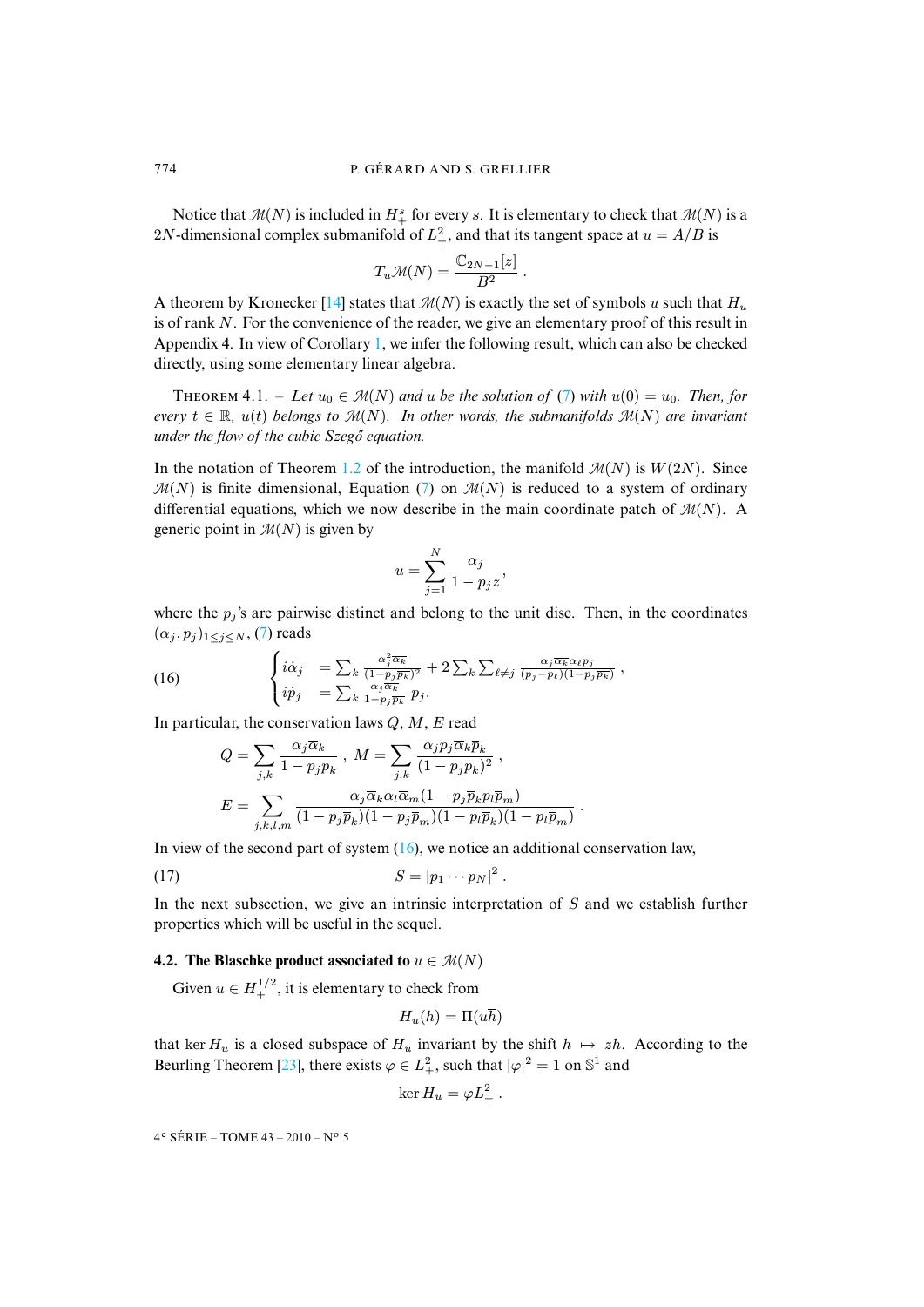Let us characterize such a generator  $\varphi$  if  $u = A/B \in \mathcal{M}(N)$ . Set

$$
B(z) = \prod_{j=1}^{N} (1 - p_j z) ,
$$

where the  $p_j$ 's are complex numbers in the open unit disc, with possible repetitions. We define the *Blaschke product* associated to u by

$$
b(z) = \prod_{j=1}^N \frac{z - \overline{p}_j}{1 - p_j z}.
$$

and we claim that

$$
\ker H_u = bL_+^2 \, .
$$

Indeed, if  $u = A/B$  as in Definition 4, the equation  $\Pi(u\overline{h}) = 0$  means exactly that there exists  $g \in L^2_+$  such that

$$
z^{N-1}\overline{A}\left(\frac{1}{z}\right)h(z) = g(z)\prod_{j=1}^N(z-\overline{p}_j).
$$

On the other hand, the assumptions on A, B imply that the polynomials  $z^{N-1}\overline{A}(\frac{1}{z})$  and  $\prod_{j=1}^{N}(z-\bar{p}_j)$  have no common factor. Consequently, ker  $H_u$  consists of those  $h \in L^2_+$  which are divisible by  $\prod_{j=1}^{N} (z - \overline{p}_j)$ , which is equivalent to  $h \in bL_+^2$ .

Let us make the connection with the distinguished vector 1. Since  $\text{Im}(H_u)$  is finite dimensional and since  $H_u$  is symmetric, we have

$$
\operatorname{Im}(H_u) = (\ker(H_u))^{\perp} .
$$

In particular,  $\text{Im}(H_u)$  is a space of rational functions, whose general description is provided in Appendix 4. We denote by  $P_u$  the orthogonal projector on Im( $H_u$ ).

PROPOSITION 1. - We have

$$
1 - P_u(1) = (-1)^N p_1 \cdots p_N b.
$$

*Proof.* – Set  $v = 1 - P_u(1)$ . From Appendix 4,  $1 \in \text{Im}(H_u)$  if and only if one of the  $p_i$ 's is 0. Since the claimed identity is trivial in this case, we may assume that  $p_j \neq 0$  for every j. Then, from Appendix 4, all the functions in  $\text{Im}(H_u)$  tend to 0 at infinity, hence  $v(z)$  tends to 1 at infinity. Since

$$
v(z) = h(z)b(z) ,
$$

where  $h$  is a polynomial, we conclude that

$$
h(z) = (-1)^N p_1 \cdots p_N . \square
$$

As a consequence, we obtain the following interpretation of the conservation law S introduced in the previous subsection,

$$
S := |p_1 \cdots p_N|^2 = \text{dist}(u, \ker H_u)^2.
$$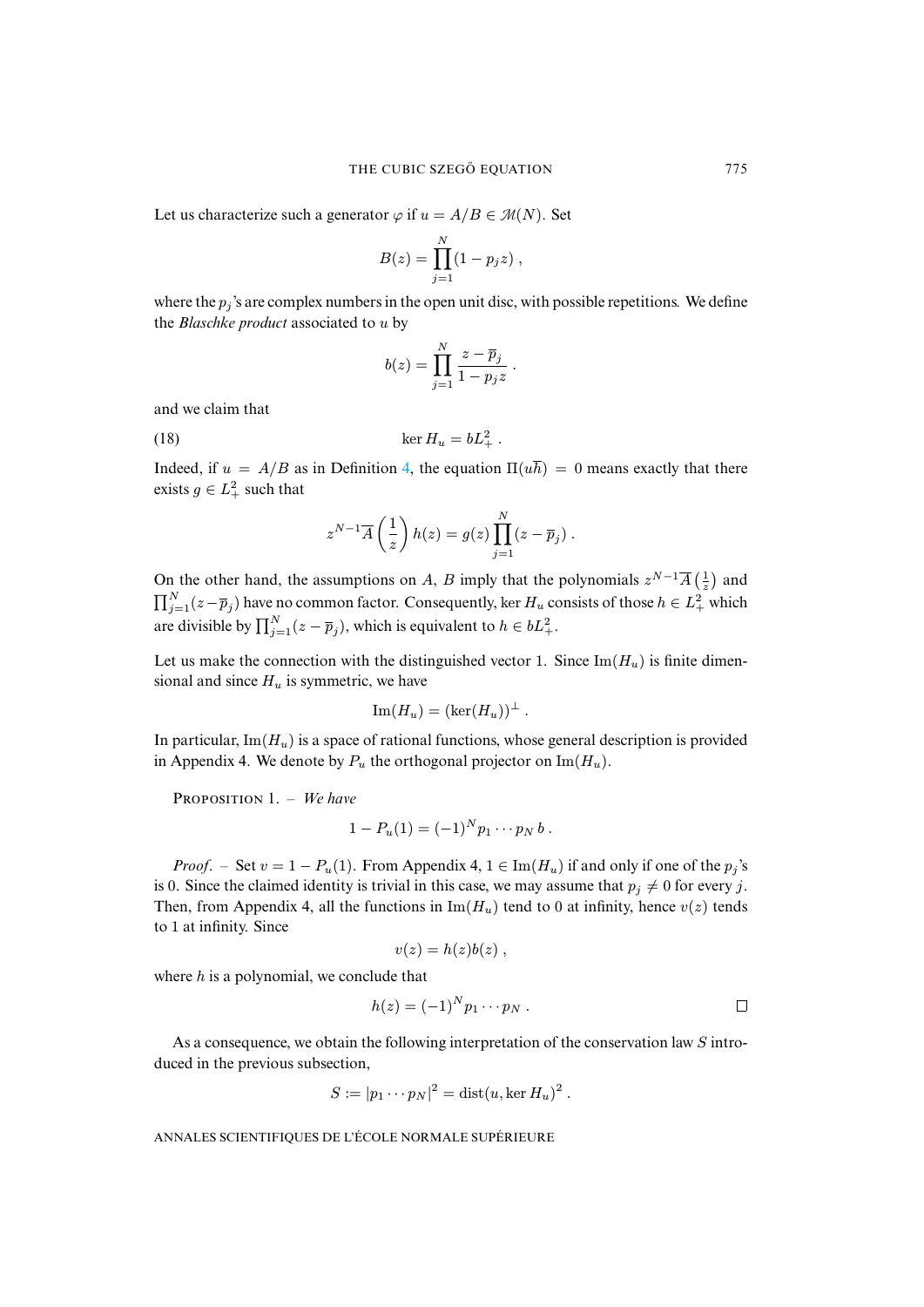<span id="page-16-1"></span>Indeed, dist $(u, \ker H_u)^2 = ||1 - P_u(1)||_{L^2}^2$  and  $|b|^2 = 1$  on  $\mathbb{S}^1$ , hence we even have  $|1 - P_u(1)|^2 = S$  on  $\mathbb{S}^1$ . In fact, we can deriv[e a](#page-4-0) more general evolution law for the whole quantity  $v = 1 - P_u(1)$ .

PROPOSITION 2. – Let u be a solution of (7) on  $\mathcal{M}(N)$ . Then  $v := 1 - P_u(1)$  satisfies, on  $\mathbb{S}^1$ ,

$$
i\partial_t v = |u|^2 v.
$$

*Proof.* – Notice that v is the orthogonal projection of 1 onto ker  $H_u$ , which reads, in terms of the functional cal[culus](#page-11-3) of the selfadjoint operator  $H_u^2$ ,

$$
v = \mathbf{1}_{\{0\}}(H_u^2)(1) \ .
$$

Consequently, by Theorem 3.1,

$$
\partial_t v = [B_u, \mathbf{1}_{\{0\}}(H_u^2)](1) \ .
$$

Since

$$
B_u = -i T_{|u|^2} + \frac{i}{2} H_u^2 \ , \ B_u(1) = -\frac{i}{2} H_u^2(1) \ ,
$$

we get

$$
i\partial_t v = T_{|u|^2}v.
$$

The following lemma implies that  $T_{|u|^2}v = |u|^2v$  and therefore completes the proof.

LEMMA 1. – If  $u \in L_+^{\infty} \cap H_+^{1/2}$  and  $h \in \text{ker } H_u$ , then  $\overline{u}h \in zL_+^2$ .

Indeed, for every  $k \geq 0$ , we have, in  $L^2(\mathbb{S}^1)$ ,

$$
(\overline{u}h|\overline{z}^k) = (z^k|u\overline{h}) = (z^k|\Pi(u\overline{h})) = (z^k|H_u(h)) = 0.
$$

As a consequence of the above proposition, let us deduce an evolution law for the Blaschke product b if  $S \neq 0$ . In this case, v does not vanish on the circle, and we can write, at each point of  $\mathbb{S}^1$ ,

$$
|u|^2 = i \frac{\partial_t v}{v} = i \frac{\partial_t (p_1 \cdots p_N)}{p_1 \cdots p_N} + i \frac{\partial_t b}{b}.
$$

Let us take the average of both sides on  $\mathbb{S}^1$ . Since

$$
\frac{\partial_t b}{b} = \sum_{j=1}^N \left( -\frac{\partial_t \overline{p}_j}{z-\overline{p}_j} + \frac{z \partial_t p_j}{1-p_j z} \right) ,
$$

a direct calculation yields

<span id="page-16-0"></span>
$$
\int_{\mathbb{S}^1} \frac{\partial_t b}{b} \, \frac{dz}{2i\pi z} = 0 \;,
$$

and therefore

(19)  $Q = i \frac{\partial_t (p_1 \cdots p_N)}{\partial_t (p_1 \cdots p_N)}$  $\frac{(P_1 - P_N)}{p_1 \cdots p_N}$ .

Coming b[ack](#page-16-0) to Proposition 2, we infer

$$
(20) \t\t\t\t\t\t i\partial_t b = (|u|^2 - Q)b.
$$

Equation (20) in fact holds without assuming  $S \neq 0$ . This can be shown by approximation in  $\mathcal{M}(N)$ . However, we shall give a different proof in the next subsection, which is devoted to the flow on the subset  $\{S = 0\}$  of  $\mathcal{M}(N)$ .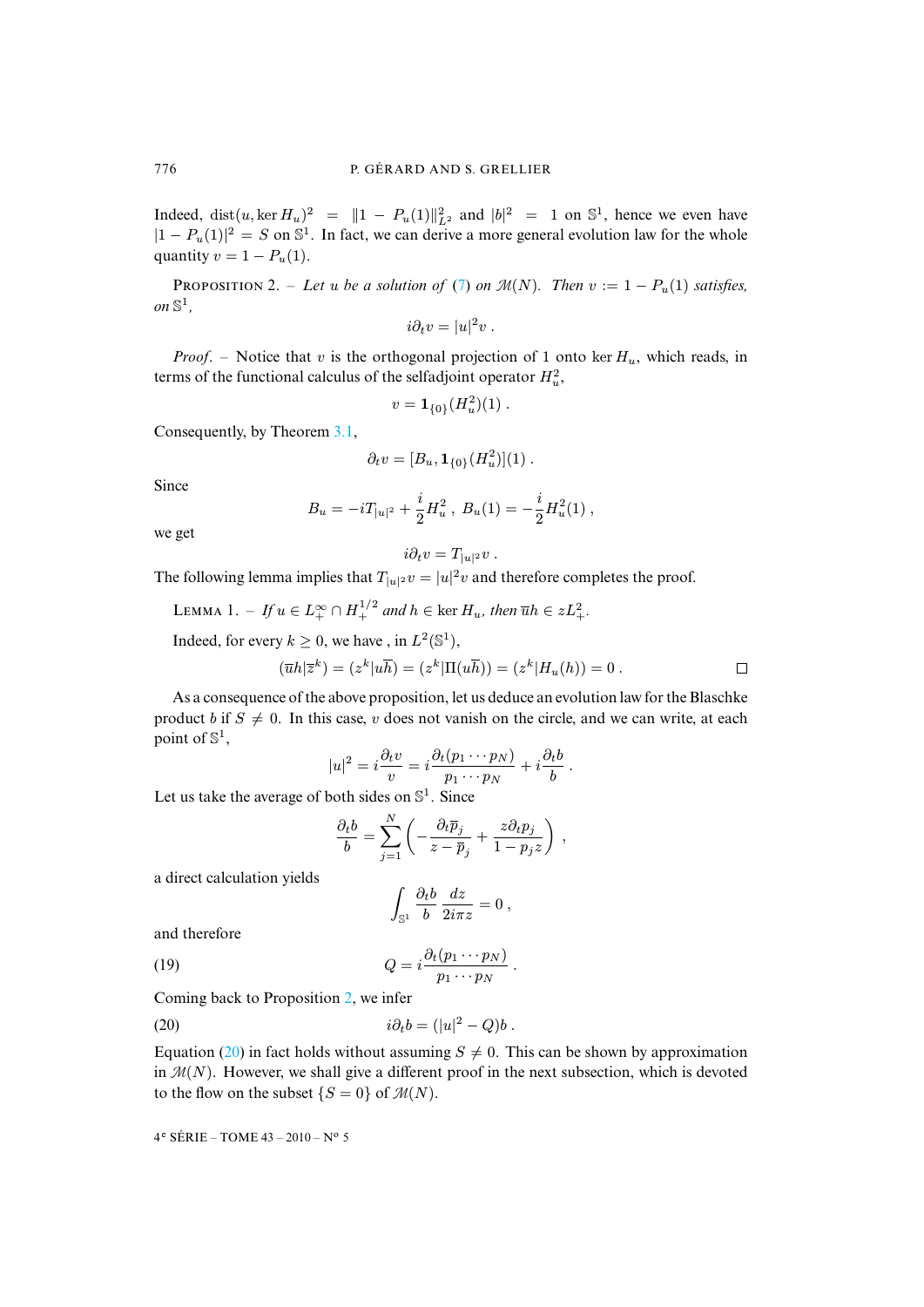# **4.3. The manifold**  $\tilde{\mathcal{M}}(N-1)$

Denote by  $\tilde{\mathcal{M}}(N-1)$  the subset of  $\mathcal{M}(N)$  defined by the equation  $S = 0$ . The rational functions in  $\tilde{\mathcal{M}}(N-1)$  are the elements of  $\mathcal{M}(N)$  with a numerator of degree exactly equal to  $N - 1$  and a denominator of degree at most  $N - 1$ , therefore  $\tilde{\mathcal{M}}(N - 1)$  is a complex hypersurface of  $\mathcal{M}(N)$ , and its tangent space at  $u = A/B$  is

$$
T_u\tilde{\mathcal{M}}(N-1) = \frac{\mathbb{C}_{2N-2}[z]}{B^2}.
$$

As S is invariant under the flow, we get that  $\tilde{\mathcal{M}}(N-1)$  is invariant under the flow. In the notation of Theorem 1.2 of the introduction,  $\tilde{\mathcal{M}}(N-1)$  is  $W(2N-1)$ . On this submanifold, generic points are described as

$$
u = \sum_{j=1}^{N-1} \frac{\alpha_j}{1 - p_j z} + \alpha_N,
$$

where the  $p_j$ 's are as before in the open unit disc, pairwise distinct and different from 0. The generic evolution is system (16) with  $p_N = 0$ . From this explicit system, we notice that the trivial conservation law  $S$  is replaced by

$$
\tilde{S} = \left| \alpha_N \prod_{j=1}^{N-1} p_j \right|^2.
$$

As in the previous section, we shall now give a more intrinsic interpretation of the new conservation law  $\tilde{S}$ .

Since  $1 \in \text{Im}(H_u) = \text{Im}(H_u^2)$ , there exists a unique  $w \in \text{Im}(H_u)$  such that

$$
H_u(w)=1.
$$

Write

$$
u = \frac{A}{B}
$$
,  $B(z) = \prod_{j=1}^{N-1} (1 - p_j z)$ ,  $A(z) = az^{N-1} + \sum_{j < N-1} a_j z^j$ ,

with  $a \neq 0$ . The associated Blaschke product now reads

$$
b(z)=z\prod_{j=1}^{N-1}\frac{z-\overline{p}_j}{1-p_jz}:=z\tilde{b}(z)\ .
$$

Notice that, from the description of Im( $H_u$ ) provided in Appendix 4,  $\tilde{b} \in \text{Im}(H_u)$ . From the elementary identity

$$
H_u(zh) = \overline{z}(H_u(h) - (u|h)),
$$

we infer

$$
H_u(\tilde{b}) = (u|\tilde{b}) .
$$

<span id="page-17-0"></span>Then an explicit calculation gives

$$
(\tilde{b}|u) = \int_{\mathbb{S}^1} \frac{z^{N-1}\overline{A}(1/z)}{\prod_j (1-p_j z)} \frac{dz}{2i\pi z} = \overline{a} .
$$

Therefore we have proved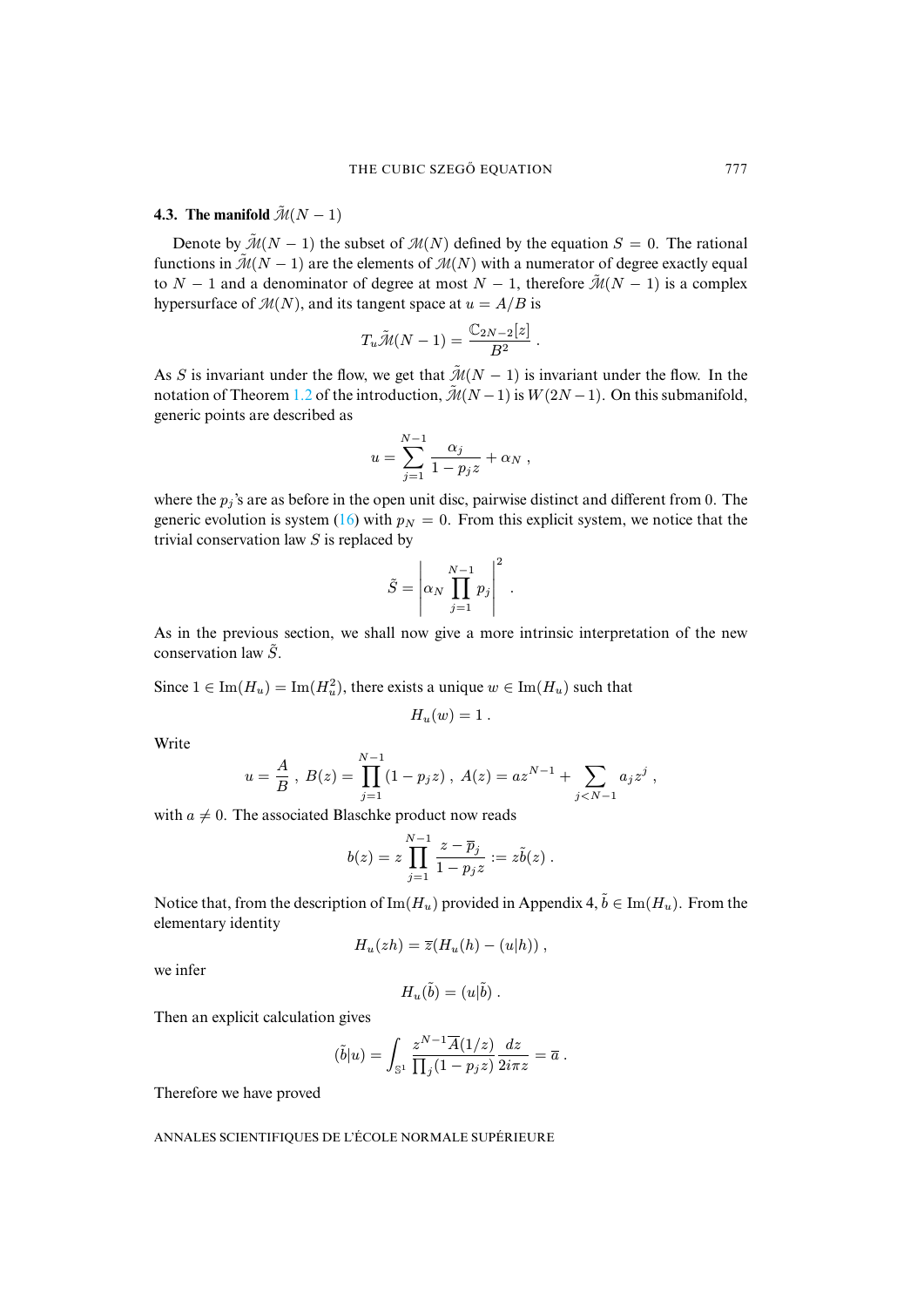<span id="page-18-0"></span>PROPOSITION  $3.$  –

$$
w(z) = \frac{\tilde{b}(z)}{\overline{a}} = \frac{b(z)}{\overline{a}z}.
$$

We conclude this subsection by deriving an evolution law for  $w$ .

**PROPOSITION 4.** – Let u be a solution of (7) on  $\tilde{\mathcal{M}}(N-1)$ . [Th](#page-16-1)en the preimage w of 1 in  $\text{Im}(H_u)$  *satisfies, on*  $\mathbb{S}^1$ *,* 

$$
i\partial_t w = |u|^2 w.
$$

*Proof.* – The proof is very similar to the one of Proposition 2. Firstly, we express w by means of the functional cal[culu](#page-11-3)s of the selfadjoint operator  $H_u^2$ ,

$$
w = f(H_u^2)H_u(1)
$$
,  $f(\lambda) := \frac{\mathbf{1}_{]0,\infty[}(\lambda)}{\lambda}$ .

Consequently, by Theorem 3.1,

$$
\partial_t w = [B_u, f(H_u^2)H_u](1) .
$$

Since

$$
B_u = -i T_{|u|^2} + \frac{i}{2} H_u^2 , B_u(1) = -\frac{i}{2} H_u^2(1) ,
$$

<span id="page-18-1"></span>we get

$$
i\partial_t w = T_{|u|^2}w.
$$

The following lemma implies that  $T_{|u|^2}w = |u|^2w$  and therefore completes the proof.

LEMMA 2. – If 
$$
u \in \tilde{\mathcal{M}}(N-1)
$$
, then  $\overline{u}w \in L^2_+$ .

Indeed, for every  $k \geq 1$ , we have, in  $L^2(\mathbb{S}^1)$ ,

$$
(\overline{u}w|\overline{z}^k) = (z^k|u\overline{w}) = (z^k|\Pi(u\overline{w})) = (z^k|H_u(w)) = (z^k|1) = 0.
$$

As a consequence of Proposition 4, we infer that  $||w||_{L^2}^2$  is a conservation law. In the case of a generic element of  $M(N-1)$ ,

$$
u = \sum_{j=1}^{N-1} \frac{\alpha_j}{1 - p_j z} + \alpha_N,
$$

we have

$$
a=(-1)^{N-1}p_1\cdots p_{N-1}\alpha_N,
$$

thus we get the interpretation of  $\tilde{S}$  as

$$
\tilde{S} = |a|^2 = \frac{1}{\|w\|_{L^2}^2} \ .
$$

Finally, as in the previous subsection, Proposition 4 leads to an evolution law for the coefficient a itself and for b. Indeed, taking the average on  $\mathbb{S}^1$  of

$$
|u|^2 = i \frac{\partial_t w}{w} = -i \frac{\partial_t (\overline{a})}{\overline{a}} + i \frac{\partial_t \tilde{b}}{\tilde{b}} = -i \frac{\partial_t (\overline{a})}{\overline{a}} + i \frac{\partial_t b}{b},
$$

we obtain

(21) i∂ta = Qa ,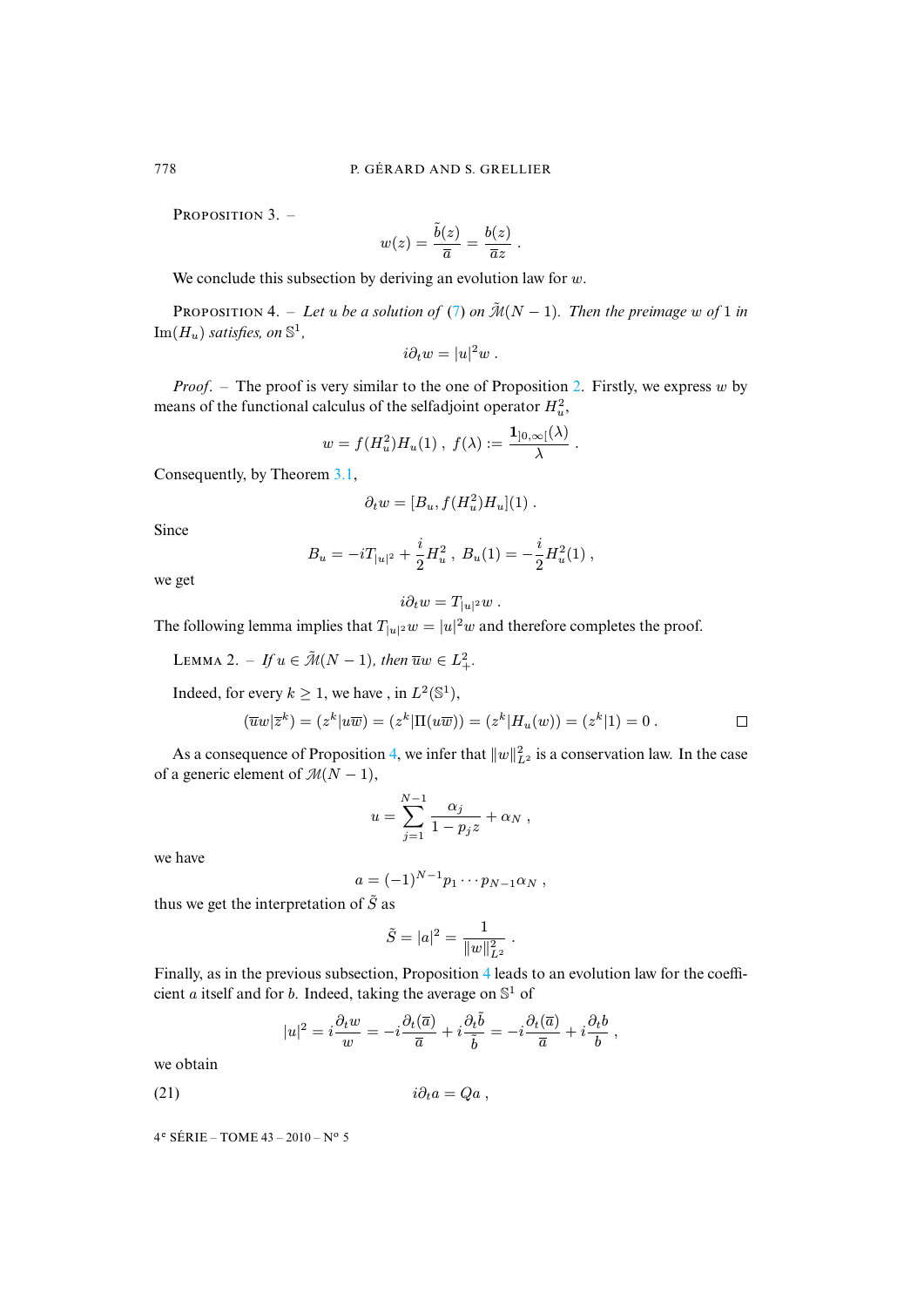and, coming back to the equation on w, we eventually deduce the evolution of  $b(20)$ , in the whole generality.

<span id="page-19-0"></span>In the next two sections, we study the particular cases of  $\mathcal{M}(1)$  and of  $\tilde{\mathcal{M}}(1)$  in more detail.

**5.** The case of  $\mathcal{M}(1)$ 

Elements of  $\mathcal{M}(1)$  are

(22) 
$$
\varphi_{\alpha,p}(z) = \frac{\alpha}{1 - pz}, \ \alpha \neq 0, \ |p| < 1 \ .
$$

In this particular case, the system  $(16)$  reads

$$
i\dot{\alpha} = \frac{|\alpha|^2}{(1-|p|^2)^2} \alpha , \; i\dot{p} = \frac{|\alpha|^2}{1-|p|^2} p \;,
$$

which is solved as

$$
\alpha(t) = \alpha(0) e^{-i\omega t}, \ p(t) = p(0) e^{-ict}, \ \omega = \frac{|\alpha(0)|^2}{(1 - |p(0)|^2)^2} \ c = \frac{|\alpha(0)|^2}{1 - |p(0)|^2}.
$$

Equivalently, the solution u of (7) with  $u(0) = \varphi_{\alpha, p}$  is given [by](#page-7-0)

$$
u(t,z) = e^{-i\omega t} \varphi_{\alpha,p}(e^{-ict}z),
$$

which means that u is a traveling wave according to Definition 1. In Section 9, we will classify all such solutions. Notice that, apart from the trivial case of constants —  $p = 0$  —, the trajectory lies in the two-dimensional torus  $\{|\alpha| = cst, |p| = cst\}$ . We are going to prove that this two-dimensional torus can also be seen as the solution of a variational problem in  $H_+^{1/2}$ . We first state the following lemma which is an easy consequence of the Cauchy-Schwarz inequality.

L 3. – *Let* A *be a positive operator on a separable Hilbert space* H *and* e *be an element of*  $H$  *so that*  $Ae \neq 0$ *. Then, the following inequality holds* 

$$
||Ae||^2 \le (Ae|e)Tr(A).
$$

*Furthermore, equality hol[ds](#page-10-0) if and only if* A *is of rank one.*

<span id="page-19-1"></span>[A](#page-49-14)pplying this lemma to  $A = H_u^2$  on  $\mathcal{H} = L_+^2$  with  $e = 1$ , and using the formulae for  $J_2$ and  $J_4$  derived in Section 3, we get the following characterization of the elements of  $\mathcal{M}(1)$ , which can be seen as an analogue of M. Weinstein's sharp Gagliardo-Nirenberg inequality [26].

PROPOSITION 5. – *For every*  $u \in H_+^{1/2}$ ,

$$
E(u) \le Q(u)(Q(u) + 2M(u)),
$$

*with equality if and only if*  $u \in \mathcal{M}(1)$ *.* 

Let us mention that a more direct proof of Proposition  $5$  can be found in [11]. As a consequence of Proposition 5, we obtain the following large time stability of  $\mathcal{M}(1)$  in  $H_+^{1/2}$ .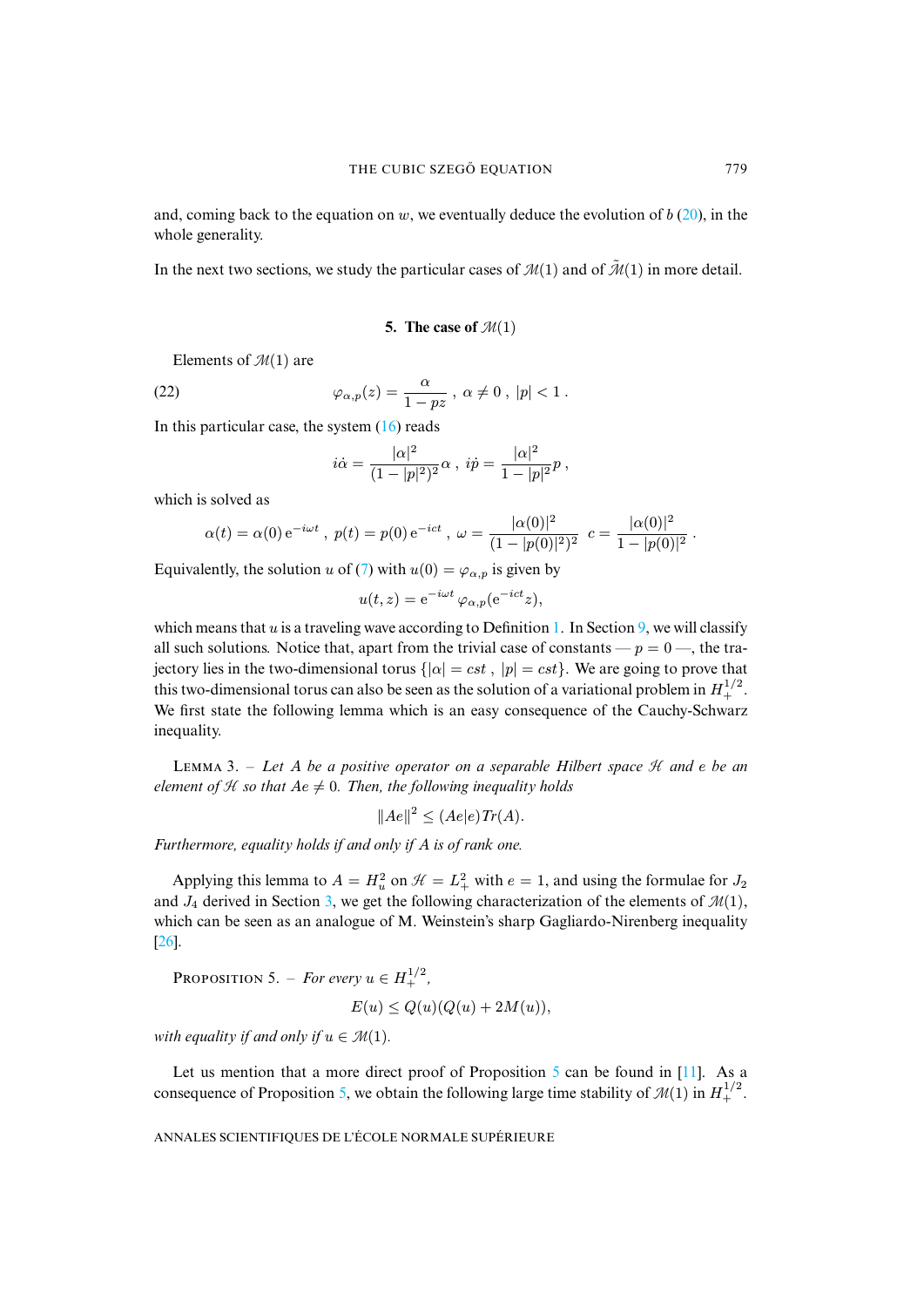COROLLARY 4. – Let  $a > 0$ ,  $0 < r < 1$ , and

$$
T(a,r) = \{ \varphi_{\alpha,p} : |\alpha| = a , |p| = r \} .
$$

*For every*  $\varepsilon > 0$ , there [ex](#page-4-0)ists  $\delta > 0$  such that, if  $u_0 \in H_+^{1/2}$  satisfies

$$
\inf_{\varphi \in T(a,r)} \|u_0 - \varphi\|_{H^{1/2}} \le \delta
$$

*then the solution*  $u$  *of* (7) *with*  $u(0) = u_0$  *satisfies* 

$$
\sup_{t\in\mathbb{R}}\inf_{\varphi\in T(a,r)}\|u(t)-\varphi\|_{H^{1/2}}\leq\varepsilon.
$$

*Proof.* – By Proposition 5 and a simple calculation of  $Q(\varphi_{\alpha,p})$  and  $E(\varphi_{\alpha,p})$ ,  $T(a,r)$  is the set of minimizers of the problem

$$
\inf\{M(u),\ u\in H_+^{1/2}\ ,\ Q(u)=q(a,r)\ ,\ E(u)=e(a,r)\}=m(a,r)\ ,
$$

where

$$
q(a,r) := \frac{a^2}{1 - r^2}, \ e(a,r) := \frac{a^4(1 + r^2)}{(1 - r^2)^3}.
$$

Let  $u_0^n$  be a sequence of  $H_+^{1/2}$  such that

$$
\inf_{\varphi \in T(a,r)} \|u_0^n - \varphi\|_{H^{1/2}} \to 0.
$$

Then

$$
Q(u_0^n) \to q(a,r)
$$
,  $E(u_0^n) \to e(a,r)$ ,  $M(u_0^n) \to m(a,r)$ 

and by the conservation laws,

$$
Q(u^n(t)) \to q(a,r) , E(u^n(t)) \to e(a,r) , M(u^n(t)) \to m(a,r)
$$

uniformly in t. Given any sequence  $(t_n)$  of real numbers, the sequence  $(u^n(t_n))$  is bounded in  $H_+^{1/2}$ , hence has a subsequence which converges weakly to some u in  $H_+^{1/2}$ , and we get, by the weak continuity of  $Q$ ,  $E$  and the weak semi-continuity of  $M$ ,

$$
Q(u) = q(a,r) , E(u) = e(a,r) , M(u) \le m(a,r),
$$

hence finally, as  $m(a, r)$  is th[e i](#page-4-0)nfimum,  $M(u) = m(a, r)$ , which implies from Proposition 5 that  $u \in T(a,r)$  and that  $u^n(t_n)$  converges strongly to u. The proof is complete.  $\Box$ 

<span id="page-20-0"></span>The explicit evoluti[on](#page-49-15) of (7) on  $\mathcal{M}(1)$  also allows to prove the following high frequency instability result in  $H^s_+$  for every  $s < 1/2$ . This result means that, given a time  $t \neq 0$ , the flow map at time  $t$  does not extend as a uniformly continuous map on bounded subsets of  $H^s_+$ ,  $s < \frac{1}{2}$ , or  $L^4_+$  (see Tzvetkov [24] for a general discussion).

**PROPOSITION** 6. – Let  $s < \frac{1}{2}$ . There exist  $u_0^{\varepsilon}$ ,  $\tilde{u}_0^{\varepsilon}$  bounded sequences in  $H^s_+$  such that

$$
||u_0^{\varepsilon}-\tilde{u}_0^{\varepsilon}||_{H^s}\to 0 \text{ but } \forall t\neq 0, \, \liminf_{\varepsilon\to 0}||u^{\varepsilon}(t)-\tilde{u}^{\varepsilon}(t)||_{H^s}>0.
$$

The same holds for  $H^s_+$  replaced by  $L^4_+$ .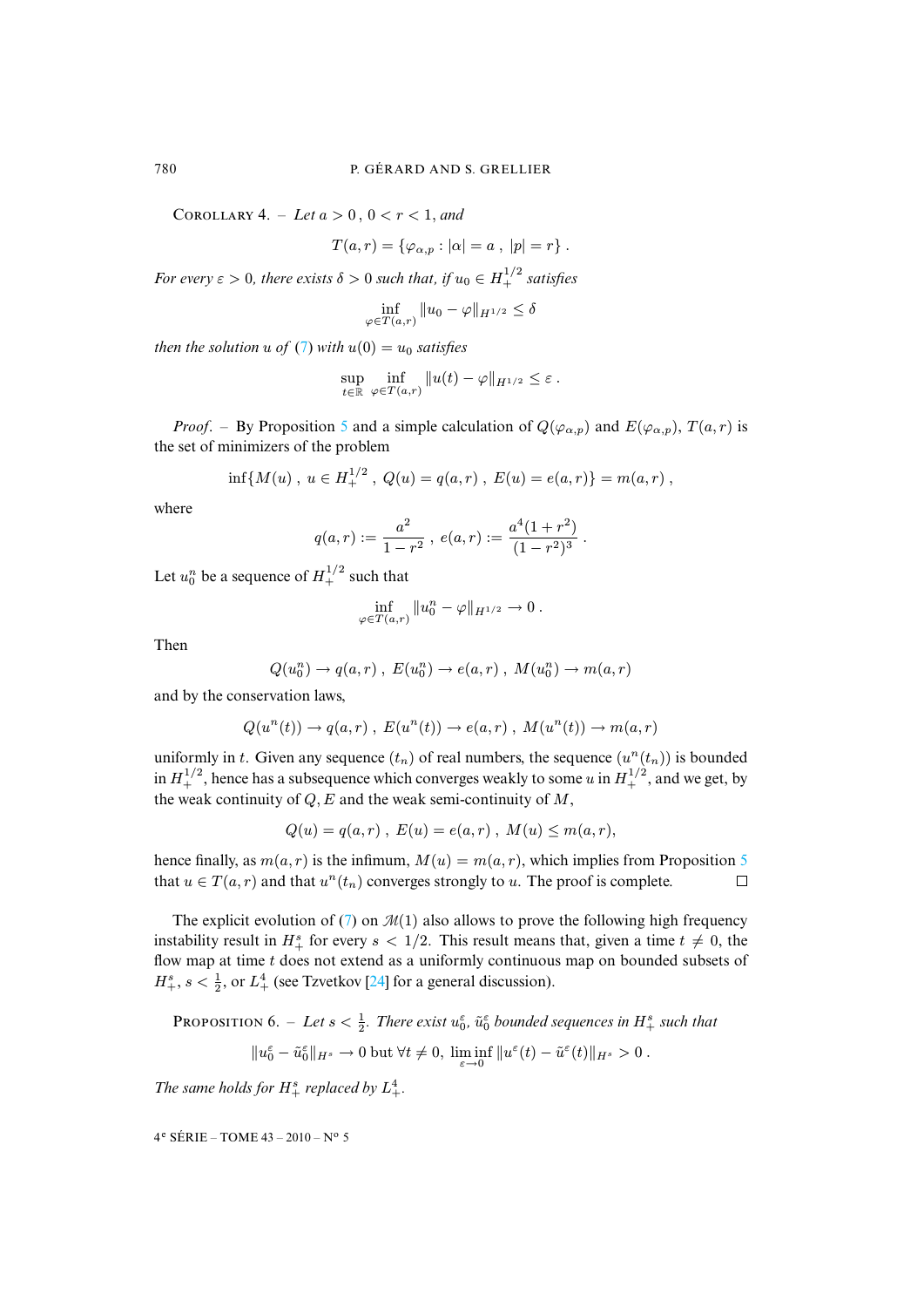*Proof*. – The principle of the proof follows Birnir-Kenig-Ponce-Svansted-Vega [2]. As  $|p| \rightarrow 1$ , one has

$$
\|\varphi_{\alpha,p}\|_{H^s}^2 = \left\|\frac{\alpha}{1-pz}\right\|_{H^s}^2 \sim \frac{|\alpha|^2}{(1-|p|^2)^{1+2s}}.
$$

Choose

 $u_0^\varepsilon = \varphi_{\varepsilon^{s+\frac{1}{2}},\sqrt{1-\varepsilon}} \, , \ \tilde u_0^\varepsilon = \varphi_{\varepsilon^{s+\frac{1}{2}}(1+\delta),\sqrt{1-\varepsilon}} \, ,$ 

with  $\delta \to 0$  so that  $||u_0^{\epsilon} - \tilde{u}_0^{\epsilon}||_{H^s} \to 0$ . By the previous computations, we get  $u(t, e^{i\theta}) = e^{-i\omega t} u_0(e^{i(\theta - ct)})$  and  $\tilde{u}(t, e^{i\theta}) = e^{-i\tilde{\omega} t} \tilde{u}_0(e^{i(\theta - \tilde{c}t)})$  where  $\tilde{c} - c = \varepsilon^{2s} \delta(2 + \delta)$ . Choose  $\varepsilon \to 0$  so that  $\delta \varepsilon^{2s-1} \to \infty$ . It implies in particular that  $\frac{\tilde{c} - c}{\varepsilon} \to \infty$ .

We claim that, for any  $t > 0$ ,

$$
||u^{\varepsilon}(t) - \tilde{u}^{\varepsilon}(t)||_{H^{s}}^{2} = ||u^{\varepsilon}(t)||_{H^{s}}^{2} + ||\tilde{u}^{\varepsilon}(t)||_{H^{s}}^{2} + o(1)
$$

as  $\varepsilon$  goes to zero. In other words, the scalar product in  $H^s$  of  $u^{\varepsilon}(t)$  and  $\tilde{u}^{\varepsilon}(t)$  is  $o(1)$ . The result will follow since  $||u^{\varepsilon}(t)||_{H^{s}} \simeq ||\tilde{u}^{\varepsilon}(t)||_{H^{s}} \simeq 1$ .

We have

$$
\begin{split} |\langle u^{\varepsilon}(t), \tilde{u}^{\varepsilon}(t) \rangle_{H^{s}}| &= \left| \sum_{k} (1+|k|^{2})^{s} \widehat{u^{\varepsilon}}(t,k) \cdot \overline{\widehat{u^{\varepsilon}}}(t,k) \right| \\ &= \left| \sum_{k} (1+|k|^{2})^{s} e^{-ik(c-\tilde{c})t} \widehat{u}_{0}^{\varepsilon}(k) \cdot \overline{\widehat{u}_{0}^{\varepsilon}(k)} \right| \\ &= \varepsilon^{2s+1} (1+\delta) |\sum_{k} (1+|k|^{2})^{s} e^{-ik(c-\tilde{c})t} (1-\varepsilon)^{k}| \\ &\simeq \frac{\varepsilon^{2s+1}}{|1-(1-\varepsilon)e^{-i(c-\tilde{c})t}|^{1+2s}} \\ &\simeq \left( \frac{\varepsilon}{|c-\tilde{c}|t} \right)^{1+2s} = o(1)t^{-(1+2s)} . \end{split}
$$

The proof for  $L_+^4$  is similar, observing that

$$
\|\varphi_{\alpha,p}\|_{L^4}^4 = \frac{|\alpha|^4(1+|p|^2)}{(1-|p|^2)^3}.
$$

Choose the same functions  $u_0^{\epsilon}$  and  $\tilde{u}_0^{\epsilon}$  as above, with  $s = \frac{1}{4}$ , and  $\delta$  going to 0 such that  $\delta \varepsilon^{-1/2} \to \infty$ . In view of the explicit expression,

$$
|u_0^{\varepsilon}(e^{i\theta})|^4 = \frac{\varepsilon^3}{(2 - \varepsilon - 2\sqrt{1 - \varepsilon}\cos\theta)^2},
$$

one easily checks that, if  $R^{\varepsilon} \to \infty$ ,

$$
\int_{R^{\varepsilon}\varepsilon<|\theta-ct|<\pi} |u^{\varepsilon}(t,e^{i\theta})|^4 d\theta \to 0 , \int_{R^{\varepsilon}\varepsilon<|\theta-\tilde ct|<\pi} |\tilde u^{\varepsilon}(t,e^{i\theta})|^4 d\theta \to 0 .
$$

Let us choose  $R^{\varepsilon}$  such that

$$
R^{\varepsilon} \ll \frac{\tilde{c}-c}{\varepsilon} \; .
$$

Then we claim that, for  $t \neq 0$ ,

$$
||u^{\varepsilon}(t) - \tilde{u}^{\varepsilon}(t)||_{L^{4}}^{4} = ||u^{\varepsilon}(t)||_{L^{4}}^{4} + ||\tilde{u}^{\varepsilon}(t)||_{L^{4}}^{4} + o(1).
$$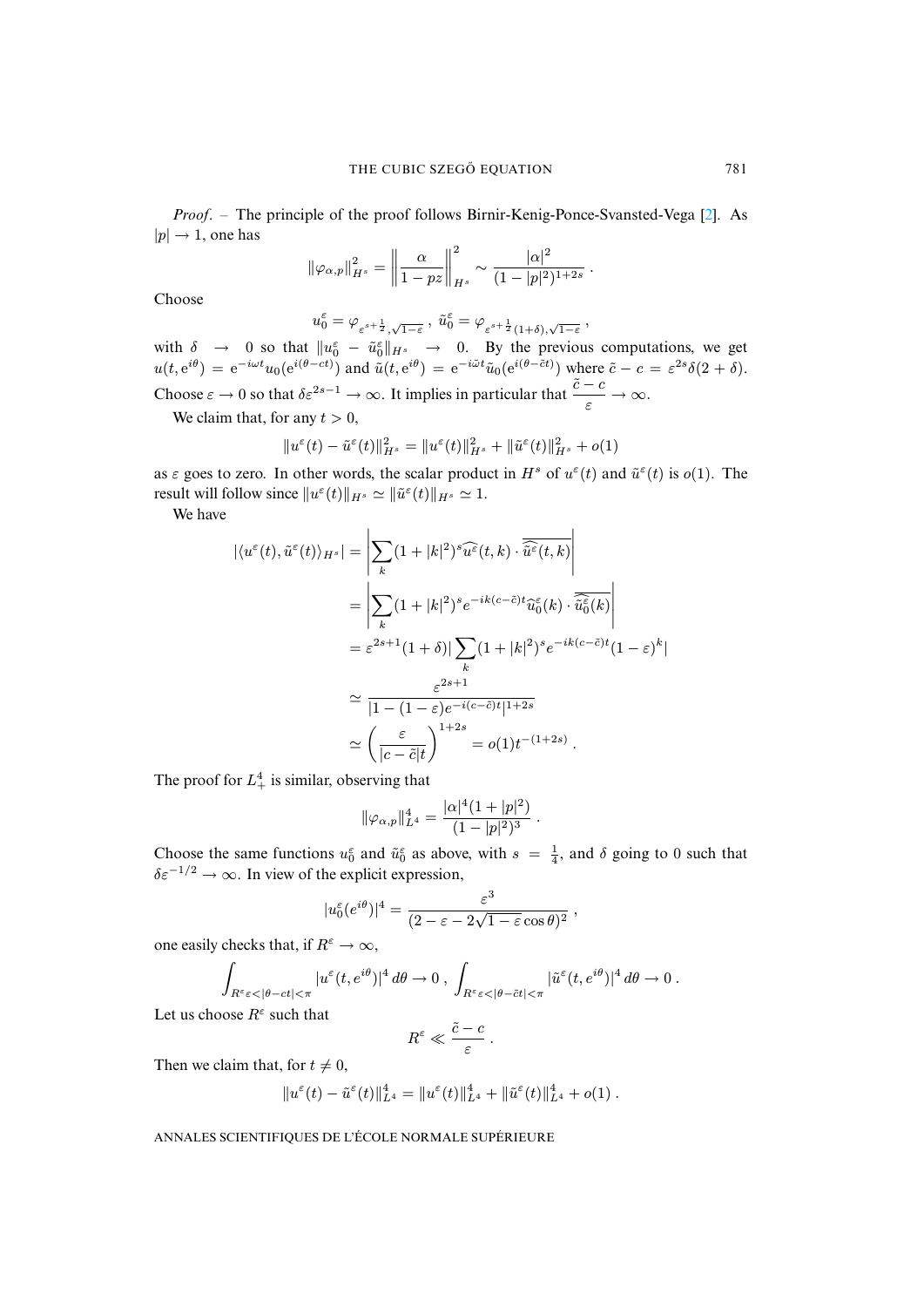Indeed, if  $a + b = 4$  and  $a, b \ge 1$ , by the Hölder inequality, we have

$$
\int_{\mathbb{S}^1} |u^{\varepsilon}(t)|^a |\tilde{u}^{\varepsilon}(t)|^b d\theta = \int_{E^{\varepsilon}} |u^{\varepsilon}(t)|^a |\tilde{u}^{\varepsilon}(t)|^b d\theta + o(1) ,
$$

where

$$
E^{\varepsilon} = \{\theta \in (-\pi, \pi) \ |\theta - ct| < R^{\varepsilon} \varepsilon \ , \ |\theta - \tilde c t| < R^{\varepsilon} \varepsilon \} \ .
$$

<span id="page-22-0"></span>In view of the assumption on  $R^{\varepsilon}$ , this set is empty for  $\varepsilon$  small enough. This completes the proof.  $\Box$ 

# <span id="page-22-2"></span>**6.** The case of  $\tilde{\mathcal{M}}(1)$

The manifold  $\tilde{\mathcal{M}}(1)$  is a three-dimensional Kähler manifold, on which (7) admits three conservation laws in involution, which are  $Q, M, E$ . As we will see later, these conservation law[s a](#page-48-2)re generically independent on  $\tilde{\mathcal{M}}(1)$ , therefore the equation (S) is completely integrable on this manifold. We are going to solve this system explicitly, by introducing coordinates which are close to the action-angle coordinates provided by the Liouville theorem (see Arnold [1]). Then we will establish some instability phenomena for large time.

# **6.1.** The evolution on  $\tilde{\mathcal{M}}(1)$

Let us make some preliminary calculations. Since the rank of  $H_u^2$  is 2 if  $u \in \mathcal{M}(1)$ , the Cayley-Hamilton theorem reads

(23) 
$$
H_u^4 - \sigma_1 H_u^2 + \sigma_2 P_u = 0.
$$

Here,  $\sigma_1$  is the trace of  $H_u^2$  so it equals  $Q + M$ . Let us compute  $\sigma_2$ . Applying the above formula to the preimage  $w \in \text{Im}(H_u)$  $w \in \text{Im}(H_u)$  $w \in \text{Im}(H_u)$  of 1 introduced in Subsection 4.3, we get

(24) 
$$
H_u^3(1) - (M+Q)u + \sigma_2 w = 0.
$$

Taking the scal[ar p](#page-22-2)roduct of (24) with w, and using that  $(u|w) = (H_u(1)|w) = (H_u(w)|1) = 1$ , we infer

<span id="page-22-1"></span>
$$
\sigma_2=M\tilde{S}.
$$

We now apply (23) to  $1 \in \text{Im}(H_u)$ , and take the scalar product with 1. This yields

$$
J_4 = (M+Q)Q - M\tilde{S}
$$

or

$$
E = Q^2 + 2M(Q - \tilde{S}) .
$$

Consequently, we can use  $M, Q, \tilde{S}$  rather than  $M, Q, E$  as our three conservation laws. For future reference, we introduce the solutions  $r_{\pm}$  of the characteristic equation,

$$
r^2 - \sigma_1 r + \sigma_2 = 0,
$$

given by

$$
r_{\pm} = \frac{1}{2} \left( Q + M \pm ((Q + M)^2 - 4M\tilde{S})^{1/2} \right) ,
$$

and we set

$$
\Omega = r_{+} - r_{-} = ((M + Q)^{2} - 4M\tilde{S})^{1/2}.
$$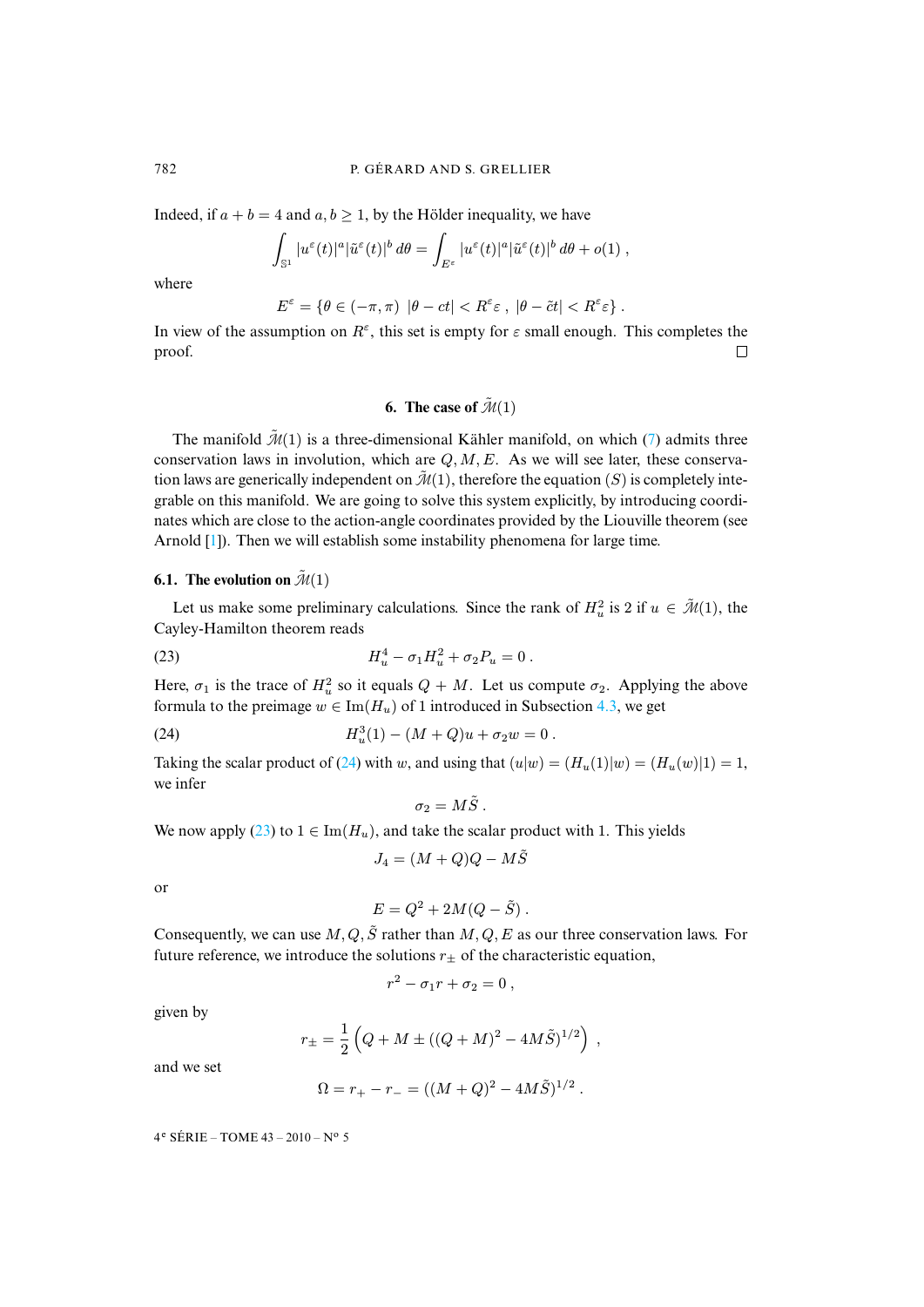**PROPOSITION** 7. – Let  $u_0 \in \tilde{\mathcal{M}}(1)$ , and let  $u = \frac{az+b}{1-a}$  $\frac{az + b}{1 - pz}$  be the corresponding solution of (7)*. One of the following two cases occurs:*

<span id="page-23-0"></span> $–$  *Either*  $Q = \tilde{S}$ *, and* 

(25) 
$$
u_0(z) = a_0 \frac{z - \overline{p}}{1 - pz}, \ u(t, z) = e^{-iQt} u_0(z).
$$

- Or 
$$
Q > \tilde{S}
$$
, and the evolution of a, b, p is given by

(26)  $i\dot{a} = Qa, i\dot{f}_{\pm} = r_{\pm}f_{\pm}$ ,

*with*

<span id="page-23-1"></span>
$$
f_{\pm} := r_{\pm}b + Ma\overline{p} .
$$

<span id="page-23-2"></span>*In particular,* |p| 2 *satisfies*

$$
|p|^2 = A + B\cos(\Omega t + \varphi)
$$

*for some constants*  $A, B, \varphi$ *, and* |p| *oscillates between the following values,* 

(27) 
$$
\rho_{\max} = \frac{M^{1/2} + \tilde{S}^{1/2}}{(M + Q + 2\sqrt{M}\tilde{S})^{1/2}}, \ \rho_{\min} = \frac{|M^{1/2} - \tilde{S}^{1/2}|}{(M + Q - 2\sqrt{M}\tilde{S})^{1/2}}
$$

R 2. – *In the case* (25)*, the solution* u *is called a stationary wave. We will classify such solutions in Section 9.*

*Proof*. – [We](#page-12-1) already know that

$$
i\dot{a}=Qa.
$$

By Corollary 3, we also know that  $J_1 = b$  $J_1 = b$  $J_1 = b$  and  $J_3$  satisfy

$$
i\dot{J}_1 = J_3 \ , i\dot{J}_3 = J_5 \ ,
$$

and  $J_5 = \sigma_1 J_3 - \sigma_2 J_1$  in view of (23). Finally,  $J_3$  is easily obtained by taking the scalar product of (24) with 1 and using Proposition 3,

$$
J_3 = (M+Q)J_1 - M\tilde{S}(w|1) = (M+Q)b + Ma\overline{p}.
$$

Setting

$$
f_{\pm} := J_3 - r_{\mp} J_1 = r_{\pm} b + M a \overline{p} ,
$$

we finally obtain the system of linear ODE  $(26)$ . Let us first investigate the particular case  $r_{+} = r_{-}$ , which is equivalent to

$$
(Q+M)^2 - 4M\tilde{S} = 0.
$$

Since  $Q \geq \tilde{S}$  by the Cauchy-Schwarz inequality applied to u and w, we conclude that  $r_{+} = r_{-}$  is equivalent to

$$
M=Q=\tilde{S} .
$$

Using the Cauchy-Schwarz equality case, it is easy to check that  $Q = \tilde{S}$  is equivalent to the collinearity of  $u_0$  and  $w_0$ , namely

$$
u_0(z) = a_0 \frac{z - \overline{p}}{1 - pz} .
$$

ANNALES SCIENTIFIQUES DE L'ÉCOLE NORMALE SUPÉRIEURE

.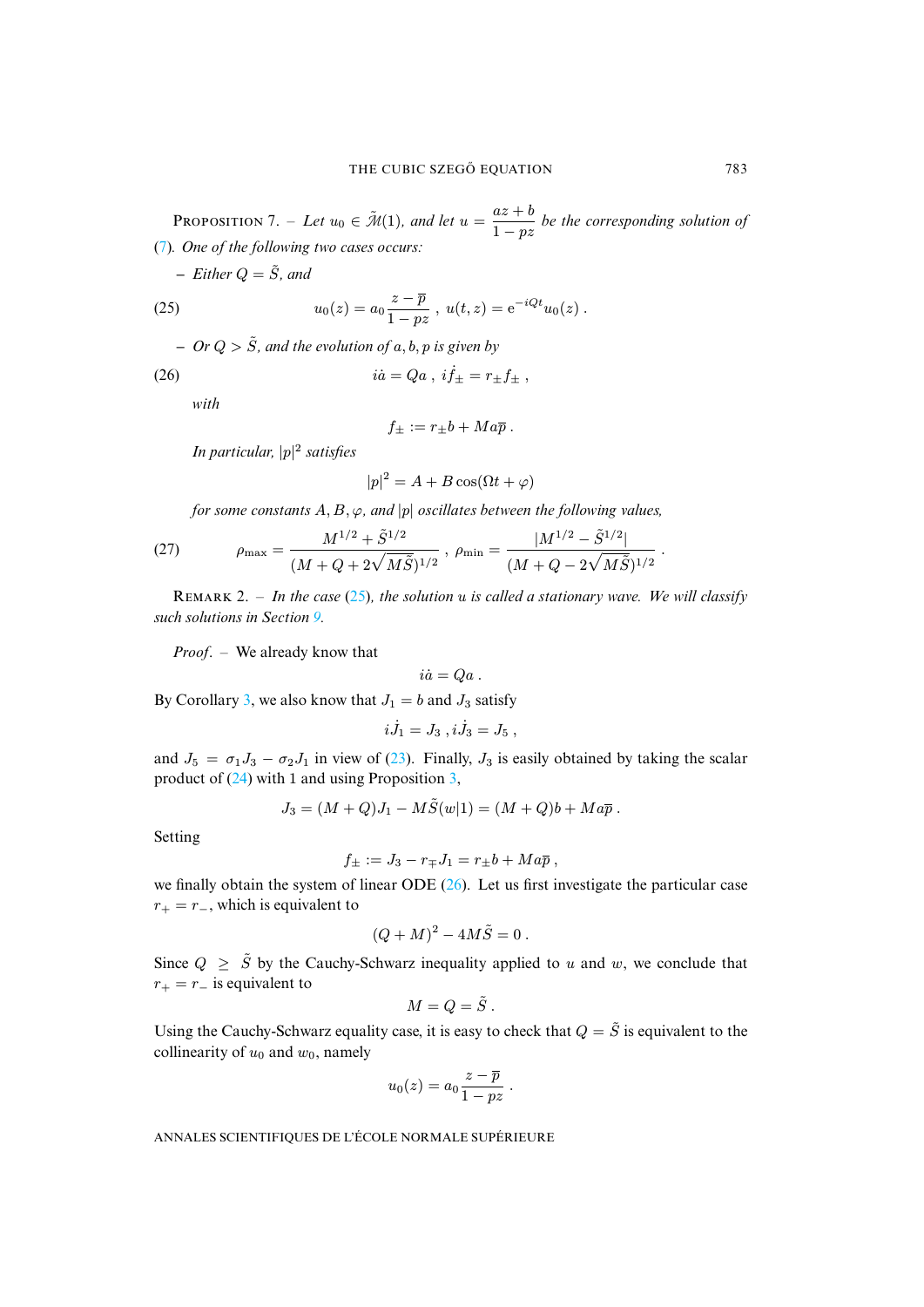Finally, from this expression of  $u_0$ , a simple computation gives  $M = Q$ , hence  $r_+ = r_-$ , and, since  $|u_0|^2 = Q$  on  $\mathbb{S}^1$ , we get

<span id="page-24-0"></span>
$$
u(t) = u_0 e^{-iQt} .
$$

In the case  $r_+ \neq r_-$ , we can recover  $(a(t), b(t), p(t))$  from the variables  $(a(t), f_{\pm}(t))$  and the conservation laws  $(M, Q, \tilde{S})$ . In parti[cula](#page-24-0)r,

(28) 
$$
Ma\overline{p} = \frac{r_+f_- - r_-f_+}{r_+ - r_-}.
$$

Taking the modulus of both sides of  $(28)$ , we conclu[de, i](#page-24-0)n view of the differential equations satisfied by  $f_{\pm}$ , that

$$
|p|^2 = A + B\cos(\Omega t + \varphi)
$$

for some constants A, B,  $\varphi$ . Consequently, in view of (28), |p| oscillates between the following values,

$$
\rho_{\max} = \frac{r_+|f_-| + r_-|f_+|}{M\Omega \tilde{S}^{1/2}} , \ \rho_{\min} = \frac{|r_+|f_-| - r_-|f_+|}{M\Omega \tilde{S}^{1/2}} .
$$

Let us compute  $|f_{\pm}|$  in terms of  $M, Q, \tilde{S}$ . Denote by  $(e_{+}, e_{-})$  an orthonormal basis of Im $H_u$ such that  $\mathbb{C}e_{\pm} = \ker(H_u^2 - r_{\pm})$ . Up to multiplying  $e_{\pm}$  by a suitable complex number of modulus 1, we may assume, using the  $\mathbb C$ -antilinearity of  $H_u$ , that

$$
H_u e_{\pm} = \sqrt{r_{\pm}} e_{\pm} .
$$

Then

$$
1 = \overline{\zeta}_{+}e_{+} + \overline{\zeta}_{-}e_{-} , \ \zeta_{\pm} := (e_{\pm}|1) , \ u = H_{u}(1) = \sqrt{r}_{+}\zeta_{+}e_{+} + \sqrt{r_{-}}\zeta_{-}e_{-} .
$$

From

$$
1 = |\zeta_+|^2 + |\zeta_-|^2, \ Q = r_+|\zeta_+|^2 + r_-|\zeta_-|^2,
$$
  

$$
J_1 = \sqrt{r_+}\zeta_+^2 + \sqrt{r_-\zeta_-^2}, \ J_3 = r_+\sqrt{r_+}\zeta_+^2 + r_-\sqrt{r_-\zeta_-^2},
$$

we obtain

$$
|f_+| = \sqrt{r_+}(Q - r_-), \ |f_-| = \sqrt{r_-}(r_+ - Q),
$$
 and finally (27), by a straightforward but tedious calculation.

 $\Box$ 

In the next subsections, we shall take advantage of the oscillations of  $|p|$  in establishing instability results.

#### **6.2.** Large time estimates of  $H^s$  norms

Our first instability result concerns large time behavior of  $H<sup>s</sup>$  $H<sup>s</sup>$  norms along trajectories of the cubic Szegő equation on  $\tilde{\mathcal{M}}(1)$ .

COROLLARY 5. – *For every*  $u_0 \in \tilde{\mathcal{M}}(1)$ , the solution u of (7) with  $u(0) = u_0$  satisfies, for *every*  $s > 1/2$ *,* 

(29) 
$$
\limsup_{t \to \infty} \|u(t)\|_{H^s} < +\infty.
$$

<span id="page-24-1"></span>However, there exists a family  $(u_0^{\varepsilon})_{\varepsilon>0}$  of Cauchy data in  $\tilde{\mathcal{M}}(1)$ , which converges in  $\tilde{\mathcal{M}}(1)$  for *the*  $C^{\infty}(\mathbb{S}^1)$  *topology as*  $\varepsilon \to 0$ *, and*  $K > 0$  *such that the corresponding solutions*  $u^{\varepsilon}$  *satisfy* 

(30) 
$$
\forall \varepsilon > 0, \exists t^{\varepsilon} > 0 : t^{\varepsilon} \to \infty, \forall s > \frac{1}{2}, ||u^{\varepsilon}(t^{\varepsilon})||_{H^{s}} \geq K(t^{\varepsilon})^{2s-1}.
$$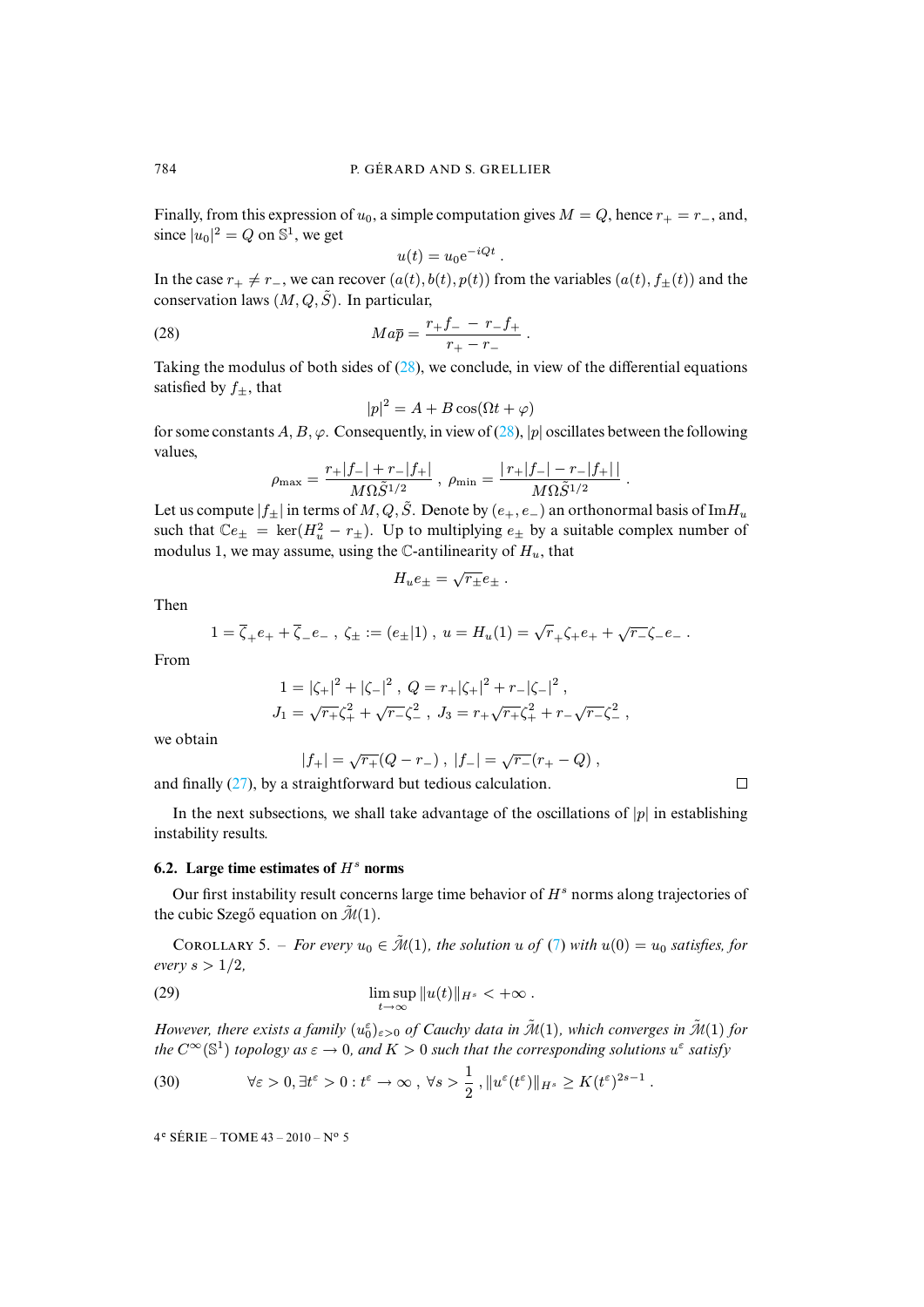*Proof*. – Writing as before

$$
u(t) = \frac{a(t)z + b(t)}{1 - p(t)z},
$$

we already know that  $a(t)$  and  $b(t)$  are bounded because of the conservation of  $Q(u(t))$ , so the blow up of the  $H^s$  norm for large |t| would only come from the fact that  $|p(t)|$ approaches 1. But this cannot happen since, by f[orm](#page-23-0)ula (27),

$$
\max_t |p(t)| = \rho_{\max} < 1
$$

if  $Q > \tilde{S}$ . The other case  $Q = \tilde{S}$  corresponds to (25), for which  $p(t) = p(0)$ .

Let us turn to the second assertion. Consider the family of Cauchy data  $\{u_0^{\varepsilon}\}_{0<\varepsilon<1}$  given by

$$
u_0^\varepsilon(z)=z+\varepsilon
$$

and let us look at the regime  $\varepsilon \to 0$ . Then a simple computation from the previous formulae shows that

$$
|p(t)|^2 = \frac{2}{4+\varepsilon^2} (1 - \cos(\varepsilon t \sqrt{4+\varepsilon^2})).
$$

On the other hand, using Fourier expansion, we have, as  $|p|$  approaches 1,

$$
||u||_{H^s}^2 \simeq \frac{|a + bp|^2}{(1 - |p|^2)^{2s+1}} = M \frac{1}{(1 - |p|^2)^{2s-1}}
$$

since

$$
M(u) = \frac{|bp + a|^2}{(1 - |p|^2)^2}.
$$

In our particular case,  $M(u) = 1$  and we get, for  $t^{\varepsilon} = \frac{\pi}{\sqrt{u}}$ ε √  $\frac{1}{4+\varepsilon^2}$ ,

$$
||u(t^{\varepsilon})||_{H^{s}}^{2} \simeq \frac{1}{(1-|p(t^{\varepsilon})|^{2})^{2s-1}} \simeq C(t^{\varepsilon})^{2(2s-1)}.
$$

This com[ple](#page-49-6)tes the proof.

R 3. – *Property* (30) *can be seen as a quantitative version of an instability property proved in* [9] *for NLS on the two dimensional torus: bounded data in*  $C^{\infty}$  *may yield large* solutions in H<sup>s</sup> for large time. However, as shown by (29), this may happen even if t[he](#page-4-0) H<sup>s</sup> *norms stay bounded on each individual trajectory, and moreover in the case of a completely integrable system. Notice that this phenomenon can occur with arbitrarily small data, since multiplying the Cauchy data by a parameter*  $\delta$  *amounts to replace the solution*  $u(t)$  *of* (7) *by*  $\delta u(\delta^2 t)$ .

#### **6.3. Orbital instability of stationary waves**

Our next instability result concerns the stationary waves in  $\tilde{\mathcal{M}}(1)$ .

COROLLARY 6. – For each stationary wave  $u_0$  of  $\tilde{M}(1)$ , there exists a sequence  $u_0^{\varepsilon}$  which *converges to*  $u_0$  *in*  $C^{\infty}$  *such that, for every*  $r \in (0,1)$ *, there exists*  $t^{\varepsilon}$  *such that the limit points* in  $H^{1/2}_+$  of  $u^\varepsilon(t^\varepsilon)$  are of the form

$$
v = \alpha \, \frac{z - \overline{q}}{1 - qz} \;, \; |\alpha| = ||u_0||_{L^2} \;, \; |q| = r.
$$

ANNALES SCIENTIFIQUES DE L'ÉCOLE NORMALE SUPÉRIEURE

 $\Box$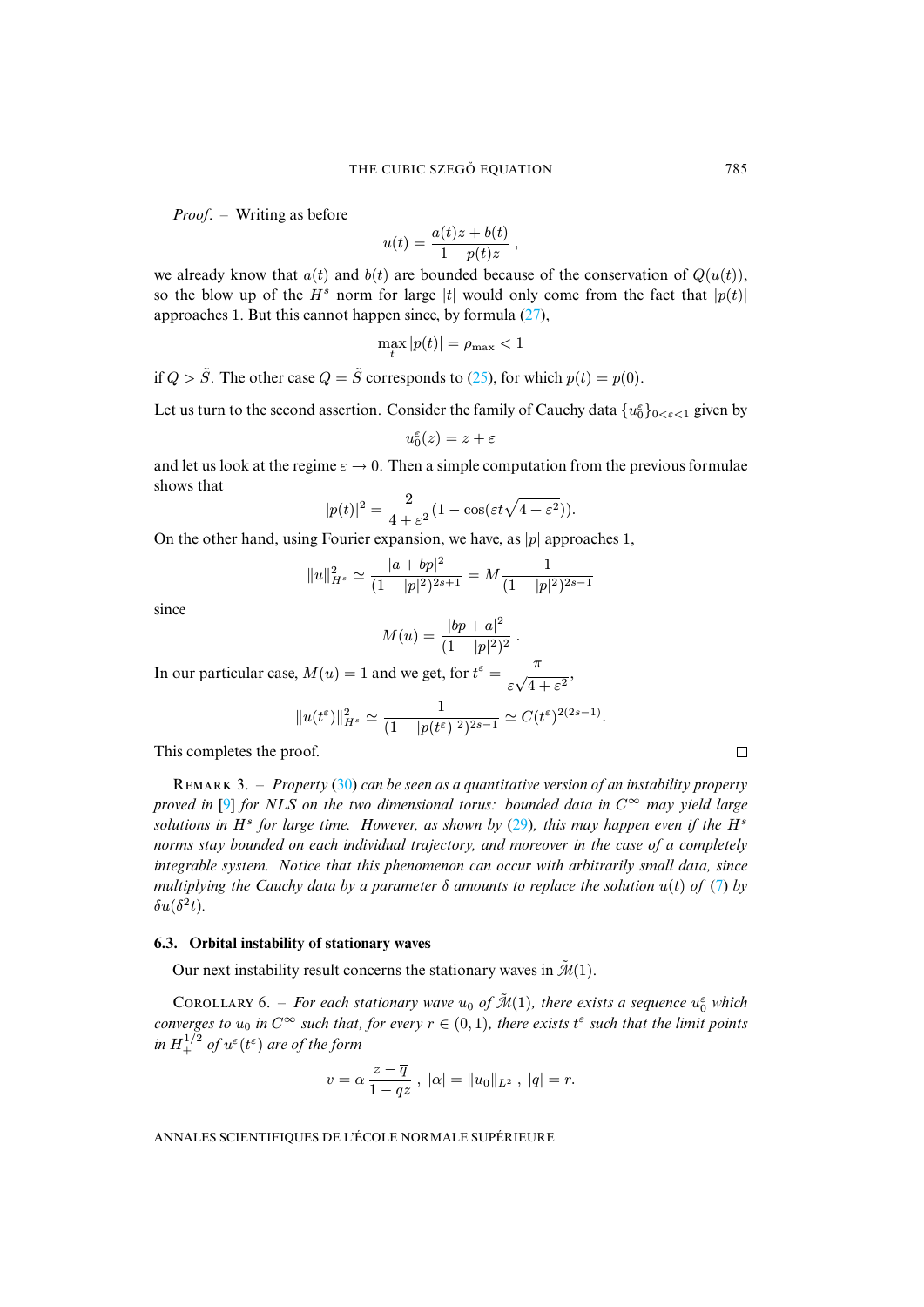*Proof.* – First recall that if  $v = \frac{az + b}{1}$  $\frac{3x+6}{1-pz}$  then the conservation laws are given by  $M = \frac{|bp + a|^2}{(1 + |b|)^2}$  $\frac{|bp+a|^2}{(1-|p|^2)^2}$ ,  $Q = \frac{|bp+a|^2}{(1-|p|^2)^2}$  $\frac{|op + a|}{(1 - |p|^2)} + |b|^2$  and  $\tilde{S} = |a|^2$ .

Let  $u_0 = a \frac{z - \overline{p}}{1 - z}$  $\frac{z-p}{1-pz}$  be a stationary wave of  $\tilde{\mathcal{M}}(1)$ . Define, for  $0 < \varepsilon < 1$ ,

$$
u_0^{\varepsilon} = a \, \frac{(1-\varepsilon)z - \overline{p}(1-\varepsilon/2)}{1 - p(1+\epsilon/2)z} \, .
$$

It is clear that [such](#page-23-2) a sequence converges to  $u_0$  in  $C^{\infty}$ . By Proposition 7, for any fixed  $\varepsilon$ , the corresponding solution  $u^{\epsilon}$  may be written as  $\frac{a^{\epsilon}z + b^{\epsilon}}{1 - \epsilon}$  $\frac{d^2 z + b}{1 - p^{\epsilon} z}$  where  $|p^{\epsilon}|$  oscillates between  $\rho_{\min}^{\epsilon}$  and  $\rho_{\text{max}}^{\varepsilon}$  given by (27). Computing these two bounds in terms of  $\varepsilon$ , it is easy to show that  $\rho_{\text{max}}^{\varepsilon}$ tends to 1 and  $\rho_{\min}^{\varepsilon}$  tends to 0 as  $\varepsilon$  goes to 0. Precisely, we have,

$$
M = |a|^2 \frac{|(1 - \varepsilon) - |p|^2 (1 - \varepsilon^2 / 4)|^2}{(1 - |p|^2 (1 + \varepsilon/2)^2)^2}
$$
  
= |a|^2 (1 - 2\varepsilon) + \mathcal{O}(\varepsilon^2)  

$$
Q = |a|^2 \left( \frac{|(1 - \varepsilon) - |p|^2 (1 - \varepsilon^2 / 4)|^2}{(1 - |p|^2 (1 + \varepsilon/2)^2)} + |p|^2 (1 - \varepsilon/2)^2 \right)
$$
  
= |a|^2 (1 - 2\varepsilon) + \mathcal{O}(\varepsilon^2)  

$$
\tilde{S} = |a|^2 (1 - \varepsilon)^2 = |a|^2 (1 - 2\varepsilon) + \mathcal{O}(\varepsilon^2).
$$

From these estimates, we get  $\Omega = \Theta(\varepsilon)$ ,  $\sqrt{\frac{\varepsilon}{\varepsilon}}$  $\overline{M} - \sqrt{\tilde{S}} = \mathcal{O}(\varepsilon^2)$  and

$$
\rho_{\max}^{\varepsilon} = 1 + \mathcal{O}(\varepsilon^2) , \ \rho_{\min}^{\varepsilon} = \mathcal{O}(\varepsilon) .
$$

In particular, for every  $r \in (0,1)$  $r \in (0,1)$  $r \in (0,1)$ , one can choose  $t^{\varepsilon}$  such that  $|p^{\varepsilon}(t^{\varepsilon})| = r$ . As the  $H^{1/2}$ -norms of  $u^{\varepsilon}(t)$  are bounded,  $u^{\varepsilon}(t^{\varepsilon})$  has limit points in the weak  $H^{1/2}$ -topology. Let  $v_{\infty}$ be such a limit point. Since  $p^{\epsilon}(t^{\epsilon})$  stays on the circle of radius r, the convergence is strong and  $v_{\infty}$  belongs to  $\tilde{\mathcal{M}}(1)$ . Moreover,  $Q(v_{\infty}) = \tilde{S}(v_{\infty})$ , hence  $v_{\infty}$  i[s g](#page-26-0)iven by (25). This completes the proof.  $\Box$ 

<span id="page-26-0"></span>We will pursue our study of large time behavior in Section 7.

#### **7.** Large time behavior on  $\mathcal{M}(N)$

By Corollary 5, every solution on  $\tilde{\mathcal{M}}(1)$  satisfies

$$
\sup_{t \in \mathbb{R}} \|u(t)\|_{H^s} < +\infty
$$

<span id="page-26-1"></span>for  $s \ge 0$ . We prove that it is a generic situation on  $\mathcal{M}(N)$ . A similar statement holds on  $\tilde{\mathcal{M}}(N-1).$ 

THEOREM 7.1. – For every integer N, define

$$
V_N = \{u_0 \in \mathcal{M}(N); \ \det(J_{2(m+n)}(u_0))_{1 \leq m,n \leq N} = 0\}.
$$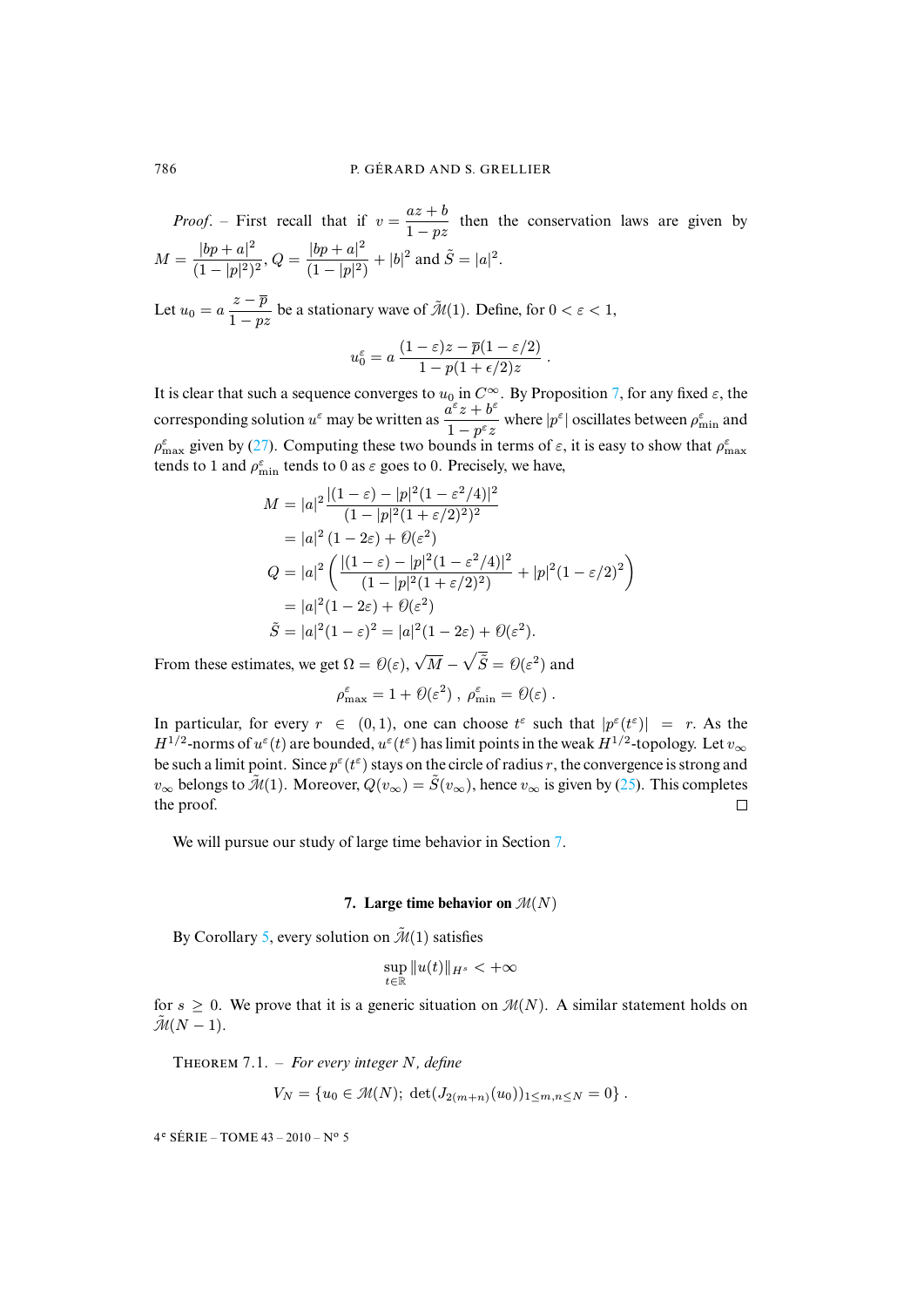*Then*  $V_N$  *is a proper real analytic subvariety of*  $\mathcal{M}(N)$  *and, for every*  $u_0 \in \mathcal{M}(N) \setminus V_N$ , for *every*  $s \geq 0$ *,* 

(31) 
$$
\sup_{t\in\mathbb{R}}\|u(t)\|_{H^s}<+\infty.
$$

*In particular,* (31) *holds for every*  $u_0$  *outside a closed subset of measure* 0*. A similar statement holds on*  $\tilde{M}(N-1)$ *, with* 

<span id="page-27-0"></span>
$$
\tilde{V}_{N-1} := V_N \cap \tilde{\mathcal{M}}(N-1).
$$

*Proof.* – For every  $u \in H_+^{1/2}$ , we consider the polynomial expression

$$
F_N(u) = \det(J_{2(m+n)}(u))_{1 \leq m,n \leq N} .
$$

<span id="page-27-1"></span>Notice that  $F_N(u) = 0$  if and only if the vectors  $H_u^{2k}(1)$ ,  $k = 1, ..., N$  are linearly dependent. In particular,  $F_N$  is identically 0 on  $\mathcal{M}(J)$  for  $J < N$ . On the other hand, we shall see that  $F_N$  is not identically 0 on  $\mathcal{M}(N)$ . In fact, one can prove the following slightly stronger result, which we state as a lemma for further references.

LEMMA 4. – The vectors  $H_u^{2k}(1)$ ,  $k = 1, \ldots, N$ , are generically independent on  $\tilde{\mathcal{M}}(N-1)$ and on  $\mathcal{M}(N)$ .

*Proof*. – Indeed, if

$$
u(z) = z^{N-1} + z^{N-2} ,
$$

 $u \in \tilde{\mathcal{M}}(N-1)$  and a simple computation shows that the matrix of the system  $1, H_u^2(1), H_u^4(1), \ldots, H_u^{2(N-1)}(1)$ , in the basis  $(z^j)_{0 \le j \le N-1}$  is triangular, hence these vectors are independent. Applying  $H_u^2$ , which is one to one on Im( $H_u$ ), the vectors  $H_u^{2k}(1), k = 1, \ldots, N$  $H_u^{2k}(1), k = 1, \ldots, N$  $H_u^{2k}(1), k = 1, \ldots, N$ , are independent as well, and  $F_N(u) \neq 0$ . Since  $\tilde{\mathcal{M}}(N-1)$  and  $\mathcal{M}(N)$  are connected, this completes the proof.  $\Box$ 

<span id="page-27-2"></span>Theorem 7.1 is then a consequence of the following lemma.

LEMMA 5. – *If*  $u_0 \in \mathcal{M}(N) \setminus V_N$ , the level set

$$
L_N(u_0) := \{ u \in \mathcal{M}(N) : J_{2n}(u) = J_{2n}(u_0), 1 \le n \le 2N \}
$$

*is a compact subset of*  $\mathcal{M}(N)$ *.* 

*If*  $u_0 \in \tilde{\mathcal{M}}(N-1) \setminus V_N$ , the level set

$$
\tilde{L}_{N-1}(u_0) := \{ u \in \tilde{\mathcal{M}}(N-1) : J_{2n}(u) = J_{2n}(u_0), 1 \le n \le 2N-1 \}
$$

*is a compact subset of*  $\tilde{\mathcal{M}}(N-1)$ *.* 

*Proof.* – We just prove the statement for  $\mathcal{M}(N)$ . Let  $u_0 \in \mathcal{M}(N) \setminus V_N$  and  $u \in L_N(u_0)$ . Let us first prove that  $M(u) = M(u_0)$ . By the Cayley-Hamilton theorem applied to  $H_u^2$  on  $\text{Im}(H_u)$ ,

$$
H_u^{2N} = \sum_{j=1}^N (-1)^{j-1} \sigma_j(u) H_u^{2(N-j)}.
$$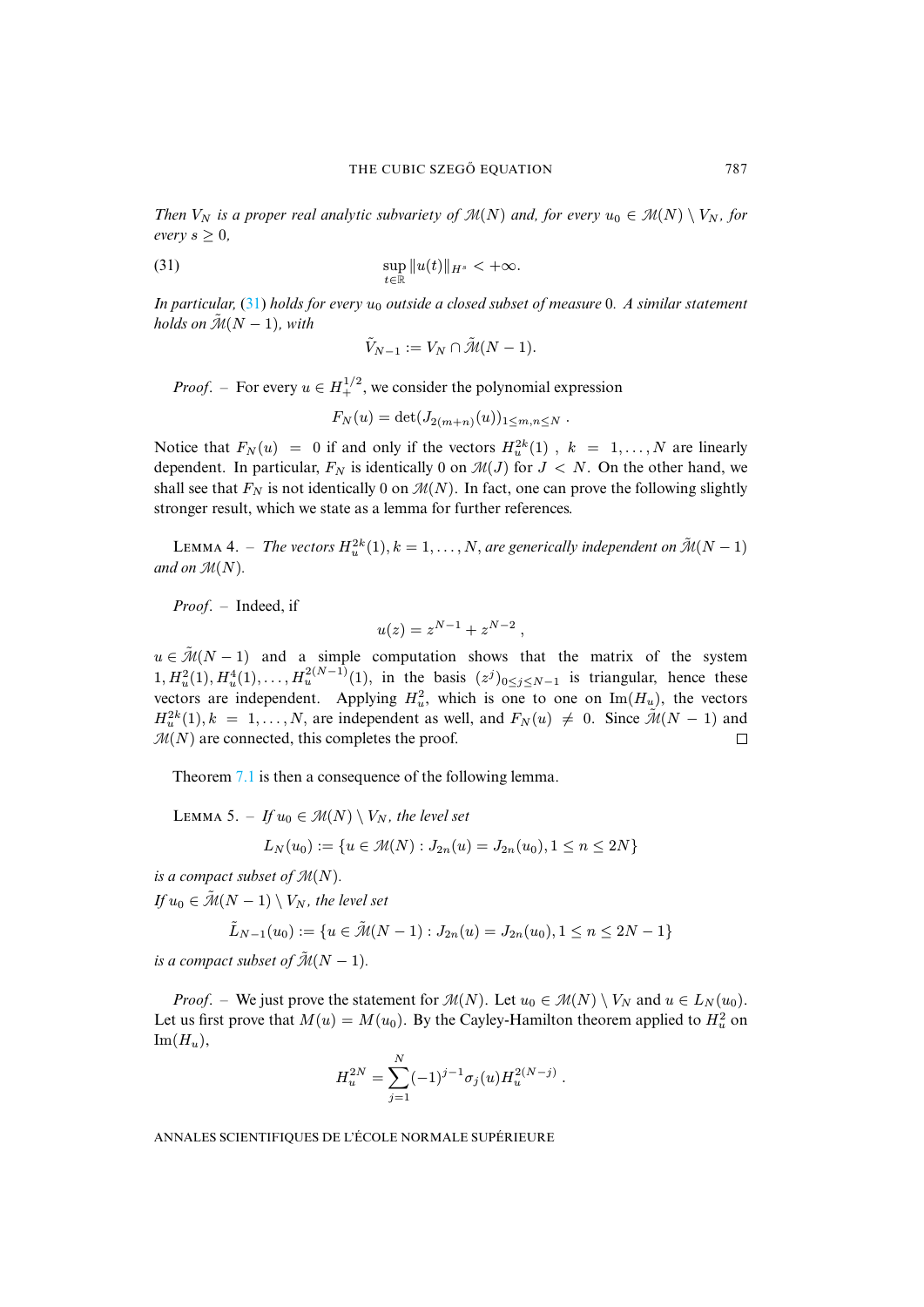Applying this identity to  $H_u^{2p}(1)$  for  $p = 1, ..., N$  and taking the scalar product with 1, we obtain a system of N linear equations in the  $\sigma_j$ 's,

$$
J_{2(N+p)}(u) = \sum_{j=1}^{N} (-1)^{j-1} \sigma_j(u) J_{2(N+p-j)}, \ 1 \le p \le N.
$$

The determinant of this system is  $\det(J_{2(m+n)}(u))_{0 \le m \le N-1,1 \le n \le N}$ , which, by the above identity, is  $(-1)^{N-1}F_N(u)/\sigma_N(u)$ , hence is not zero — notice that  $\sigma_N(u) \neq 0$ , since  $H_u^2$ is one to one on Im( $H_u$ ). Solving this system, we conclude that each  $\sigma_i(u)$  is a universal function of  $(J_{2n}(u))_{1\leq n\leq 2N}$ . Since  $\sigma_1 = M + J_2$ , this proves the claim. We infer that every sequence of  $L_N(u_0)$  is bounded in  $H^{1/2}$ , hence has limit points for the weak topology of  $H^{1/2}$ . Let v be such a limit point. As a limit point of a sequence of  $\mathcal{M}(N)$ , v belongs to  $\cup_{J\leq N} \mathcal{M}(J)$ . On the [othe](#page-26-1)r hand, since each  $J_{2n}$  is continuous for t[he](#page-4-0) weak topology of  $H^{1/2}$ ,  $J_{2n}(v) = J_{2n}(u_0)$  for  $n = 1, \ldots, 2N$ . In particular,  $F_N(v) = F_N(u_0) \neq 0$ , whence  $v \in \mathcal{M}(N)$  and finally  $v \in L_N(u_0)$ .  $\Box$ 

The proof of Theorem 7.1 is completed by observing that the flow of  $(7)$  conserves the level sets  $L_N$ , and that the zeroes of the denominator [of el](#page-27-0)ements of a compact subset of  $\mathcal{M}(N)$ do not approach the unit circle.  $\Box$ 

**COROLLARY** 7. – *For every*  $u_0 \in \mathcal{M}(2)$ ,  $s > 0$ , (31) *holds.* 

*Proof.* – In view of Theorem 7.1, it is enough to consider the case  $F_2(u) = 0$ , which is equivalent to the collinearity of  $H_u^2(1)$  and of  $P_u(1)$ ,

$$
H_u^2(1) = \frac{Q}{1-S} P_u(1) \; .
$$

If  $P_u(1) = 1 \in \text{Im}(H_u)$ , then  $|u|^2 = Q$  and u is a stationary wave by Proposition 8. If  $P_u(1) \neq 1$ , by Proposition 2, the function  $v = 1 - P_u(1)$  satisfies

$$
i\partial_t v = |u|^2 v = \frac{Q(1+S)}{1-S}v - \frac{Q}{1-S}v^2 - \frac{QS}{1-S}.
$$

Notice that  $S = (v|1)$  is a particular solution of this Riccati equation. Hence we can solve it explicitly and observe that v is a periodic function of t with period  $2\pi/Q$ . Since, by Proposition 1,

$$
v(t,z) = p_1(t)p_2(t)\frac{(z-\overline{p_1}(t))(z-\overline{p_2}(t))}{(1-p_1(t)z)(1-p_2(t)z)},
$$

 $\Box$ 

<span id="page-28-0"></span>we conclude that  $p_1, p_2$  are periodic as well, hence cannot approach the unit circle.

#### **8. The Szego hierarchy ˝**

In this section, we show that the conservation laws  $J_{2n}$  satisfy the Poisson commutation relations

$$
\{J_{2n},J_{2p}\}=0\ ,
$$

and that  $J_{2n}$  defines a global Hamiltonian flow for every n. In fact, we prove that, for every n, there exists a skew symmetric operator  $B_{u,n}$  such that the pair  $(H_u, B_{u,n})$  is a Lax pair for this Hamiltonian flow. The last part of the section is devoted to proving that functions  $(J_{2n})_{1\leq n\leq 2N}$  are generically independent on  $\mathcal{M}(N)$ , and that functions  $(J_{2n})_{1\leq n\leq 2N+1}$  are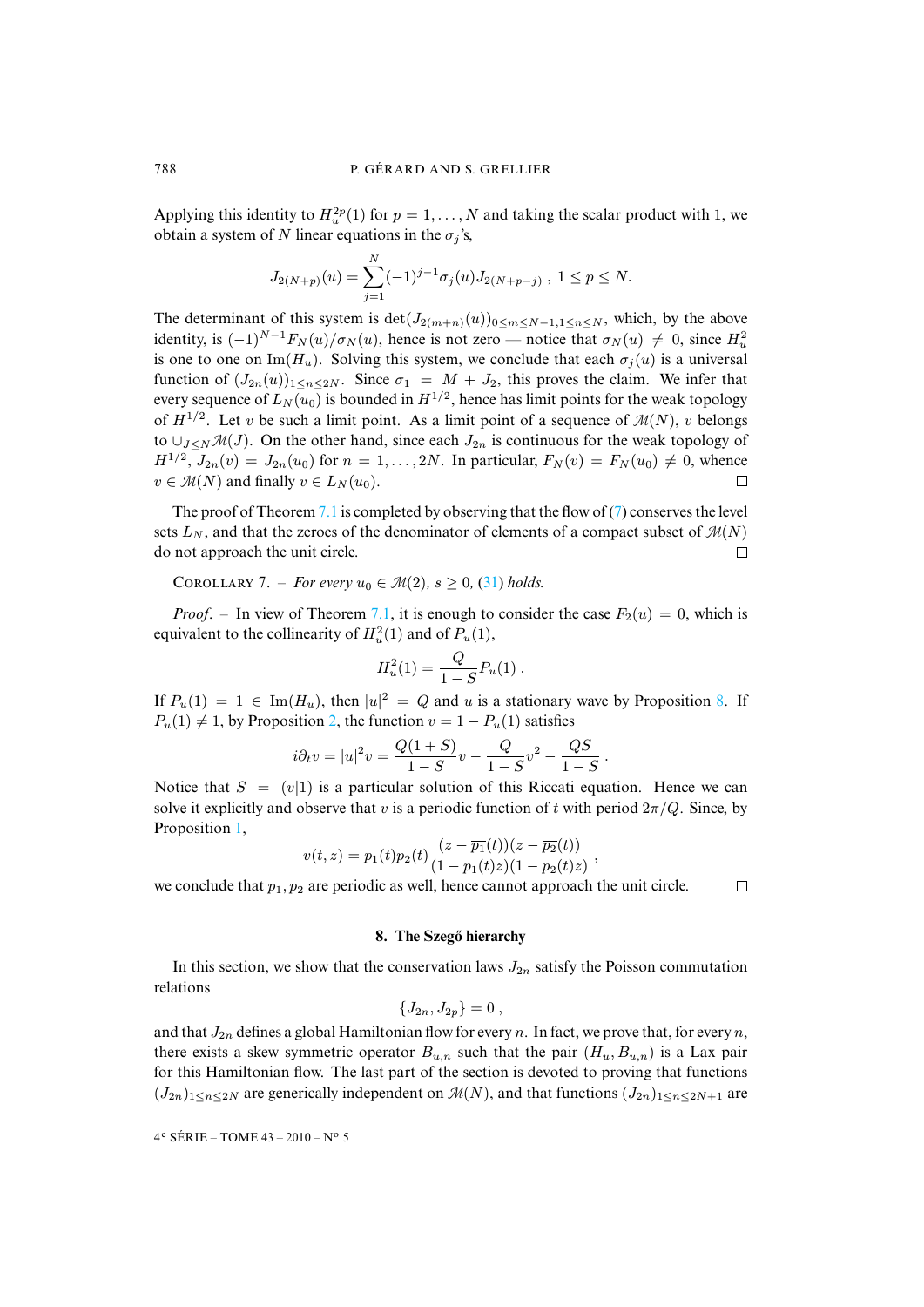generically independent on  $\tilde{\mathcal{M}}(N)$ . This will complete the proof of Theorem 1.2 in the introduction.

THEOREM 8.1. – Let  $s > \frac{1}{2}$ . The map  $u \mapsto J_{2n}(u)$  is smooth on  $H^s_+$  and its Hamiltonian *vector field is given by*

(32) 
$$
X_{J_{2n}}(u) = \frac{1}{2i} \sum_{j=0}^{n-1} H_u^{2j}(1) H_u^{2n-2j-1}(1) .
$$

*Moreover,*

$$
H_{iX_{J_{2n}}(u)} = H_u A_{u,n} + A_{u,n} H_u
$$

*where* Au,n *is the self adjoint operator*

$$
A_{u,n}(h) = \frac{1}{4} \left( \sum_{j=0}^{2n-2} H_u^j(1) \Pi(\overline{H_u^{2n-2-j}(1)}h) - \sum_{k=1}^{n-1} (h|H_u^{2k-1}(1)) H_u^{2n-2k-1}(1) \right).
$$

*Proof.* – Introduce, for x real and  $|x|$  small enough, the generating functions,

$$
w(x) = (1 - xH_u^2)^{-1}(1) = \sum_{n=0}^{\infty} x^n H_u^{2n}(1)
$$

and

$$
J(x, u) = (w(x)|1) = \sum_{n=0}^{\infty} x^n J_{2n}(u) .
$$

We have

$$
d_u J(x, u).h = ((1 - xH_u^2)^{-1}x(H_u H_h + H_h H_u)(1 - xH_u^2)^{-1}(1)|1)
$$
  
=  $x[(H_u H_h w(x)|w(x)) + (H_h H_u w(x)|w(x))] = 2x \text{Re}(h|w(x)H_u w(x))$   
=  $\omega(h|X(x))$ 

with

$$
X(x) = \frac{x}{2i}w(x)H_u w(x) .
$$

<span id="page-29-0"></span>Identifying the coefficients of  $x^n$ , we get formula (32). The second part of the proof relies on the following lemma.

LEMMA 6. – *We have the following identity*,

$$
H_{aH_u(a)}(h) = H_u(a)H_a(h) + H_u(a\Pi(\overline{a}h) - (h|a)a) .
$$

*Proof*. –

$$
H_{aH_u(a)}(h) = \Pi(aH_u(a)\overline{h}) = H_u(a)H_a(h) + \Pi(H_u(a)(1 - \Pi)(a\overline{h}))
$$

On the other hand,

$$
(1-\Pi)(a\overline{h})=\Pi(\overline{a}h)-(a|h) .
$$

The lemma follows by plugging the latter formula into the former one.

 $\Box$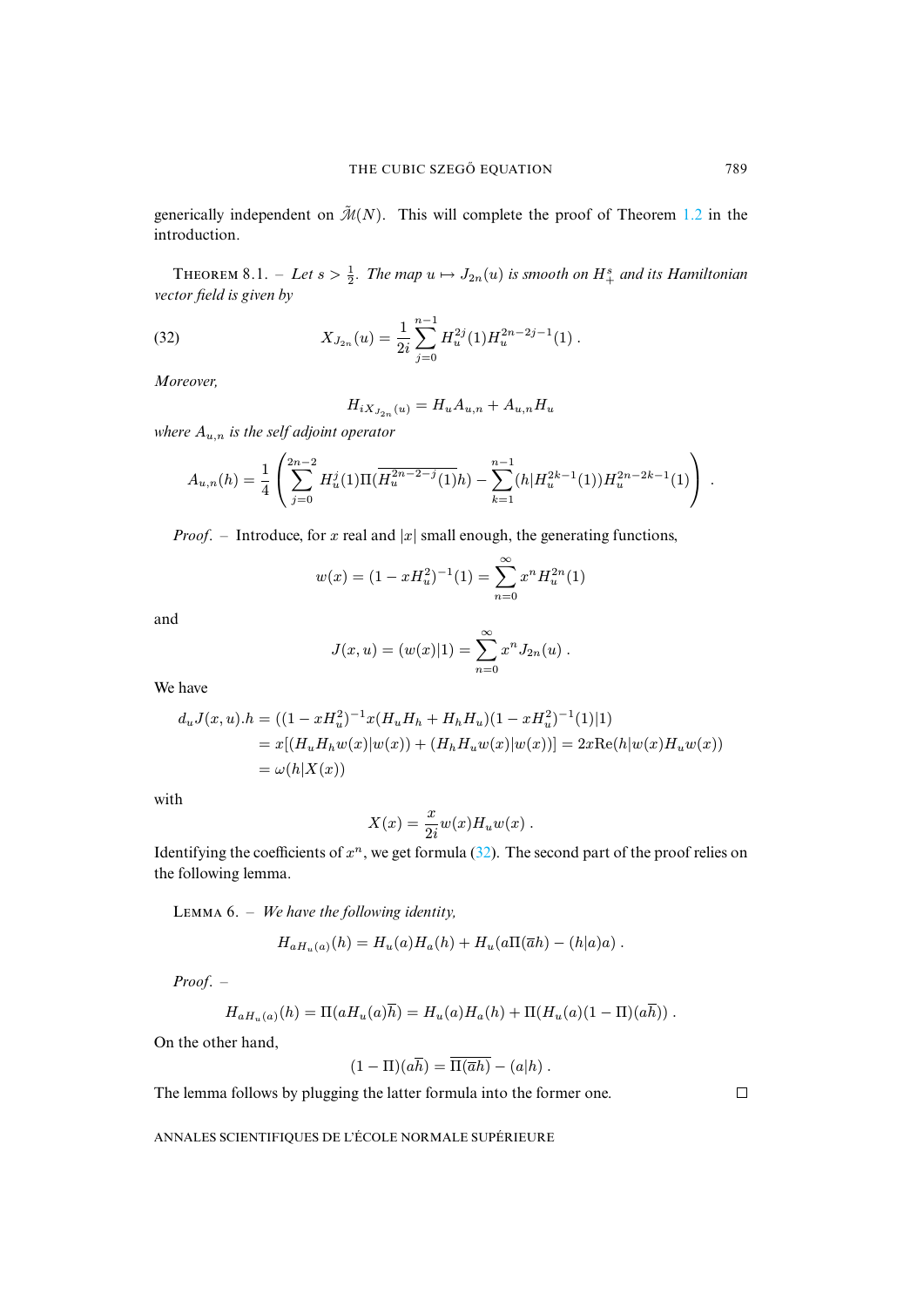Let us co[mp](#page-29-0)lete the proof. Using the identity

$$
w(x) = 1 + xH_u^2w(x),
$$

and Lemma 6 with  $a = H_u(w)$ , we get

$$
H_{wH_u(w)}(h) = H_{H_u(w)}(h) + xH_{H_u(w)H_u^2(w)}(h)
$$
  
\n
$$
= H_{H_u(w)}(h) + xH_u^2(w)H_{H_u(w)}(h) +
$$
  
\n
$$
+ xH_u \left( H_u(w) \Pi(\overline{H_u(w)}h) - (h|H_u(w))H_u(w) \right)
$$
  
\n
$$
= wH_{H_u(w)}(h) + xH_u \left( H_u(w) \Pi(\overline{H_u(w)}h) - (h|H_u(w))H_u(w) \right)
$$
  
\n
$$
= w\Pi(\overline{w}H_u h) + xH_u \left( H_u(w) \Pi(\overline{H_u(w)}h) - (h|H_u(w))H_u(w) \right).
$$

We therefore have obtained

$$
H_{wH_u(w)} = G_u H_u + H_u D_u
$$

where  $G_u$  and  $D_u$  are the following self adjoint operators,

$$
G_u(h) = w\Pi(\overline{w}h) , D_u(h) = x\left(H_u(w)\Pi(\overline{H_u(w)}h) - (h|H_u(w))H_u(w)\right) .
$$

Consequently, since  $H_{wH_u(w)}$  is self adjoint,

$$
H_{wH_u(w)} = C_u H_u + H_u C_u
$$

with

$$
C_u = \frac{1}{2}(G_u + D_u) .
$$

Identifying the coefficients of  $x^n$  in

<span id="page-30-0"></span>
$$
H_{iX(x)} = \frac{x}{2} H_{w(x)H_u w(x)} ,
$$

<span id="page-30-2"></span>we infer the desired formula for  $A_{u,n}$ .

COROLLARY 8. – Let  $s > 1$ . For every  $u_0 \in H^s_+$ , there exists a unique solution  $u \in C(\mathbb{R}, H^s_+)$  of the Cauchy problem

(33) 
$$
\partial_t u = X_{J_{2n}}(u) , u(0) = u_0 .
$$

*Moreover,* u *satisfies*

$$
(34) \t\t\t \partial_t H_u = [B_{u,n}, H_u],
$$

*with*

<span id="page-30-1"></span>
$$
B_{u,n}(h) = \frac{-i}{4} \left( \sum_{j=0}^{2n-2} H_u^j(1) \Pi(\overline{H_u^{2n-2-j}(1)} h) - \sum_{k=1}^{n-1} (h | H_u^{2k-1}(1)) H_u^{2n-2k-1}(1) \right).
$$

*Finally, we have the commutation identity*

(35) 
$$
\{J_{2n}, J_{2p}\} = 0.
$$

| ____ |  |
|------|--|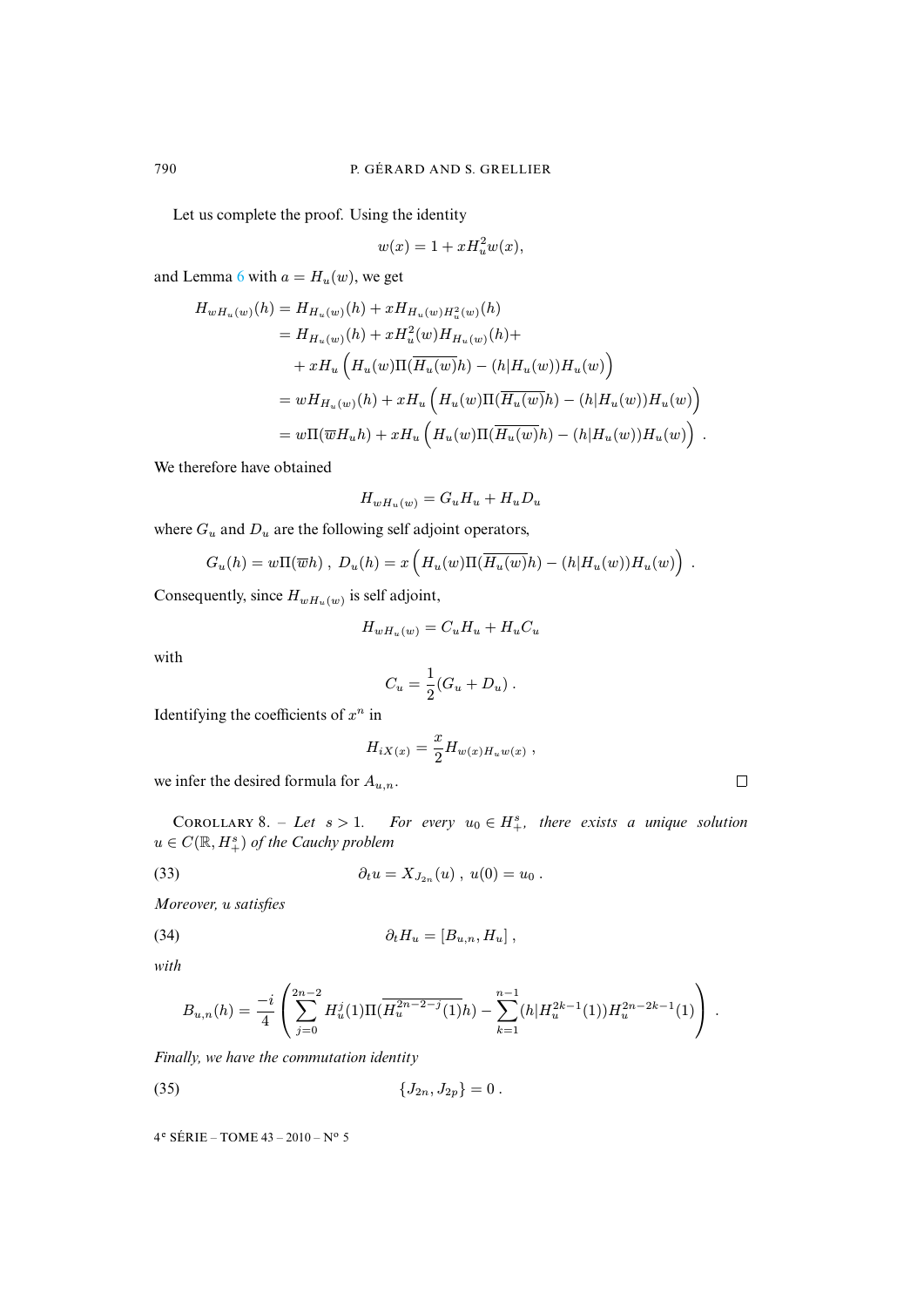*Proof*. – [T](#page-30-0)he local-in-time solvability of the Cauchy problem is an easy consequence of the fact that  $H^s$  is an algebra. Moreover, to prove global existence, [it i](#page-49-12)s enough to establish [that](#page-49-4) the  $L^{\infty}$  norm of u d[oes](#page-49-5) not blow up in finite time. In view of Theorem 8.1, u satisfies Equation (34) on its interval of existence. Since  $B_{u,n}$  is skew symmetric, this implies that  $Tr(|H_u|)$  is conserved, and consequently, by Peller's theorem, see [21, Theorem 1 p. 451], [22, Theorem 1.1 p. 232], [19] [Theorem 8.1.1 p[. 35](#page-30-1)2], that the norm of u in  $B_{1,1}^1$  is bounded, and so is the  $L^{\infty}$  norm, whence the global existence, by an elementary Gronwall argument.

It remains to prove the commutation identity (35). This is equivalent to the fact that  $J_{2p}$  is a conservation law of the Hamiltonian flow of  $J_{2n}$ . The latter fact is a consequence, as in Section 3, of Equation (34), and of the formula

$$
B_{u,n}(1) = \frac{-i}{4} \sum_{\ell=0}^{n-1} J_{2n-2\ell-2} H_u^{2\ell}(1).
$$

We conclude this section with a complete integrability result.

COROLLARY 9. – Let  $N \geq 1$ . The following properties hold.

- 1. *The functions*  $J_{2k}$ ,  $k = 1, ..., 2N$  *are independent in the complement of a closed subset of measure* 0 *of*  $\mathcal{M}(N)$ .
- 2. *The functions*  $J_{2k}$ ,  $k = 1, ..., 2N + 1$  *are independent in the complement of a [clo](#page-4-0)sed subset of measure* 0 *of*  $\tilde{\mathcal{M}}(N)$ *.*

*Consequently, for generic Cauchy data in*  $\mathcal{M}(N)$  *and in*  $\tilde{\mathcal{M}}(N)$ *, the solution of* (7) *is quasi-periodic.*

*Proof.* – First notice that  $X_{J_{2n}}$  is tangent to  $\mathcal{M}(N)$  and to  $\tilde{\mathcal{M}}(N)$ . This can be seen either from the explicit expression (32) of  $X_{J_{2n}}$  compared to the explicit description of the tangent spaces of  $\mathcal{M}(N)$  and  $\tilde{\mathcal{M}}(N)$  in Section 4, or as a consequence of t[he](#page-30-2) Kronecker theorem,

$$
\mathcal{M}(N) = \{u : rk(H_u) = N\}, \ \tilde{\mathcal{M}}(N) = \{u \in \mathcal{M}(N+1) : 1 \in \text{Im}(H_u) \},
$$

compared with the Lax pair property for the flow of  $X_{J_{2n}}$  proved in Corollary 8. Consequently, the functions  $J_{2k}$  restricted to the symplectic manifolds  $\mathcal{M}(N)$  and to  $\mathcal{M}(N)$  are in involution. Therefore complete integrability is reduced to properties (1) and (2). Notice that property (1) holds for  $N = 1$ . Indeed, the linear dependence of  $J_2$  and  $J_4$  at u is equivalent to the fact that u is a stationary wave, which, on  $\mathcal{M}(1)$ , means that u is a constant. We shall prove that, for all N, property (1) implies property (2) and that property (2) implies property (1) for  $N + 1$ . This will complete the proof by induction.

We first prove that property (2) for N implies property (1) for  $N+1$ . We represent the current generic point  $u \in \mathcal{M}(N+1)$  as

$$
u(z) = \frac{A(z)}{B(z)}, A \in \mathbb{C}_N[z], d(A) = N,
$$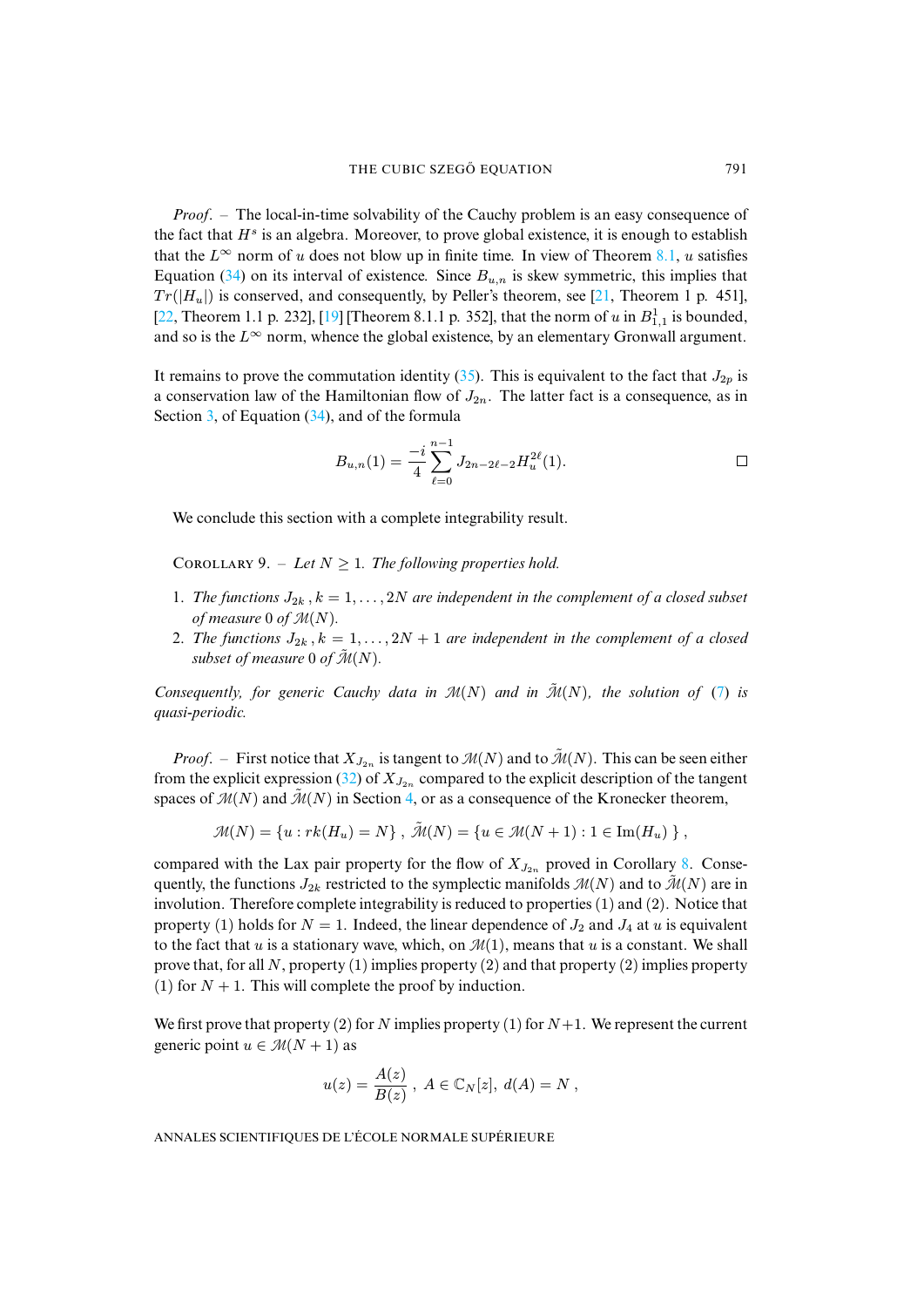with  $B(z) = bz^{N+1} + \tilde{B}(z)$ ,  $\tilde{B} \in \mathbb{C}_N[z]$ . In this representation,  $\tilde{\mathcal{M}}(N)$  is characterized by the cancellation of the holomorphic coordinate b. Notice that  $S = |b|^2$ . Fix  $u_0 \in \mathcal{M}(N)$ such that the differential form

$$
\alpha:=\bigwedge_{k=1}^{2N+1}dJ_{2k}
$$

satisfies  $\alpha(u_0) \neq 0$  on  $T_{u_0} \tilde{\mathcal{M}}(N) = \ker db(u_0)$ . In a small neighborhood U of  $u_0$  in  $\mathcal{M}(N+1)$ , define 2N+1 vector fields  $Y_k$ ,  $k = 1, \ldots, 2N+1$ , such that, for every  $u \in U$ ,  $(Y_k(u))_{1 \leq k \leq 2N+1}$ is a basis of  $\text{ker}(db(u))$ . Since

$$
\alpha(u_0)(Y_1(u_0),\ldots,Y_{2N+1}(u_0))\neq 0,
$$

this is still true near  $u_0$ . On the other hand, since  $S = |b|^2$ ,  $dS Y_j = 0$  by construction. Hence

$$
(dS \wedge \alpha) \left(b \frac{\partial}{\partial b}, Y_1, \dots, Y_{2N+1}\right) = dS \left(b \frac{\partial}{\partial b}\right) \alpha(Y_1, \dots, Y_{2N+1})
$$
  
=  $2S \alpha(Y_1, \dots, Y_{2N+1}),$ 

which does not cancel on  $U \setminus \mathcal{M}(N)$ . This shows that the functions  $S, J_{2k}, k = 1, \ldots, 2N + 1$ are generically independent on  $M(N + 1)$ . In view of Lemma 4, we also know that the  $N + 1$ vectors  $H_u^{2k}(1)$ ,  $k = 1, ..., N + 1$  are generically linearly independent. Since  $H_u$  is one to one on Im( $H_u$ ), this [is](#page-27-2) true as well for the vectors  $H_u^{2k+1}(1)$ ,  $k = 0, \ldots, N$ , in other words

<span id="page-32-0"></span>
$$
\det(J_{2(m+n+1)})_{0\leq m,n\leq N}\neq 0
$$

generically on  $M(N + 1)$ . Now apply the Cayley-Hamilton Theorem to  $H_u^2$ , as we did for the proof of Lemma 5. For every  $p = 1, \ldots, N + 1$ , we obtain

(36) 
$$
J_{2(N+1+p)} = \sum_{j=1}^{N+1} (-1)^{j-1} \sigma_j J_{2(N+1-j+p)}.
$$

Solving this linear system, we infer that, l[oca](#page-32-0)lly at generic points,

$$
\sigma_j = F_j(J_{2k}, k=1,\ldots,2N+2)
$$

where  $F_i$  is real analytic. Applying again (36) for  $p = 0$ , and observing that  $J_0 = 1 - S$  and  $\sigma_N \neq 0$  since  $H_u$  is one to one on Im( $H_u$ ), we obtain, locally at generic points,

$$
S=G(J_{2k},k=1,\ldots,2N+2)
$$

where G is real analytic. This implies that the functions  $J_{2k}$ ,  $k = 1, \ldots, 2N + 2$ , are generically independent on  $\mathcal{M}(N + 1)$ , which is property (2) for  $N + 1$ .

The proof that property (1) implies property (2) is quite similar, so we just sketch it. First we enlarge  $\tilde{\mathcal{M}}(N)$  as a connected holomorphic manifold of the same dimension, which contains a dense open subset of  $M(N)$  as a hypersurface. This can be realized by considering the manifold  $\tilde{\mathcal{M}}'(N) = \tilde{\mathcal{M}}(N) \cup \mathcal{M}(N) \setminus \tilde{\mathcal{M}}(N-1)$  which consists of rational functions u of the form

$$
u(z) = \frac{A(z)}{B(z)},
$$

with  $A \in \mathbb{C}_N[z], B \in \mathbb{C}_N[z], B(0) = 1, d(A) = N$  or  $d(B) = N$ , A and B have no common factors, and  $B(z) \neq 0$  if  $|z| \leq 1$ . The coefficient a of  $z^N$  in the numerator A defines a holomorphic coordinate on  $\tilde{\mathcal{M}}'(N)$ , and  $\mathcal{M}(N)$  is defined by the equation  $a = 0$ . Moreover,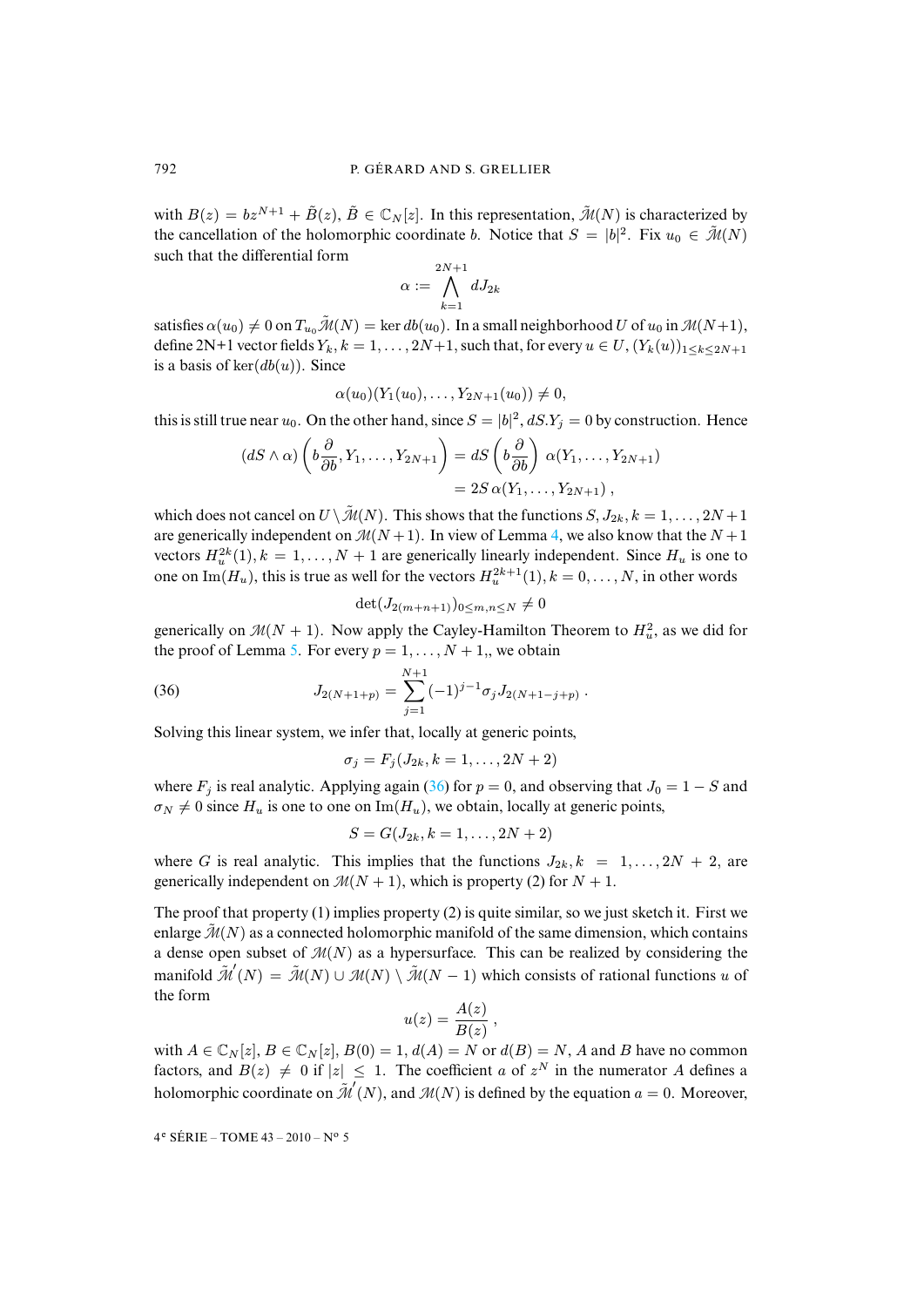$\tilde{S} = |a|^2$  is a conservation law. Starting from a generic point  $u_0 \in \mathcal{M}(N)$ , we prove similarly that the functions  $\tilde{S}, J_{2k}, k = 1, ..., 2N$ , are generically independent on  $\tilde{\mathcal{M}}(N)$ . Then we infer the generic independence of  $J_{2k}$ ,  $k = 1, \ldots, 2N+1$ , by using again the Cayley-Hamilton [th](#page-27-2)e[or](#page-4-0)em for  $H_u^2$ .

It is now easy to conclude, generically on the data in  $\mathcal{M}(N)$  or  $\tilde{\mathcal{M}}(N)$ , that the solution of Equation (7) is quasiperiodic. Let us sketch the argument for  $\mathcal{M}(N)$ , for instance. By Lemma 5, for generic  $u_0$  in  $\mathcal{M}(N)$ , the level set

$$
L_N(u_0) := \{ u \in \mathcal{M}(N) : J_{2n}(u) = J_{2n}(u_0), 1 \le n \le 2N \}
$$

is compact. Moreover, from the generic independence of the functions  $J_{2n}$  combined with the Sard theorem, for generic  $u_0 \in \mathcal{M}(N)$ , the vector  $(J_{2n}(u_0))_{1 \le n \le 2N}$  is a regular value of the mapping

$$
u\mapsto (J_{2n}(u))_{1\leq n\leq 2N}.
$$

<span id="page-33-0"></span>We conclude from standard arguments  $-$  see for instance [1], that, generically on  $u_0 \in \mathcal{M}(N)$ , the level set  $L(u_0)$  is a finite union of 2N dimensional Lagrangian tori, on which the evolution defined by (7) is quasiperiodic.  $\Box$ 

#### **9[. T](#page-4-0)raveling waves**

We start with some basic definitions. General definitions can be found in [12], for example.

DEFINITION 3. – *A solution* u of (7) is said to be a traveling wave if there exist  $\omega, c \in \mathbb{R}$ *such that*

<span id="page-33-1"></span>
$$
u(t,z) = e^{-i\omega t}u(0, e^{-ict}z)
$$

*for every*  $t \in \mathbb{R}$ *. We shall call*  $\omega$  *the pulsation of*  $u$ *, and c the velocity of*  $u$ *.* 

Equivalently, u is a traveling wave with pulsation  $\omega$  and velocity c if and only if it satisfies at time  $t = 0$  — hence at every time— the followi[ng e](#page-33-1)quation,

(37) 
$$
cDu + \omega u = \Pi(|u|^2 u) .
$$

In the sequel, a solution  $u \in H_+^{1/2}$  of Equation (37) will be called as well a traveling wave of pulsation  $\omega$  and of velocity c. Notice that Equation (37) is variational: traveling waves of pulsation  $\omega$  and velocity c are th[e c](#page-19-1)ritical points of the functional

$$
u\in H_+^{1/2}\mapsto cM(u)+\omega Q(u)-\frac{1}{2}E(u)\ .
$$

For example, from Proposition 5, we know that elements of  $\mathcal{M}(1)$  are characterized as minimizers of

$$
u \in H_+^{1/2} \mapsto Q(u)^2 + 2M(u)Q(u) - E(u) ,
$$

so that we recover that they are traveling waves with

$$
\omega = Q(u) + M(u) , c = Q(u) .
$$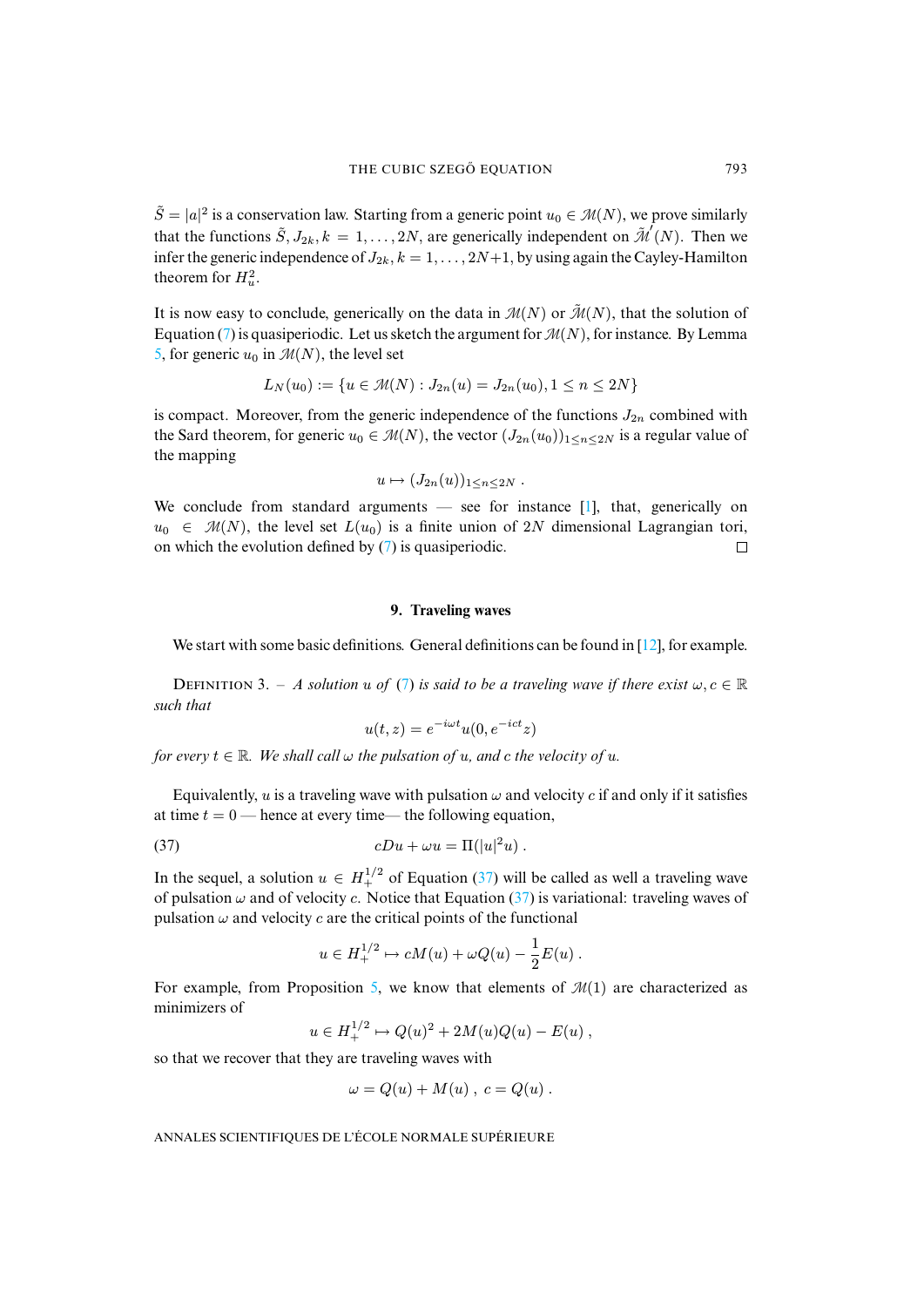#### **9.1. Characterization of stationary waves**

Stationary waves [ar](#page-4-0)e traveling waves with velocity  $c$  equal to 0. They are particularly easy to characterize.

PROPOSITION 8. – Let 
$$
u_0 \in H^{\frac{1}{2}} \setminus \{0\}
$$
. Then  $u(t) = e^{-i\omega t} u_0$  solves (7) if and only if  

$$
|u_0|^2 = \omega \text{ a.e. on } \mathbb{S}^1,
$$

*or equivalently*

$$
u_0(z)=\alpha\prod_{j=1}^N\frac{z-\overline{p}_j}{1-p_jz}
$$

*for some*  $p_1, \ldots, p_N$  *in the unit disc, and*  $\alpha$  *is a complex number such that*  $|\alpha|^2 = \omega$ *.* 

*Proof.* – Indeed,  $\Pi(|u_0|^2 u_0) = \omega u_0$  means

$$
|u_0|^2 u_0 - \omega u_0 \perp L_+^2
$$

which implies  $|u_0|^4 - \omega |u_0|^2 = 0$ , or  $|u_0|^2 = \omega$ . In other words,  $\varphi := \omega^{-1/2} u_0$  is an inner function in the sense of Beurling. Since  $\varphi \in H_+^{1/2}$ , we know that  $H_\varphi$  is Hilbert-Schmidt, hence is compact. Therefore the proof is completed by the following lemma.

LEMMA 7. – Let  $\varphi$  be an inner function such that  $H^2_{\varphi}$  is a compact operator on  $L^2_+$ . Then ϕ *is a finite Blaschke product.*

Let us prove the lemma. In order to prove that  $\varphi$  is a rational function, it is enough to establish that  $H_{\varphi}$  is finite rank — by Kronecker's theorem, see Proposition 11 in Appendix 4 below. Applying the identity (15) to  $u = \varphi$ , we obtain  $H_{\varphi} = 2H_{\varphi} - H_{\varphi}^3$ , or

$$
(38) \t\t H_{\varphi} = H_{\varphi}^3 \, .
$$

Since  $H^2_\varphi$  is a self adjoint compact operator, there exists an orthonormal basis of  $L^2_+$  made with [eige](#page-34-0)nfunctions of  $H^2_\varphi$ , associated with a sequence of eigenvalues tending to 0. Plugging

<span id="page-34-0"></span>
$$
H^2_{\varphi}(\psi_j) = \lambda_j \psi_j
$$

into (38), we obtain

$$
H_{\varphi}\psi_j = \lambda_j H_{\varphi}\psi_j .
$$

Since  $\lambda_j$  tends to 0, we get that  $H_{\varphi}\psi_j = 0$  for large j, hence  $H_{\varphi}$  is of finite rank. We conclude by the elementary fact that a rati[ona](#page-49-16)l function which is an inner function is a finite Blaschke product.  $\Box$ 

As it is well known (see *e.g.* [23], Chapter 17), any inner function may be written as a product of a Blaschke product and of

$$
\exp\left(-\int_0^{2\pi} \frac{e^{it} + z}{e^{it} - z} d\mu(t)\right)
$$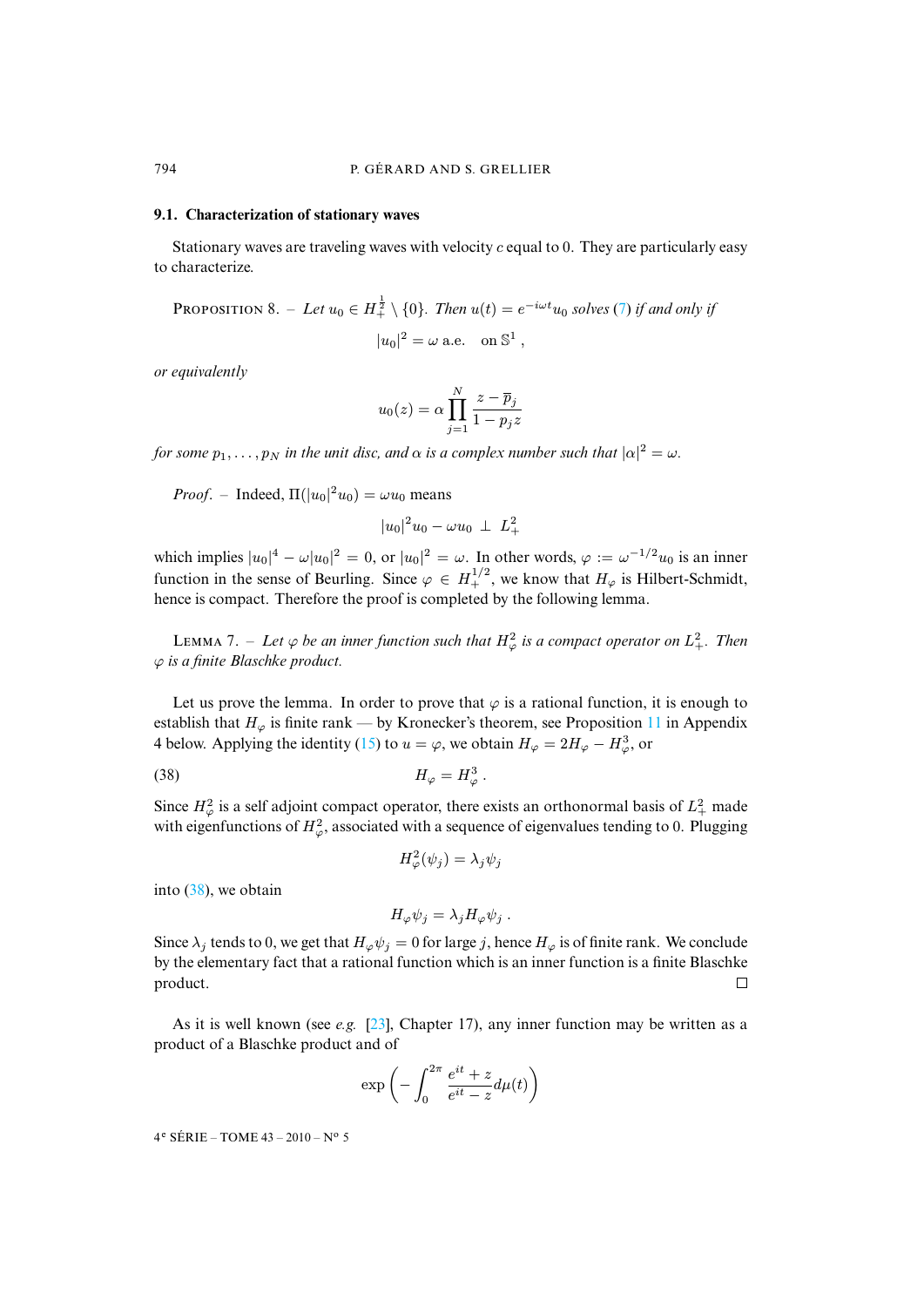where  $\mu$  is a singular measure with respect to the Lebesgue measure. The simplest cases are

$$
u_0(z) = \prod_{j=1}^{\infty} \frac{z - \overline{p_j}}{1 - p_j z}, \ |p_j| < 1, \ \sum_{j=1}^{\infty} (1 - |p_j|) < \infty,
$$
\n
$$
u_0(z) = \exp\left(-\frac{1 + z}{1 - z}\right).
$$

Let us emphasize that these particular solutions do not belong to  $H_+^{1/2}$ . Hence, these examples show that there exists a l[arge](#page-49-17)r family of non smooth solutions of (7), which does not fit with the existence result of Theorem 2.1 and ther[efo](#page-4-0)re calls for the construction of a flow map on a wider phase space. In view of the BMO conservation law derived from the Lax pair and of Nehari's Theorem [17], a natural candidate for this phase space is  $BMO_+$ . However, we do not know if there exists a flow map for (7) defined on  $BMO_+$ .

#### <span id="page-35-1"></span>**9.2. Characterization of traveling waves**

We now focus on the case of a non zero velocity. The main result of this section is the following.

**THEOREM** 9.1. – A function  $u \in H_+^{1/2}$  is a traveling wave with a velocity  $c \in \mathbb{R}^*$  and with *a pulsation*  $\omega \in \mathbb{R}$  *if and only if there exist non negative integers*  $N, \ell \in \{0, 1, \ldots, N-1\}$ *, and complex numbers*  $p \in \mathbb{C}$  *with*  $0 < |p| < 1$  *and*  $\alpha \in \mathbb{C}$ *, su[ch th](#page-33-1)at* 

$$
u(z) = \frac{\alpha z^{\ell}}{1 - p^N z^N}.
$$

*Proof*. – We first reformulate the soliton Equation (37) in terms of the Hankel operator  $H_u$ . Introducing [the](#page-11-0) opera[tor](#page-33-1)

<span id="page-35-0"></span>
$$
A = D - \frac{1}{c} T_{|u|^2}
$$

we observe from  $(15)$  that  $(37)$  is equivalent to

(39) 
$$
AH_u + H_uA + \frac{\omega}{c}H_u + \frac{1}{c}H_u^3 = 0.
$$

The operator  $\tilde{A} = A + \frac{1}{2c}H_u^2$  is selfadjoint on  $L_+^2$ , bounded from below and with a compact resolvent. Therefore it admits an orthonormal basis of eigenfunctions associated to a sequence of real eigenvalues tending to  $+\infty$ . Since (39) is equivalent to

$$
\tilde{A}H_u + H_u\tilde{A} = -\frac{\omega}{c}H_u,
$$

we observe that

$$
\tilde{A}\varphi=\lambda\varphi
$$

yields

$$
\tilde{A}H_u\varphi = -(\frac{\omega}{c} + \lambda)H_u\varphi
$$

<span id="page-35-2"></span>and the boundedness of  $\tilde{A}$  from below implies  $H_u\varphi = 0$  for  $\lambda$  large enough. Consequently,  $H_u$  has finite rank, and therefore u is a rational function by the Kronecker theorem (see Appendix 4 for an elementary proof). The main step is now to prove the following result.

**PROPOSITION 9.** – *There exists*  $\lambda \in \mathbb{R}$  *so that*  $H_u^2(u) = \lambda u$ *.*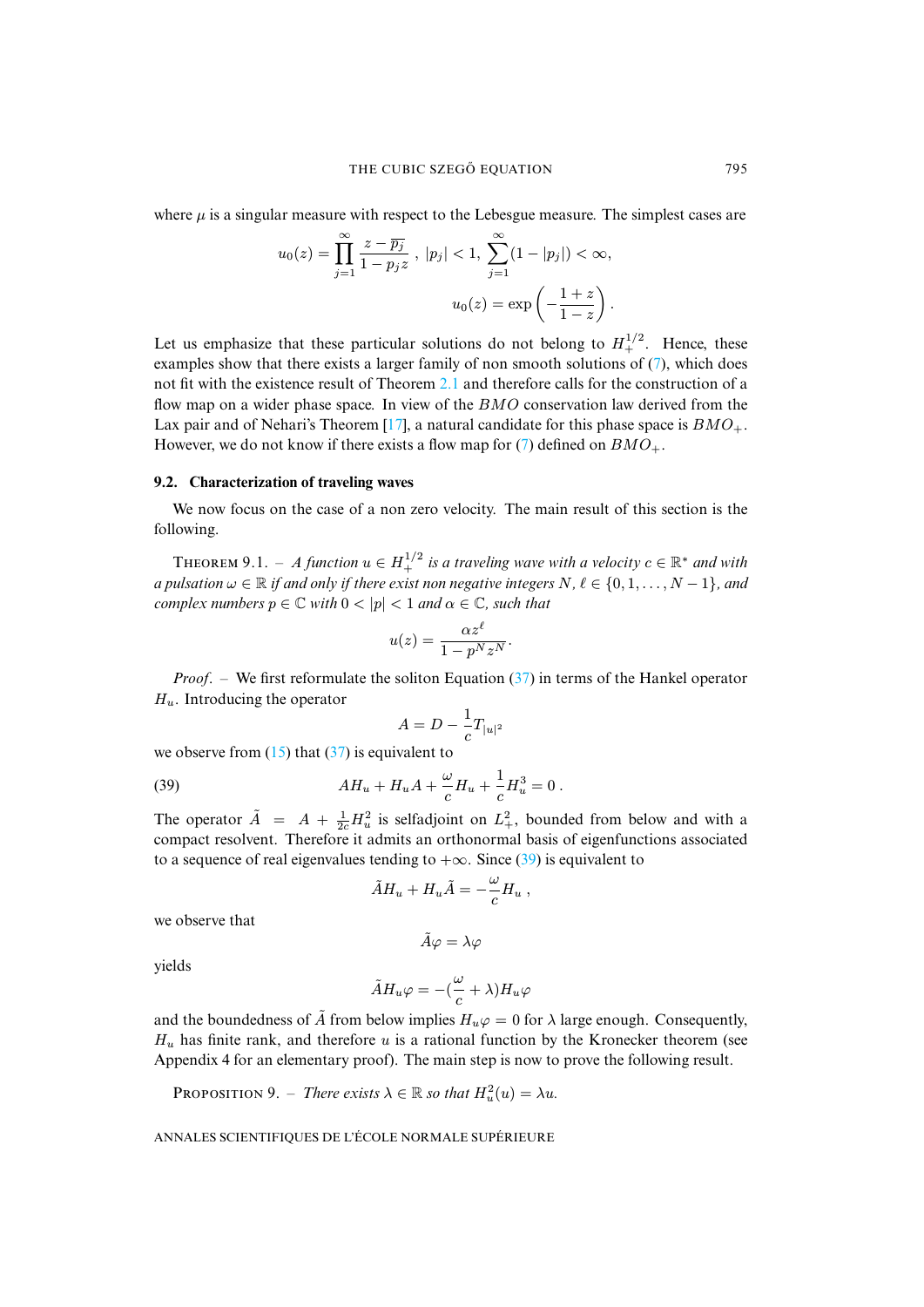Assume t[his p](#page-35-0)roposition is proved, and let us show how to complete the proof of Theorem 9.1. We may assume that  $1 \notin \text{Im} H_u$ , otherwise Proposition 9 would lead to  $H_u^2(1) = \lambda$  which implies that  $|u|^2 = \lambda$  and hence that u is a stationary wave. Denote by N the rank of  $H_u$ . Notice that (39) implies

$$
[A, H_u^2] = 0
$$

therefore the ra[nge o](#page-14-1)f  $H_u^2$  — [wh](#page-35-2)ich is also the range of  $H_u$ — is invariant through the action of A.

As  $1 \notin \text{Im} H_u$ , Proposition 9 reads  $H_u^2(1) = \lambda P_u(1)$  with  $\lambda = \frac{Q}{1-S}$ . Setting  $v = 1 - P_u(1)$ as in Subsection 4.2, we have

$$
|u|^2 = H_u^2(1) + \overline{H_u^2(1)} - Q = \frac{Q}{1-S}(2-v-\overline{v}) - Q.
$$

On the other hand, as v belongs to the kernel of  $H_u$ , we have from (39),

$$
H_u A(v) = 0.
$$

But

$$
A(v) = -\frac{1}{c}H_u^2(1) - AP_u(1) \in \text{Im}(H_u).
$$

We conclude that  $A(v) = 0$ , which reads, since  $\overline{u}v$  is holomorphic from Lemma 1,

$$
Dv = \frac{1}{c}|u|^2v.
$$

From Rouché 's theorem, we infer

$$
Q= Nc.
$$

Eventually, we get

$$
Dv = \frac{N}{1-S}(2-v-\overline{v})v - Nv = \frac{N(1+S)}{1-S}v - \frac{N}{1-S}v^2 - \frac{NS}{1-S}
$$

since  $|v|^2 = S$ . Notice that the constant S is a particular solution of this Riccati equation. Solving this equation, we get, for some constant  $B$ ,

$$
v = 1 - \frac{(1 - S)B}{B + z^N} \; .
$$

From this formula, we have

$$
H_u^2(1) = \frac{Q}{1 - S}(1 - v) = \frac{Q}{1 - p^N z^N}
$$

for some constant p which is necessarily of modulus less than 1 since  $H_u^2(1)$  is holomorphic in the unit disc. It remains to use that  $u$  is solution to the equation

$$
cDu + \omega u = H_u^3(1) + uH_u^2(1) - Qu
$$

to get that

$$
cDu + \omega u = u\left(\frac{QS}{1-S} + \frac{Q}{1-p^Nz^N}\right).
$$

This is an ordinary first order differential equation, which can be rewritten as

$$
D \log(u) = D \log(1 - p^{N} z^{N})^{-1} + N \left( \frac{1}{1 - S} - \frac{\omega}{Q} \right) D \log z.
$$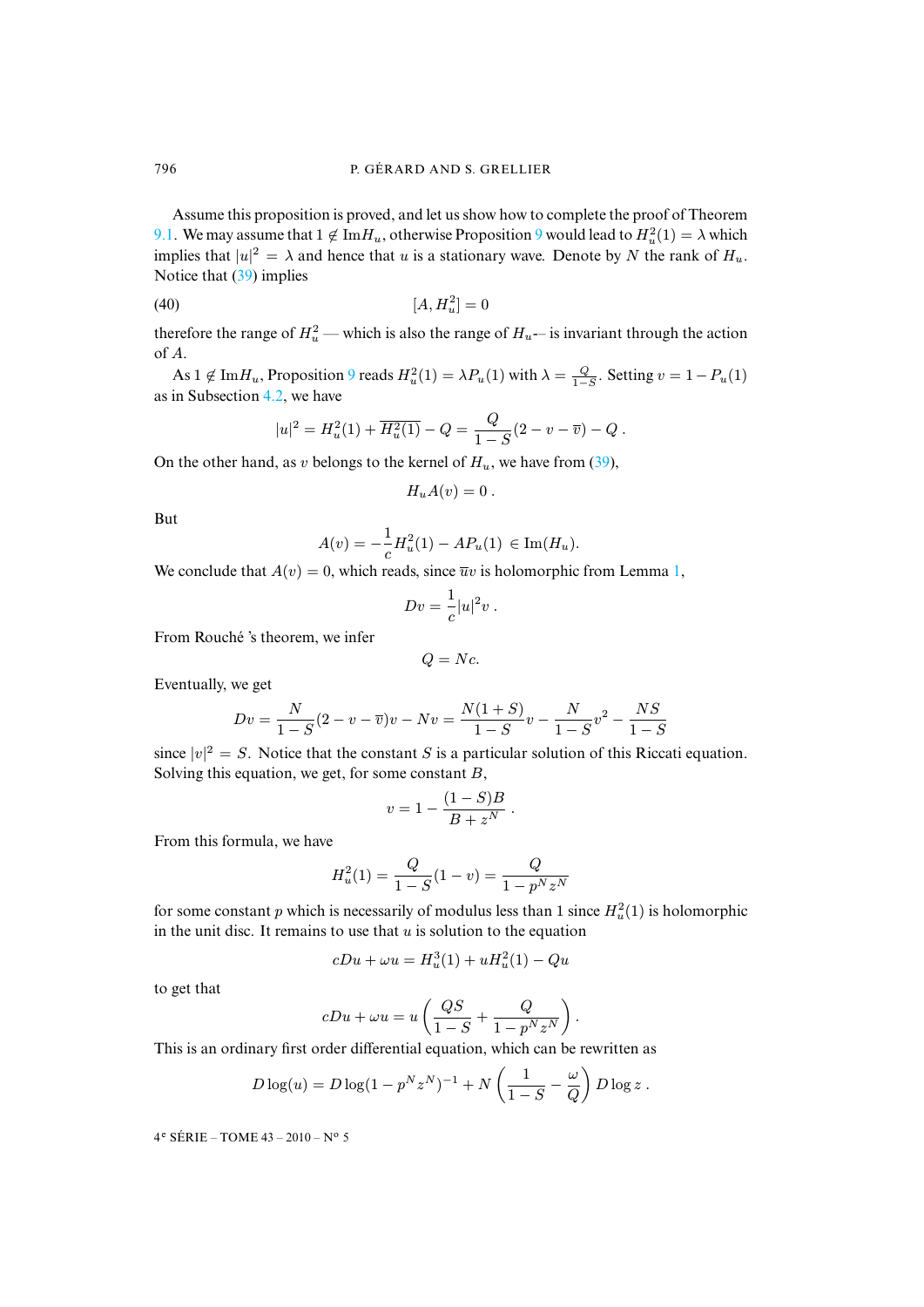By Rouché's theorem, since  $u$  is a rational function with no poles in the unit disc and at most  $N - 1$  zeroes, we have

$$
N\left(\frac{1}{1-S}-\frac{\omega}{Q}\right)=\ell\in\{0,1,\ldots,N-1\}.
$$

Coming back to the equation on  $u$ , this proves the claim.

9.2.1*. Proof of Proposition 9*. – We now turn to the main step of the proof. Because of (40), there exists an orthonormal basis of  $\text{Im}(H_u)$  which consists of common eigenvectors to A and to  $H_u^2$ . Our strategy is to describe precisely the corresponding joint spectrum. Let us introduce some notation. For  $\gamma > 0$ , set

$$
E_{\lambda,\gamma} = \ker(A - \lambda) \cap \ker(H_u^2 - \gamma),
$$

<span id="page-37-0"></span>and define

$$
\Sigma = \{ (\lambda, \gamma) \in \mathbb{R} \times \mathbb{R}_+^* : E_{\lambda, \gamma} \neq \{0\} \}.
$$

The following two lemmas give important information about  $\Sigma$ . The first one takes advantage of the relationship with the shift.

LEMMA 8. – 1. Assume 
$$
A\varphi = \lambda \varphi
$$
.  
\nIf  $(\varphi|1) = 0$ , then  $\varphi = z\psi$  with  $A\psi = (\lambda - 1)\psi$ .  
\nIf  $(z\varphi|H_u^2(1)) = 0$ , then  $A(z\varphi) = (\lambda + 1)z\varphi$ .  
\n2. Assume  $H_u^2\varphi = \gamma\varphi$ .  
\nIf  $(\varphi|1) = 0$  and  $(\varphi|zu) = 0$ , then  $\varphi = z\psi$  with  $H_u^2(\psi) = \gamma\psi$ .  
\nIf  $(z\varphi|H_u^2(1)) = 0$  and  $(\varphi|u) = 0$ , then  $H_u^2(z\varphi) = \gamma z\varphi$ .

<span id="page-37-2"></span>Lemma 8 is a straightforward consequence of the following basic identities:

(41)  

$$
\begin{cases}\nA(zh) = zA(h) + zh - \frac{1}{c}(zh|H_u^2(1)), \\
(A(h)|1) = -\frac{1}{c}(h|H_u^2(1)), \\
H_u^2(zh) = zH_u^2(h) + (zh|H_u^2(1)) - (h|u)zu.\n\end{cases}
$$

<span id="page-37-1"></span>The second lemma specifies the action of  $H_u$  on eigenfunctions of A.

LEMMA 9. – *Assume*  $A\varphi = \lambda\varphi$  *and*  $H_u^2\varphi = \gamma\varphi$ *. Then*  $AH_u\varphi=-\left(\lambda+\frac{\omega+\gamma}{\rho}\right)$ c  $\Big)$   $H_u\varphi$ .

*If, moreover,*  $(\varphi|1) \neq 0$ *, then*  $\gamma = -c\lambda$  *and* 

$$
AH_u\varphi=-\frac{\omega}{c}H_u\varphi.
$$

<span id="page-37-3"></span>The first part of Lemma 9 is a simple consequence of Equation (39). The second part follows from the second identity in (41), which yields

$$
\lambda=-\frac{(\varphi|H_u^2(1))}{c(\varphi|1)}=-\frac{(H_u^2\varphi|1)}{c(\varphi|1)}=-\frac{\gamma}{c}.
$$

Now we gather the important facts deduced from the above two lemmas.

LEMMA 10. – *The following properties hold*.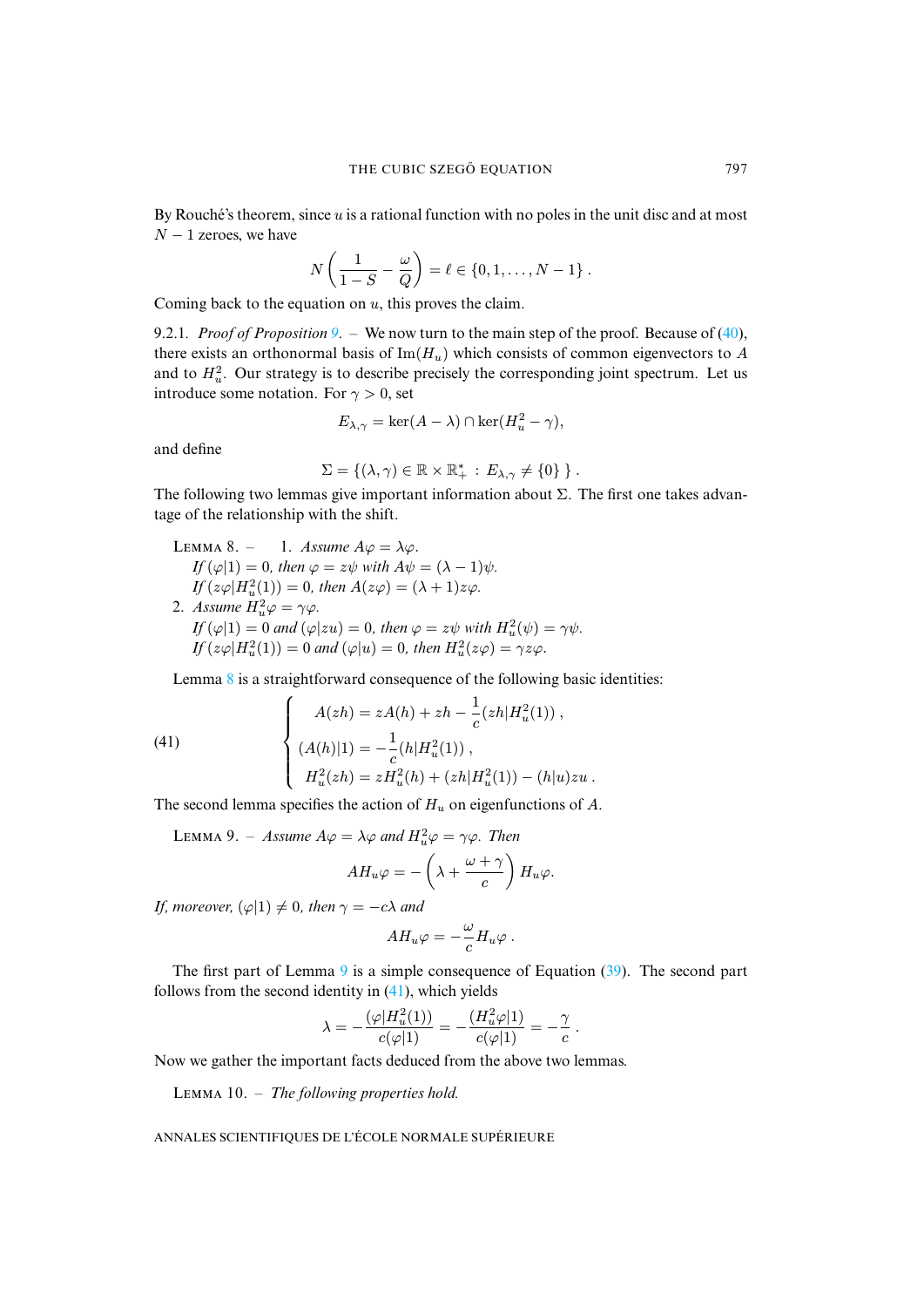- 1.  $H_u(E_{\lambda,\gamma}) = E_{-(\lambda + \frac{\omega + \gamma}{c}),\gamma}$ .
- 2. If  $E_{\lambda,\gamma} \not\subset 1^{\perp}$  then  $\gamma = -c\lambda$ .
- 3. *If*  $\lambda \neq 1 \frac{\omega}{c}$  and  $\gamma \neq -c\lambda$  *, then*  $E_{\lambda,\gamma} \subset zE_{\lambda-1,\gamma}$ .
- 4. *If*  $\lambda \neq 1 \frac{\omega}{c}$  and  $\dim(E_{\lambda,\gamma}) \geq 2$ , then  $(\lambda 1, \gamma) \in \Sigma$ .

*Proof.* Lemma 9 gives that  $H_u(E_{\lambda,\gamma}) \subset E_{-(\lambda+\frac{\omega+\gamma}{c}),\gamma}$ . For the [con](#page-35-0)verse inclusion, we use the fact that, since  $\ker(H_u^2 - \gamma) \subset \text{Im} H_u^2$  for  $\gamma > 0$ , any  $\varphi \in E_{-(\lambda + \frac{\omega + \gamma}{c}), \gamma}$  may be written as  $\varphi = H_u(\psi)$  with  $\psi \in \text{Im}(H_u)$ . Since  $H_u^2(\varphi) = \gamma \varphi$  and  $H_u$  is one to one on  $\text{Im}H_u$ , we get  $H_u(\varphi) = \gamma \psi$  so that  $A(\psi) = \frac{1}{\gamma} A(H_u(\varphi))$  $A(\psi) = \frac{1}{\gamma} A(H_u(\varphi))$ . We then use Equation (39) to get  $A(\psi) = \lambda \psi$ .

The second assertion is a direct consequence of Lemma 9.

Let us prove the third assertion. Assume  $\gamma \neq -c\lambda$ . Given  $\varphi \in E_{\lambda,\gamma}$ , assertion 2 gives  $(\varphi|1) = 0$ , and Lemma 8 yields  $\varphi = z\psi$  with  $A\psi = (\lambda - 1)\psi$ . On the other hand,  $(\varphi |zu) = (z\psi |zu) = (\psi |u) = 0$  since  $u \in \text{ker}(A - \frac{\omega}{c})$  and  $\lambda - 1 \neq \frac{-\omega}{c}$ . Hence, by Lemma 8, we have  $H_u^2(\psi) = \gamma \psi$  as it is expected.

<span id="page-38-0"></span>The proof of the fourth assertion is a modification of the latter, based on the following observation: if  $\dim(E_{\lambda,\gamma}) \geq 2$ , then  $E_{\lambda,\gamma} \cap 1^{\perp} \neq \{0\}$ . The rest of the proof is unchanged.

A consequence is the following description of the joint spectrum.

LEMMA 11. – *Given*  $\gamma > 0$ , *define*  $\Sigma_{\gamma} = {\lambda \in \mathbb{R} \ (\lambda, \gamma) \in \Sigma}$ . If  $\Sigma_{\gamma}$  *is not empty, then there exists a nonnegative integer*  $\ell$  *such that one of the following situations occurs.* 

1. *Either*  $\gamma = \omega - (\ell + 2)c$  *and* 

$$
\Sigma_{\gamma} = \left\{1 - \frac{\omega}{c} + j \; , \; j = 0, \ldots, \ell\right\}
$$

*with the following equalities,*

$$
E_{-\frac{\omega}{c}+\ell+1,\omega-(\ell+2)c} = z E_{-\frac{\omega}{c}+\ell,\omega-(\ell+2)c} = \cdots = z^{\ell} E_{1-\frac{\omega}{c},\omega-(\ell+2)c}.
$$

2. *Or*  $\gamma = \omega + \ell c$  *and* 

$$
\Sigma_{\gamma} = \left\{-\frac{\omega}{c} - j \; , \; j = 0, \ldots, \ell \right\}
$$

*with the following equalities,*

$$
E_{-\frac{\omega}{c},\omega+\ell c}=zE_{-\frac{\omega}{c}-1,\omega+\ell c}=\cdots=z^{\ell}E_{-\frac{\omega}{c}-\ell,\omega+\ell c}
$$

*each of the spaces being of dimension* 1*.*

*Proof.* – By the third assertion of Lemma 10, if  $(\lambda, \gamma) \in \Sigma$ , then

- 1. either  $\lambda + \frac{\omega}{c}$  is an integer  $\geq 1$ ,
- 2. or  $\lambda + \frac{\gamma}{c}$  is an integer  $\geq 0$ .

Indeed, otherwise there would exist an infinite sequence of non trivial eigenspaces

$$
E_{\lambda,\gamma} \subset z E_{\lambda-1,\gamma} \subset \cdots \subset z^j E_{\lambda-j,\gamma} \subset \cdots
$$

since for [an](#page-37-3)y  $j \neq 0$ ,  $\lambda - j \neq 1-\frac{\omega}{c}$  and  $\gamma \neq -c(\lambda - j)$ . This would contradict the boundedness of A from below.

Applying assertion 1 of Lemma 10, these constraints also apply to the pair  $(\lambda', \gamma)$  with

$$
\lambda' = -\lambda - \frac{\gamma + \omega}{c}.
$$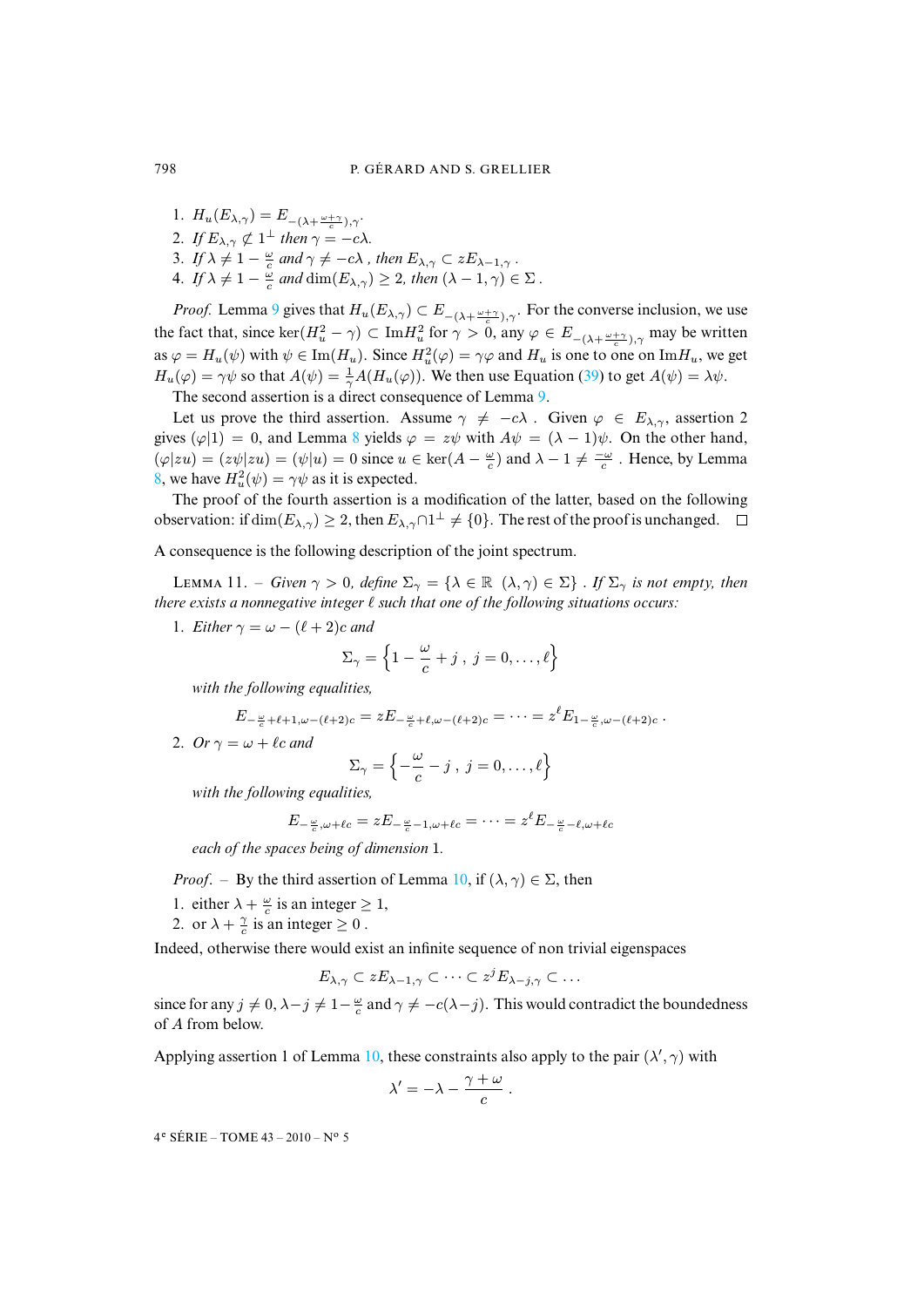This implies

- 1. either  $\lambda + \frac{\gamma}{c}$  is an integer  $\leq -1$ ,
- 2. or  $\lambda + \frac{\omega}{c}$  is an integer  $\leq 0$ .

In other words, there exists some nonnegative integer  $\ell$  such that

1. either  $\gamma = \omega - (\ell + 2)c$  and

$$
\Sigma_{\gamma} \subset \left\{1 - \frac{\omega}{c} + j \;,\; j = 0, \ldots, \ell\right\},\;
$$

2. or  $\gamma = \omega + \ell c$  and

$$
\Sigma_{\gamma} \subset \left\{ -\frac{\omega}{c} - j \;,\; j=0,\ldots,\ell \right\} \;.
$$

Assume now that, say  $\gamma = \omega - (\ell + 2)c$ . Applying assertion 3 of Lemma 10, we obtain, for some  $k \in \{0, \ldots, \ell\},\$ 

$$
\{0\} \neq E_{-\frac{\omega}{c}+k+1,\omega-(\ell+2)c} \subset zE_{-\frac{\omega}{c}+k,\omega-(\ell+2)c} \subset \cdots \subset z^k E_{1-\frac{\omega}{c},\omega-(\ell+2)c}.
$$

Applying assertion 1 of Lemma 10, and again assertion 3, we also have

$$
H_u(E_{1-\frac{\omega}{c},\omega-(\ell+2)c})=E_{-\frac{\omega}{c}+\ell+1,\omega-(\ell+2)c}\subset\cdots\subset z^{\ell-k}E_{-\frac{\omega}{c}+k+1,\omega-(\ell+2)c}.
$$

Consequently, we have the claimed equality by a dimension argument.

The same procedure applies to the case  $\gamma = \omega + \ell c$ . Moreover, by assertion 4 of Lemma 10, we know that the dimension of  $E_{-\frac{\omega}{c}-\ell,\omega+\ell c}$  is at most [1](#page-35-2), hence exactly 1, which completes the proof.

*Proof.* – We now turn to the proof of Pro[pos](#page-38-0)ition 9 itself. We argue by contradiction and assume that  $H_u^2(u)$  and u are independent so that the eigenvalue  $-\frac{\omega}{c}$  of A is not simple. As a first consequence o[f th](#page-38-0)e fourth assertion of Lemma 10, the minimal eigenvalue of A on Im( $H_u$ ) is necessarily simple. By Lemma 11, since  $-\frac{\omega}{c}$  is an eigenvalue of multiplicity at least 2, this minimal eigenvalue is necessarily of the form  $\lambda_{min} = -\frac{\omega}{c} - j$  for some positive integer j. Again, by Lemma 11, we therefore have ker $(A + \frac{\omega}{c}) \cap \text{Im} H_u = \bigoplus_{k \in K} E_{-\frac{\omega}{c}, \omega + kc}$ where K is a finite subset of  $\{0, \ldots, j\}$  containing at least j and ano[the](#page-37-0)r integer. Furthermore, all the spaces  $E_{-\frac{\omega}{c}, \omega + kc}$ ,  $k \in K$ , have dimension 1.

We are going to prove that K has exactly two elements. Then we will get a contradiction. Our strategy is based on the following observation, which is a direct consequence of Lemma 8: if  $\varphi \in \ker(A + \frac{\omega}{c})$  satisfies  $(z\varphi|H_u^2(1)) = 0$ , then  $z\varphi$  belongs to  $\ker(A - 1 + \frac{\omega}{c})$ . Consequently,

$$
|K| = \dim \left(\ker(A + \frac{\omega}{c}) \cap \text{Im}(H_u)\right) \le 1 + \dim(\mathcal{N}),
$$

where

$$
\mathcal{N} := \ker(A + \frac{\omega}{c} - 1) \cap z \left( \ker(A + \frac{\omega}{c}) \cap \text{Im}(H_u) \right)
$$

[and](#page-38-0), if we prove that  $\mathcal N$  is at most one dimensional, we will conclude that  $|K| = 2$  $|K| = 2$  $|K| = 2$ .

As a first step, we are going to study the auxiliary space ker $(A-1+\frac{\omega}{c})\cap \text{Im}(H_u)$ . By Lemma 11, this space is the direct sum of spaces  $E_{1-\frac{\omega}{c},\gamma}$ , where  $\gamma$  describes a set of positive values included in  $\{\omega - (\ell + 2)c, \ell = 0, 1, ...\}$ . In view of assertion 2 of Lemma 10, elements  $\psi$ of  $E_{1-\frac{\omega}{c},\gamma}$  satisfy  $(\psi|1) = 0$ , hence we can write  $\psi = z\varphi$  with  $\varphi \in \ker(A + \frac{\omega}{c})$ , because of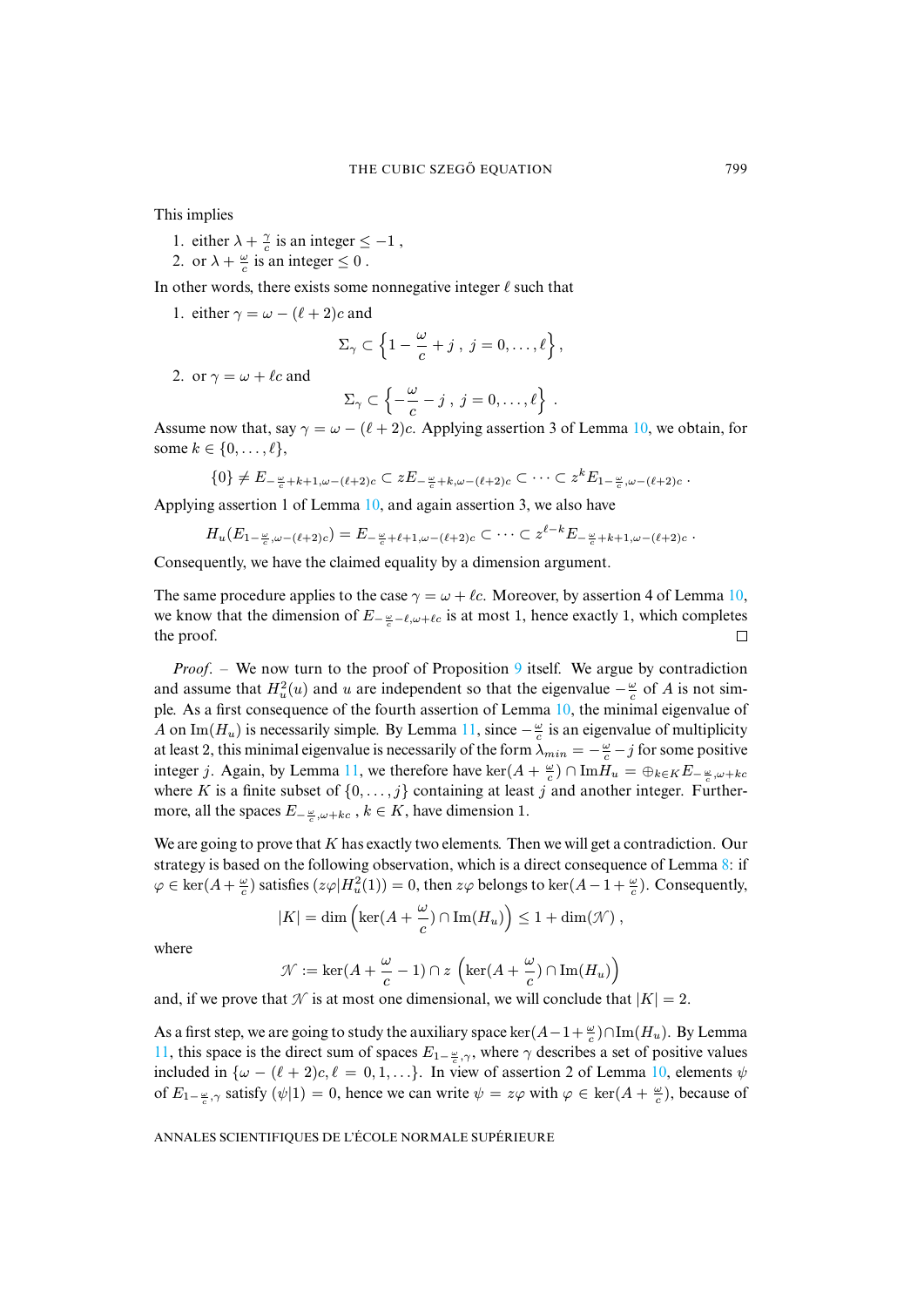assertion 1 of Lemma 8. Moreover, using the third formula of (41), the equation  $H_u^2 \psi = \gamma \psi$ reads  $(z\varphi|H_u(u)) = 0$  and

(42) 
$$
H_u^2 \varphi = \gamma \varphi + (\varphi|u) u,
$$

hence  $\varphi \in \text{Im}(H_u) \cap \text{ker}(A + \frac{\omega}{c})$ . Let us compute the characteristic polynomial of the eigenvalue problem (42) on  $\text{Im}(H_u) \cap \text{ker}(A + \frac{\omega}{c})$ . Let  $\{\varphi_k\}_{k \in K}$  be an orthonormal basis of  $\ker(A+\frac{\omega}{c})\cap \text{Im}H_u=\oplus_{k\in K}E_{-\frac{\omega}{c},\omega+kc}$  $\ker(A+\frac{\omega}{c})\cap \text{Im}H_u=\oplus_{k\in K}E_{-\frac{\omega}{c},\omega+kc}$  $\ker(A+\frac{\omega}{c})\cap \text{Im}H_u=\oplus_{k\in K}E_{-\frac{\omega}{c},\omega+kc}$ , with  $\varphi_k\in E_{-\frac{\omega}{c},\omega+kc}$  for any  $k\in K$ . We write

<span id="page-40-0"></span>
$$
\varphi = \sum_{k \in K} \alpha_k \varphi_k, \ u = \sum_{k \in K} \beta_k \varphi_k.
$$

Computing both sides of  $(42)$  in coordinates, we get

$$
\sum_{k \in K} \alpha_k(\omega + ck)\varphi_k = \sum_{k \in K} (\gamma \alpha_k + \beta_k(\sum_{k' \in K} \alpha_{k'} \overline{\beta_{k'}}))\varphi_k
$$

so that the  $\alpha_k$ 's have to satisfy the following system

<span id="page-40-1"></span>
$$
\alpha_k(\omega + ck - \gamma) = \beta_k \sum_{k' \in K} \alpha_{k'} \overline{\beta_{k'}}.
$$

The characteristic polynomial is the determinant of this system, namely

(43) 
$$
P(\gamma) = \prod_{k \in K} (\omega + kc - \gamma) \left( 1 - \sum_{k \in K} \frac{|\beta_k|^2}{\omega + kc - \gamma} \right).
$$

Plugging the additional information  $\gamma = \omega - (\ell + 2)c$  for some nonnegative integer  $\ell$ , the equation is then equivalent to

(44) 
$$
\sum_{k \in K} \frac{|\beta_k|^2}{(k+\ell+2)c} = 1,
$$

which admits a unique simple solution in  $\ell$  if  $c > 0$ , and no solution if  $c < 0$ . Hence  $\ker(A-1+\frac{\omega}{c})\cap \text{Im}(H_u)$  is  $\{0\}$  if  $c<0$ , and is at most one dimensional if  $c>0$ .

Next we distinguish two cases.

*First case:*  $1 \notin \text{Im} H_u$ . Then the kernel of  $H_u$  is  $bL_+^2$ , where b is a finite Blaschke product with  $b(0) \neq 0$ . We infer that

$$
z\mathrm{Im}(H_u) \cap \ker H_u = \{0\}.
$$

Indeed, if  $zH_u(\varphi) = bh$ , then h is divisible by z and thus  $H_u(\varphi) \in bL_+^2 = \ker H_u$ , hence  $H_u(\varphi) = 0$ . Now we consider the orthogonal projection onto  $\text{Im} H_u$  restricted to N. The kernel of this linear mapping is contained in  $zIm(H_u) \cap \text{ker } H_u$ , therefore this mapping is one to one. Since its image is contained in ker( $A - 1 + \frac{\omega}{c}$ ) ∩ Im( $H_u$ ), which is at most one dimensional,  $\mathcal N$  is at most one dimensional. We conclude that  $|K| = 2$ . We notice that, in this case, we have proved that  $\ker(A - 1 + \frac{\omega}{c}) \cap \text{Im}(H_u)$  $\ker(A - 1 + \frac{\omega}{c}) \cap \text{Im}(H_u)$  $\ker(A - 1 + \frac{\omega}{c}) \cap \text{Im}(H_u)$  is exactly one -dimensional.

*Second case:*  $1 \in \text{Im} H_u$ . In this case, we shall determine ker $(A - 1 + \frac{\omega}{c})$  itself. Let us make some preliminary remarks. Recall from Proposition 3 that the solution  $w \in \text{Im} H_u$  of

$$
H_u(w)=1
$$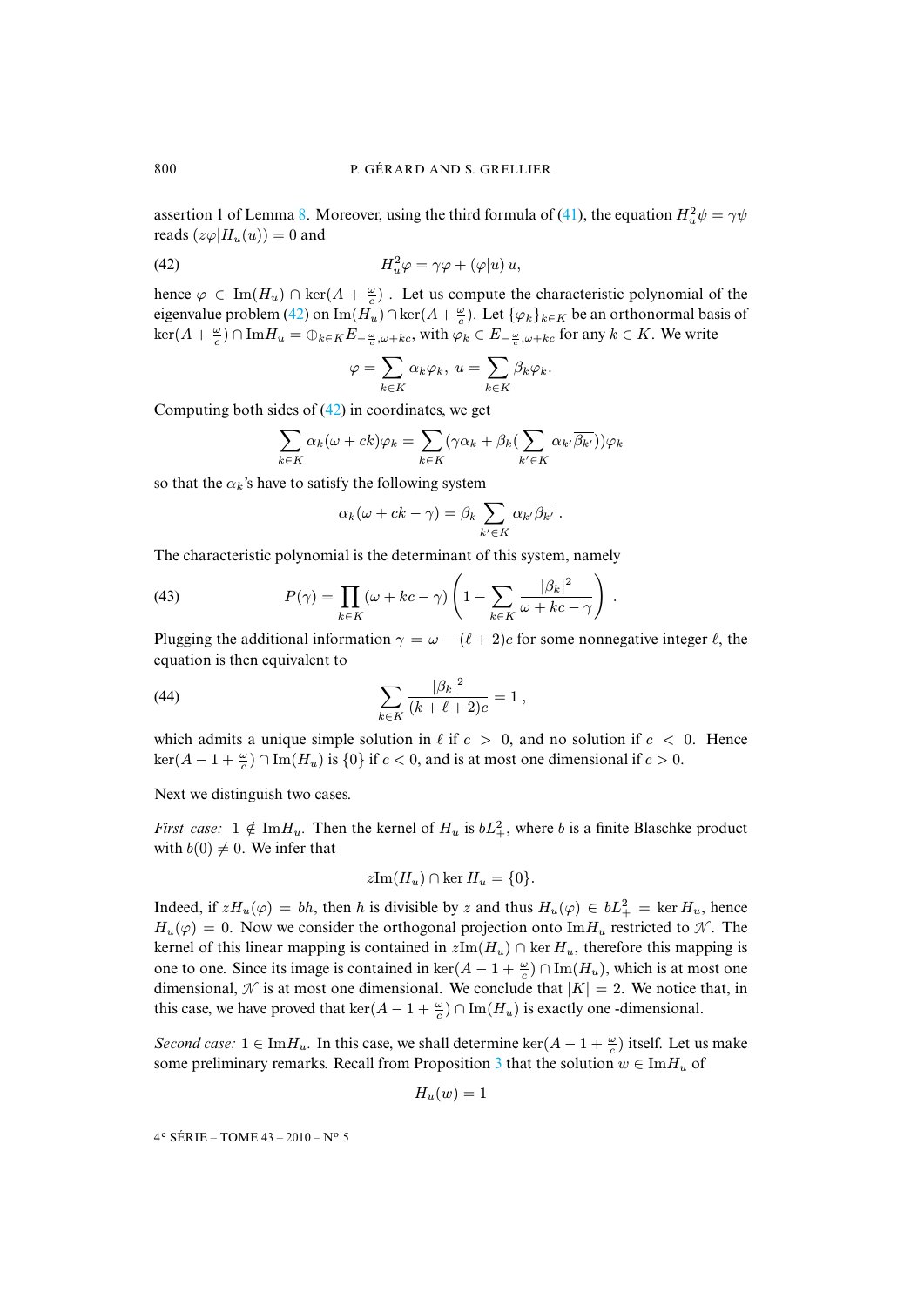satisfies  $zw = Cb$  for some constant C where b is a Blaschke product of degree N, the Beurling generator of ker  $H_u$ . From (3[9\),](#page-18-1)

$$
A(w) + \frac{\omega}{c}w = 0
$$

or, since  $\overline{u}w$  is holomorphic by Lemma 2,

$$
Dw + \frac{\omega}{c}w = \frac{1}{c}|u|^2w , Db + \left(\frac{\omega}{c} - 1\right)b = \frac{1}{c}|u|^2b
$$

whence, again by Rouché's theorem,

$$
(45) \t\t Q = (N-1)c + \omega.
$$

Observe that the above equation on  $b$  means that

$$
b \in \ker(A - 1 + \frac{\omega}{c}) \; .
$$

Moreover,  $\ker(A - 1 + \frac{\omega}{c}) \cap \ker H_u$  consists of functions *bh* satisfying

$$
D(bh) - \frac{1}{c}|u|^2bh + \left(\frac{\omega}{c} - 1\right)bh = 0,
$$

or  $Dh = 0$ . Hence

$$
\ker(A-1+\frac{\omega}{c})\cap\ker H_u=\mathbb{C}b.
$$

It remains to describe ker $(A - 1 + \frac{\omega}{c}) \cap \text{Im}(H_u)$  $(A - 1 + \frac{\omega}{c}) \cap \text{Im}(H_u)$  $(A - 1 + \frac{\omega}{c}) \cap \text{Im}(H_u)$ . We already know that this space is  $\{0\}$  if  $c < 0$ . To study the case  $c > 0$ , we return to Equation (42). We observe that  $\varphi = w$  is a solution of this equation with  $\gamma = 0$ , since  $H_u^2(w) = u = (w|u)u$ . Moreover, the characteristic polynomial  $P(\gamma)$  given by (43) admits a unique zero in the interval  $(-\infty, \min_{k \in K} (\omega + kc)).$ Since this interval contains all the values  $\omega - (\ell + 2)c$ ,  $\ell = 0, 1, \dots$ , and 0 — indeed  $\omega + kc, k \in K$ , is an eigenvalue of  $H_u^2$  on  $\text{Im}(H_u)$ , hence is positive — we conclude that

$$
\ker(A-1+\frac{\omega}{c})\cap \operatorname{Im}(H_u)=\{0\}.
$$

Therefore ker( $A - 1 + \frac{\omega}{c}$ ) =  $\mathbb{C}b$ , so that  $\mathcal N$  is at most one dimensional and  $|K| = 2$ .

We can finally write

$$
\ker\left(A+\frac{\omega}{c}\right) \cap \mathrm{Im}H_u = E_{-\frac{\omega}{c}, \omega + jc} \oplus E_{-\frac{\omega}{c}, \omega + kc}
$$

with  $0 \leq k \leq j$ .

As a final step, we are going to get a contradiction implied by this two-dimensionality.

We first consider the case when  $1 \in \text{Im}(H_u)$ . Let us apply the Cayley-Hamilton theorem to  $H_u^2$  on the two-dimensional space ker( $A + \frac{\omega}{c}$ ). We obtain

$$
H_u^4(u) - (2\omega + (j + k)c)H_u^2(u) + (\omega + jc)(\omega + kc)u = 0.
$$

Since  $1 \in \text{Im}(H_u)$ , this implies

$$
H_u^4(1) - (2\omega + (j + k)c)H_u^2(1) + (\omega + jc)(\omega + kc) = 0,
$$

and, taking the scalar product with 1,

$$
J_4 - (2\omega + (j+k)c)Q + (\omega + jc)(\omega + kc) = 0.
$$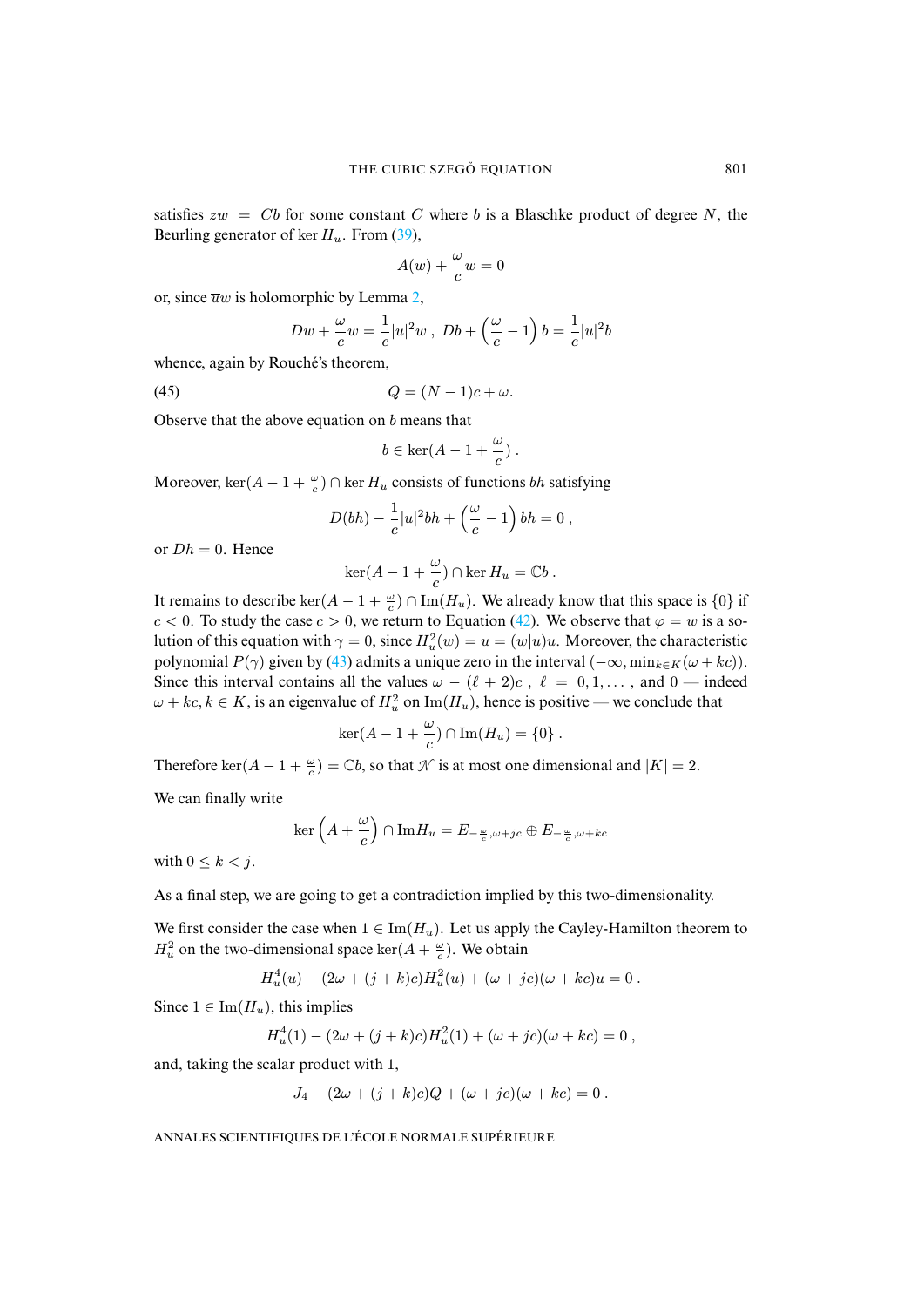Using that  $Q = (N - 1)c + \omega$  by (45), we get

$$
J_4 - Q^2 = (2\omega + (j + k)c - (N - 1)c - \omega)((N - 1)c + \omega) - (\omega + jc)(\omega + kc)
$$
  
=  $-c^2(N - 1 + jk) < 0$ .

This fact is in contradiction with the Cauchy-Schwarz inequality,

$$
Q^{2} = |(H_{u}^{2}(1)|1)|^{2} \leq ||H_{u}^{2}(1)||^{2} = (H_{u}^{4}(1)|1) = J_{4}.
$$

It remains to consider the case  $1 \notin \text{Im}(H_u)$ . Again, we are going to contradict the Cauchy-Schwarz inequality. First, we use the Cayley-Hamilton theorem as before,

$$
H_u^4(1) - (2\omega + (j + k)c)H_u^2(1) + (\omega + jc)(\omega + kc)P_u(1) = 0,
$$

which yields to

$$
J_4 - (2\omega + (j + k)c)Q + (\omega + jc)(\omega + kc)(1 - S) = 0
$$

and

(46) 
$$
J_4(1-S) - Q^2 = -\frac{(J_4 - Q(\omega + ic))(J_4 - Q(\omega + kc))}{(\omega + jc)(\omega + kc)}.
$$

The Cauchy–Schwarz inequality

<span id="page-42-0"></span>
$$
Q^{2} = |(H_{u}^{2}(1)|P_{u}(1))|^{2} \leq ||H_{u}^{2}(1)||^{2}||P_{u}(1)||^{2} = J_{4}(1-S)
$$

implies that the left hand side of (46) is nonnegative. Therefore, remembering that  $\omega + jc$ and  $\omega + kc$  are positive as eigenvalues of  $H_u^2$  on  $\text{Im}(H_u)$ , we shall obtain a contradiction if we show that

$$
(47) \t\t\t J_4 > Q(\omega + jc).
$$

Let us prove (47). Recall that  $c > 0$ , since  $Q = Nc$ . Apply Lemma 11. If  $\gamma > 0$  is an eigenvalue of  $H^2_u$ , either  $\gamma = \omega + \ell c$  with  $\ell \ge 0$ , and  $E_{-\frac{\omega}{c},\gamma} \ne \{0\}$ , and this implies  $\ell \in \{j,k\}$ ; or  $\gamma = \omega - (\ell + 2)c, \ell \ge 0$ , and  $E_{1-\frac{\omega}{c}, \gamma} \neq \{0\}$ . In this case, we have already seen that  $\ker(A - 1 + \frac{\omega}{c}) \cap \text{Im}(H_u)$  is one dimensional, which means that  $\ell$  is uniquely determined and  $E_{1-\frac{\omega}{c},\gamma}$  is one-dimensional. We infer the following decomposition, where all the spaces  $E_{\lambda,\gamma}$  are one–dimensional,

$$
\text{Im}(H_u) = E_1 \oplus E_2 \oplus E_3 ,
$$
  
\n
$$
E_1 = \oplus_{j'=0}^{j} E_{-\frac{\omega}{c} - j', \omega + jc} ,
$$
  
\n
$$
E_2 = \oplus_{k'=0}^{k} E_{-\frac{\omega}{c} - k', \omega + kc} ,
$$
  
\n
$$
E_3 = \oplus_{\ell'=0}^{\ell} E_{1-\frac{\omega}{c} + \ell', \omega - (\ell+2)c}
$$

.

Consequently,  $N = j + k + \ell + 3$  and

$$
\text{Tr}(H_u^2) = (j+1)(\omega + jc) + (k+1)(\omega + kc) + (\ell+1)(\omega - (\ell+2)c)
$$
  
=  $N\omega + c[j(j+1) + k(k+1) - (\ell+1)(\ell+2)].$ 

On the other hand,  $\text{Tr}(H_u^2) = M + Q = M + Nc$ , and, taking the scalar product of u with both sides of the soliton Equation (37), we have,

$$
M + \frac{\omega}{c}Q = \frac{1}{c}(2J_4 - Q^2).
$$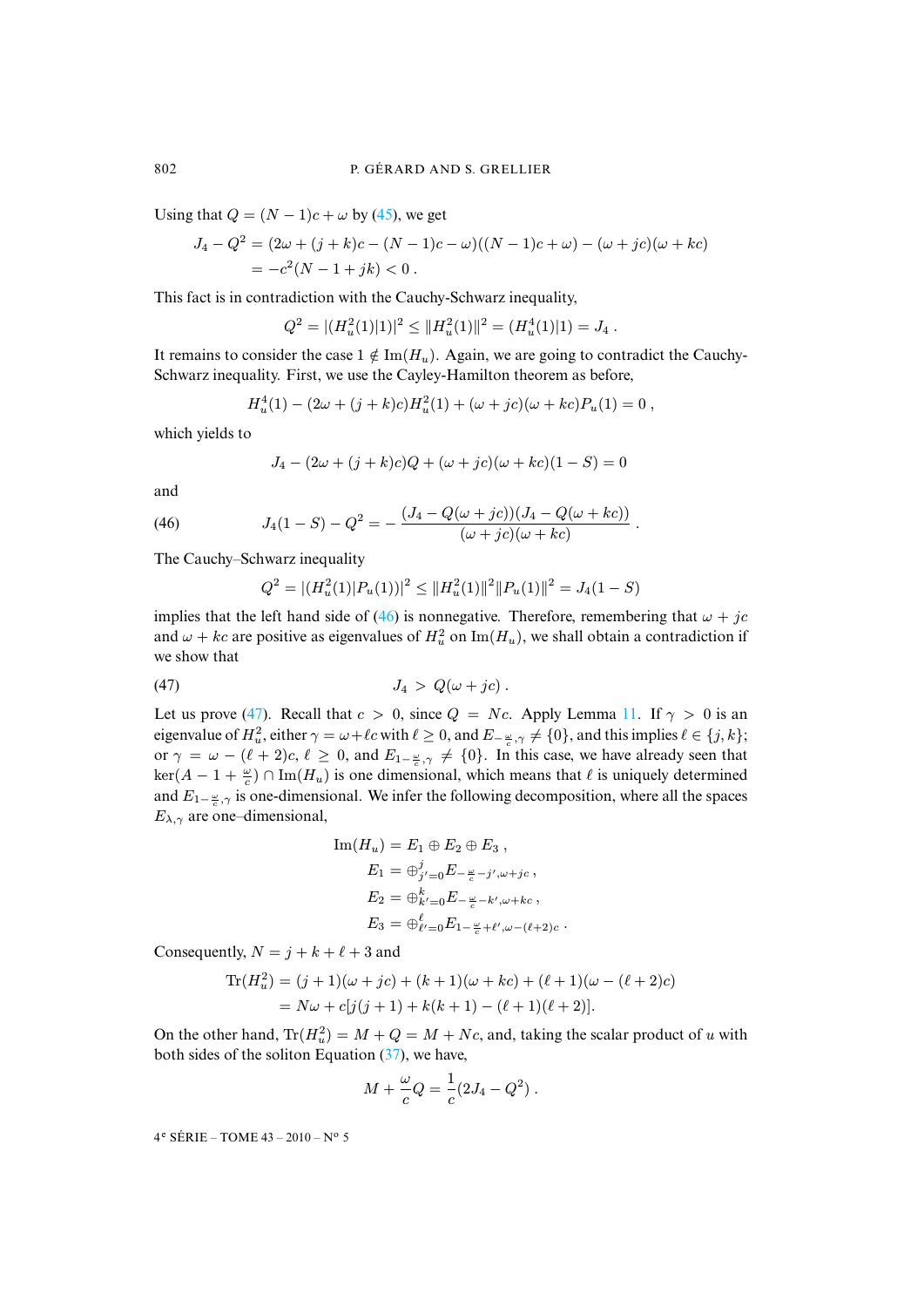Using the identity  $Q = Nc$ , we infer

$$
2J_4 = Mc + N\omega c + N^2 c^2
$$

,

and, using the above expression of M provided by the trace of  $H_u^2$ ,

$$
2J_4 = 2N\omega c + c^2(N^2 + j(j+1) + k(k+1) - (\ell+1)(\ell+2) - N).
$$

Consequently,

$$
2(J_4 - Q(\omega + jc)) = 2J_4 - 2N\omega c - 2Njc^2
$$
  
=  $c^2(N^2 + j(j+1) + k(k+1) - (\ell+1)(\ell+2) - N(2j+1))$   
=  $2c^2(k+1)(k+\ell+2) > 0$ 

as can be shown by a straightforward calculation. This proves (47) and yields the contradiction, completing the proof of Theorem 9.1.  $\Box$ 

#### **10. Appendices**

#### **10.1. Appe[ndi](#page-2-0)x 1: A necessary condition for regular wellposedness**

In this appendix, we extend the notion of regular wellposedness defined in  $[10]$  to the case of nonlinear Schrödinger equations with a general operator  $G$ , and we prove a weak version of estimate (2) in this general case, in the spirit of Burq–Gérard–Tzvetkov [6], Remark 2.12, p. 205.

Let M be a smooth manifold endowed with a smooth Lebesgue density  $\mu$ , and let G be an essentially selfadjoint differential operator of order m on  $L^2(M,\mu)$ . For  $s \geq 0$ , we denote by  $H_G^s(M)$  the domain of  $|G|^{s/m}$ , and we assume that there exists  $s_0$  such that, for  $s \geq s_0$ ,  $H_G^s(M)$  is an algebra, with the tame estimate

(48) 
$$
||uv||_{H_G^s} \leq C(||u||_{H_G^{s_0}} ||v||_{H_G^s} + ||u||_{H_G^s} ||v||_{H_G^{s_0}}).
$$

<span id="page-43-0"></span>Notice that this is the case for instance if G is the Grushin operator  $\partial_x^2 + x^2 \partial_y^2$  on  $\mathbb{R}^2$ considered in the introduction, due to subelliptic estimates for G. We now consider the cubic nonlinear Schrödinger equation for G,

(49) 
$$
i\partial_t u + Gu = |u|^2 u.
$$

The following definition is borrowed from Section 2 of [10].

**DEFINITION 4.** – Let  $s \geq 0$ . We shall say t[hat](#page-43-0) Equation (49) is regularly wellposed on  $H^s_G(M)$  if, for every bounded open subset B of  $H^s_G(M)$ , there exist  $T > 0$  and a Banach space  $X_T$  continuously contained in  $C([-T, T], H_G^s(M))$ , such that:

- 1. *For every Cauchy data*  $u_0 \in B$ *, Equation* (49) *has a unique solution*  $u \in X_T$  *such that*  $u(0) = u_0$ .
- 2. If  $u_0 \in H_G^{\sigma}(M)$  for some  $\sigma > s$ , then  $u \in C([-T, T], H_G^{\sigma}(M))$ .
- 3. *The map*

$$
u_0 \in B \mapsto u \in X_T
$$

*is smooth.*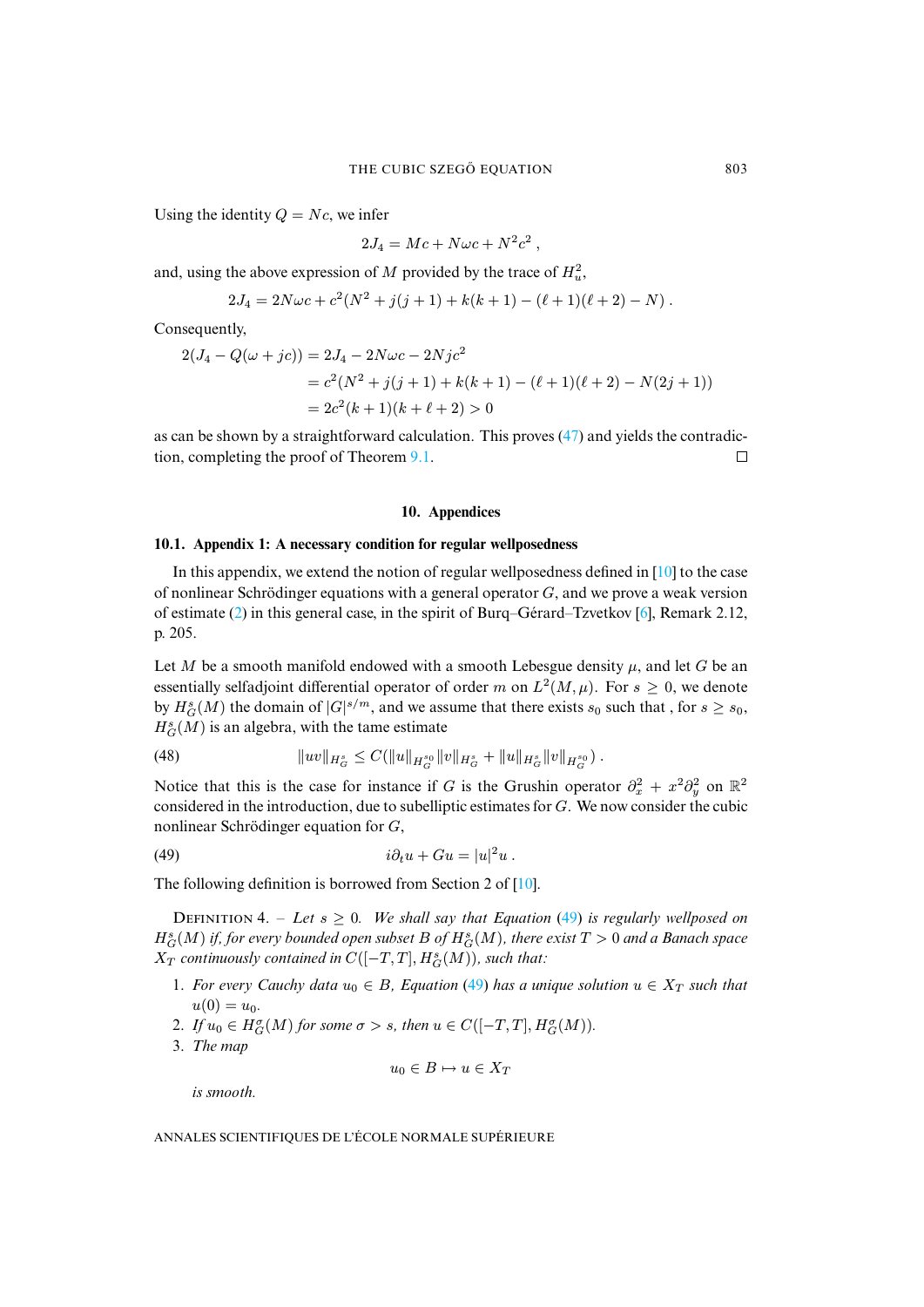In view of the tame estimate (48), a standard fixed point argument applied to the Duhamel formulation

$$
u(t) = e^{itG}u_0 - i \int_0^t e^{i(t-\tau)G} (|u(\tau)|^2 u(\tau)) d\tau
$$

<span id="page-44-0"></span>easily shows that (49) is reg[ular](#page-43-0)ly wellposed on  $H_G^s(M)$  for  $s \geq s_0$ , with  $X_T = C([-T, T], H_G^s(M))$ . The main result of this appendix is

PROPOSITION 10. – If Equation (49) is regularly wellposed on  $H^s_G(M)$  for some  $s \geq 0$ , *then, for every*  $r > s$ *,* 

$$
\|e^{itG}f\|_{L^4([0,1]\times M)} \leq C_r \|f\|_{H_G^{r/2}(M)}.
$$

*Proof.* – Let *B* be a small neighborhood of 0 in  $H_G^s(M)$  and *T* be the corresponding time given by regular wellposedness. Combining the propagation of regularity contained in the definition of regular wellposedness with the existence of smooth solutions obtained above by iterating the Duhamel formula, one easily proves that the third differential at 0 of the flow map

$$
\Phi_T: u_0 \in H^s_G(M) \mapsto u(T) \in H^s_G(M)
$$

acting on  $f \in H_G^{\sigma}(M)$  for  $\sigma > \max(s_0, s)$ , is necessarily given by the following first iteration of the Duhamel formula,

$$
D^3 \Phi_T(0)(f, f, f) = -6i \int_0^T e^{i(T-t)G} (|e^{itG} f|^2 e^{itG} f) dt.
$$

We now compute the scalar product of both members of the above identity with  $e^{i T G} f$ , and we use the assumed continuity of the trilinear map  $D^3 \Phi_T(0)$  from  $(H_G^s)^3$  to  $H_G^s$ . This yields

$$
\|e^{itG}f\|_{L^4([0,T]\times M)}^4 \leq C \|f\|_{H_G^s}^3 \|f\|_{H_G^{-s}} ,
$$

where  $H_G^{-s}$  is the dual of  $H_G^s$ . Assume first that f is spectrally supported, namely that

$$
f = \mathbf{1}_{[N,2N]}(|G|^{1/m})f
$$

for some dyadic number  $N$ . Then

$$
||f||_{H_G^{\pm s}} \simeq N^{\pm s} ||f||_{L^2}
$$

and we infer

$$
\|e^{itG}f\|_{L^4([0,T]\times M)} \leq C N^{s/2} \|f\|_{L^2}.
$$

The claimed estimate for a general function  $f$  follows from expanding  $f$  into dyadic blocks  $f_N$ , and using the trivial geometric estimate

(50) 
$$
\sum_{N} N^{s/2} \|f_{N}\|_{L^{2}} \leq C_{r} \|f\|_{H_{G}^{r/2}}
$$

for every  $r > s$ .

REMARK 4. – It is likely that the estimate of Proposition 10 can be strengthened to  $r = s$ *by replacing estimate* (50) *by some kind of Littlewood-Paley estimate for operator* G*, but we shall not elaborate on this, since it does not change our discussion of the critical regularity threshold.*

 $\Box$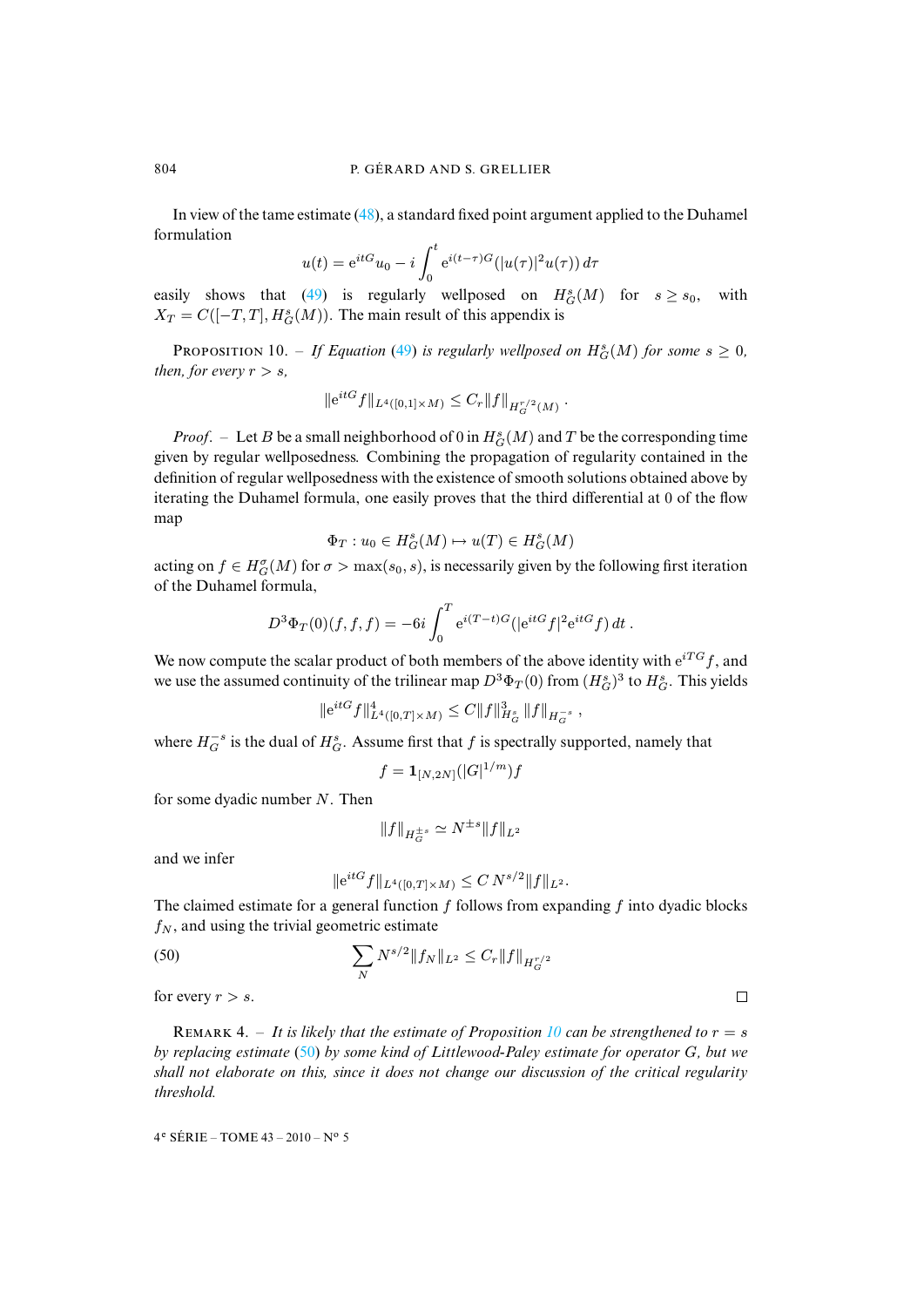#### **10.2. Appendix 2: The Brezis-Gallouët estimate**

We recall a simple proof of the estimate

$$
||u||_{L^{\infty}} \leq C_s ||u||_{H^{1/2}} \left[ \log \left( 2 + \frac{||u||_{H^s}}{||u||_{H^{1/2}}} \right) \right]^{\frac{1}{2}}
$$

.

By Fourier expansion, one has, for any  $N \in \mathbb{N}$ 

$$
||u||_{L^{\infty}} \leq \sum | \hat{u}(k) |
$$
  
= 
$$
\sum_{|k| \leq N} (1+|k|)^{1/2} \frac{|\hat{u}(k)|}{(1+|k|)^{1/2}} + \sum_{|k| \geq N+1} (1+|k|)^{s} \frac{|\hat{u}(k)|}{(1+|k|)^{s}}
$$
  

$$
\leq ||u||_{H^{1/2}} \times \left(\sum_{|k| \leq N} \frac{1}{1+|k|}\right)^{1/2} + ||u||_{H^{s}} \times \left(\sum_{|k| \geq N+1} \frac{1}{(1+|k|)^{2s}}\right)^{1/2}
$$
  

$$
\leq C \left(||u||_{H^{1/2}} \log(N+1)^{1/2} + ||u||_{H^{s}} N^{-s+1/2}\right).
$$

The result follows by taking the minimum over N.

#### **10.3. Appendix 3: A Trudinger-type estimate.**

Let us prove the estimate

(51) 
$$
\forall p < \infty, \|u\|_{L^p} \leq C \sqrt{p} \|u\|_{H^{1/2}}.
$$

It follows from a Marcinkiewicz type argument. Assume  $||u||_{H^{1/2}} = 1$ . Write, for any  $p > 2$ ,

<span id="page-45-0"></span>
$$
||u||_{L^{p}}^{p} = p \int_{0}^{\infty} t^{p-1} \sigma(\{x, |u(x)| \ge t\}) dt
$$

and decompose  $u = u_{\geq \lambda} + u_{\leq \lambda}$  where  $u_{\leq \lambda} = \sum_{|k| \leq \lambda} \hat{u}(k) e^{ik\theta}$ . Choose  $\lambda = \lambda_t$  so that  $||u<sub>≤</sub>||<sub>∞</sub> ≤ t/2$ . More precisely, since

$$
||u_{< \lambda}||_{\infty} \le \sum_{|k| \le \lambda} |\hat{u}(k)|
$$
  
\$\le \left( \sum\_{|k| \le \lambda} (|k|^2 + 1)^{1/2} |\hat{u}(k)|^2 \right)^{1/2} \times [\log(\lambda + 1)]^{1/2}\$  
\$\le ||u||\_{H^{1/2}} [\log(\lambda + 1)]^{1/2} = c [\log(\lambda + 1)]^{1/2}\$,

we can choose  $\lambda$  so that  $c[\log(\lambda + 1)]^{1/2} = \frac{t}{2}$ . With this choice, we get

$$
||u||_{L^{p}}^{p} \leq p \int_{0}^{\infty} t^{p-1} \sigma(\{x, |u_{>\lambda_{t}}(x)| \geq t/2\}) dt
$$
  
\n
$$
\leq p \int_{0}^{\infty} t^{p-3} ||u_{>\lambda_{t}}||_{2}^{2} dt \leq p \int_{0}^{\infty} t^{p-3} \sum_{|k| \geq \lambda_{t}} |\hat{u}(k)|^{2} dt
$$
  
\n
$$
\leq p \sum_{k} \left( \int_{0}^{2 \log(|k|+1)^{1/2}} t^{p-3} dt \right) |\hat{u}(k)|^{2}
$$
  
\n
$$
\leq \frac{p}{p-2} \sum_{k} (\log(|k|+1))^{(p-2)/2} |\hat{u}(k)|^{2}.
$$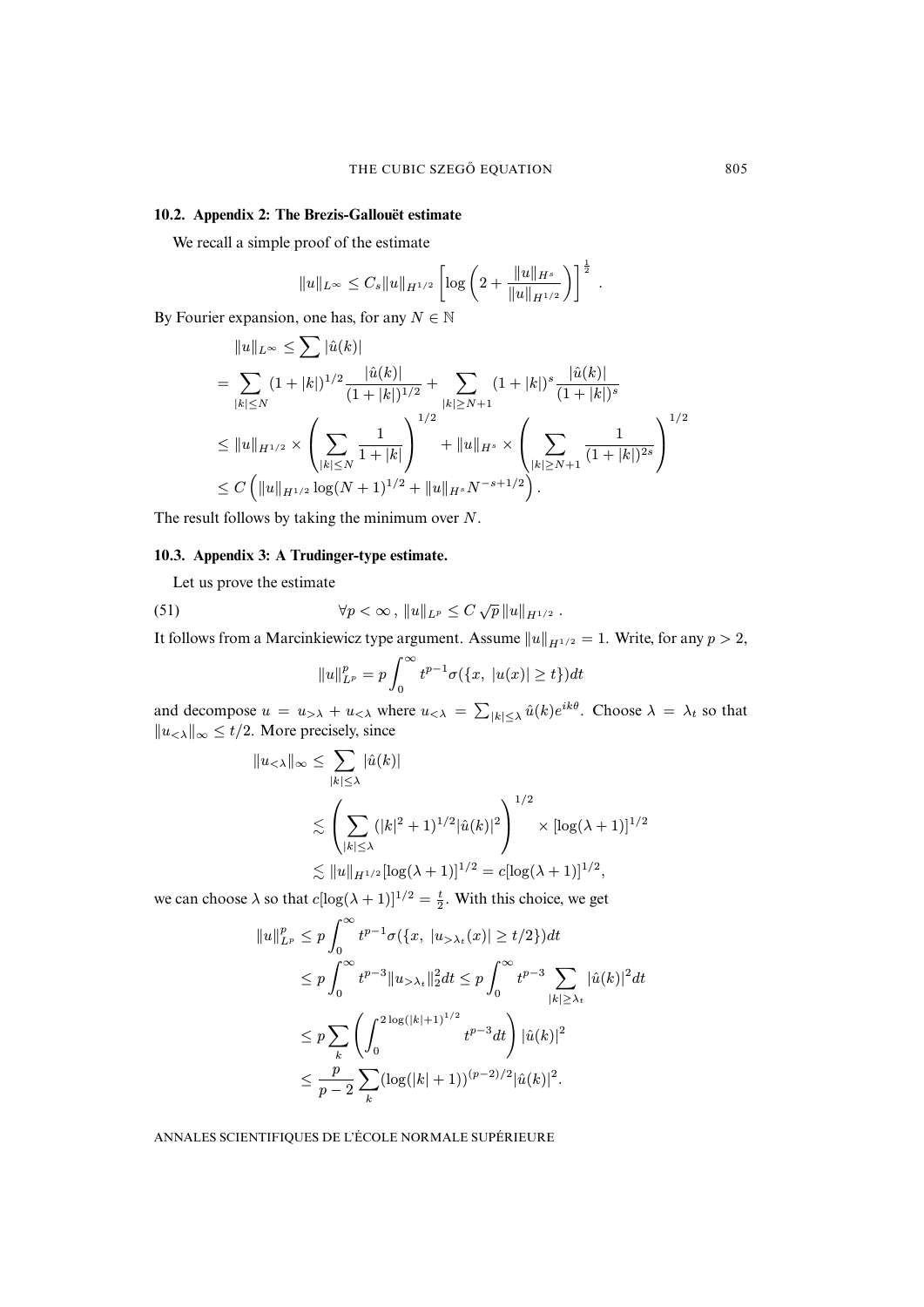Eventually, we use that  $(\log(|k|+1))^{\ell} \lesssim \ell!(|k|+1) \lesssim \ell^{\ell}(|k|^2+1)^{1/2}$ . It gives the expected constant proportional to  $p^{1/2}$  in (51).

# **10.4. Appendix [4: A](#page-49-17)n elementary proof of the Kronecker Theorem.**

Let  $u \in BMO_+({\mathbb{S}}^1)$  so that the Hankel operator  $H_u$  is well defined as a bounded operator on  $L^2_+(\mathbb{S}^1)$  (see [17]). Since  $H_u$  is  $\mathbb C$  -antilinear, the range of  $H_u$  is a complex vector space.

PROPOSITION 11. – *The function u belongs to*  $\mathcal{M}(N)$  *if and only if the Hankel operator* H<sup>u</sup> *has (complex) rank* N*. Moreover, if*

$$
B(z) = \prod_{j=1}^{N} (1 - p_j z)
$$

*is the denominator of u, the image of*  $H_u$  *is the vector space generated by* 

$$
\frac{1}{(1 - pz)^m}
$$

*for*  $0 < |p| < 1, 1 \le m \le m_p$ *, or of the form* 

$$
z^m, 0 \le m \le m_0 - 1
$$

*where*  $m_p$  *is the number of occurrences of* p *in the list*  $p_1, \ldots, p_N$ *.* 

*Proof*. – The proof is based on the following two observations.

i) If  $u \in \mathcal{M}(N)$ , then  $rk(H_u) \leq N$ .

ii) If  $rk(H_u) = N$ , then  $u \in \mathcal{M}(N)$ .

Let us first prove i). If  $u \in \mathcal{M}(N)$ , then one can write u as a linear combination of functions of the form

$$
\frac{1}{(1 - pz)^m}
$$

for  $0 < |p| < 1, 1 \le m \le m_p$ , or of the form

$$
z^m, 0 \le m \le m_0 - 1
$$

which we shall associate to  $p = 0$ , with the following degree condition.

$$
\sum_p m_p = N \; .
$$

Indeed, either the denominator of  $u$  is of degree  $N$ , and this corresponds to the fact that all the p's are different from 0, and the above identity reflects the degree of the denominator; or the denominator has degree  $\lt N$ , and then the numerator should be of degree exactly  $N-1$ ; therefore the decomposition of  $u$  into elementary fractions involves a polynomial function of degree  $m_0 - 1 \ge 0$ , and the above identity reflects the degree of the numerator +1. Now we recall that

$$
\widehat{H_u(h)}(k) = \sum_{\ell \ge 0} \hat{u}(k+\ell) \overline{\hat{h}(\ell)}.
$$

In view of the decomposition of u, we observe that the sequence  $(\hat{u}(k))_{k\geq 0}$  is a linear combination of the following sequences,

$$
k^{m-1}p^k, 1 \le m \le m_p,
$$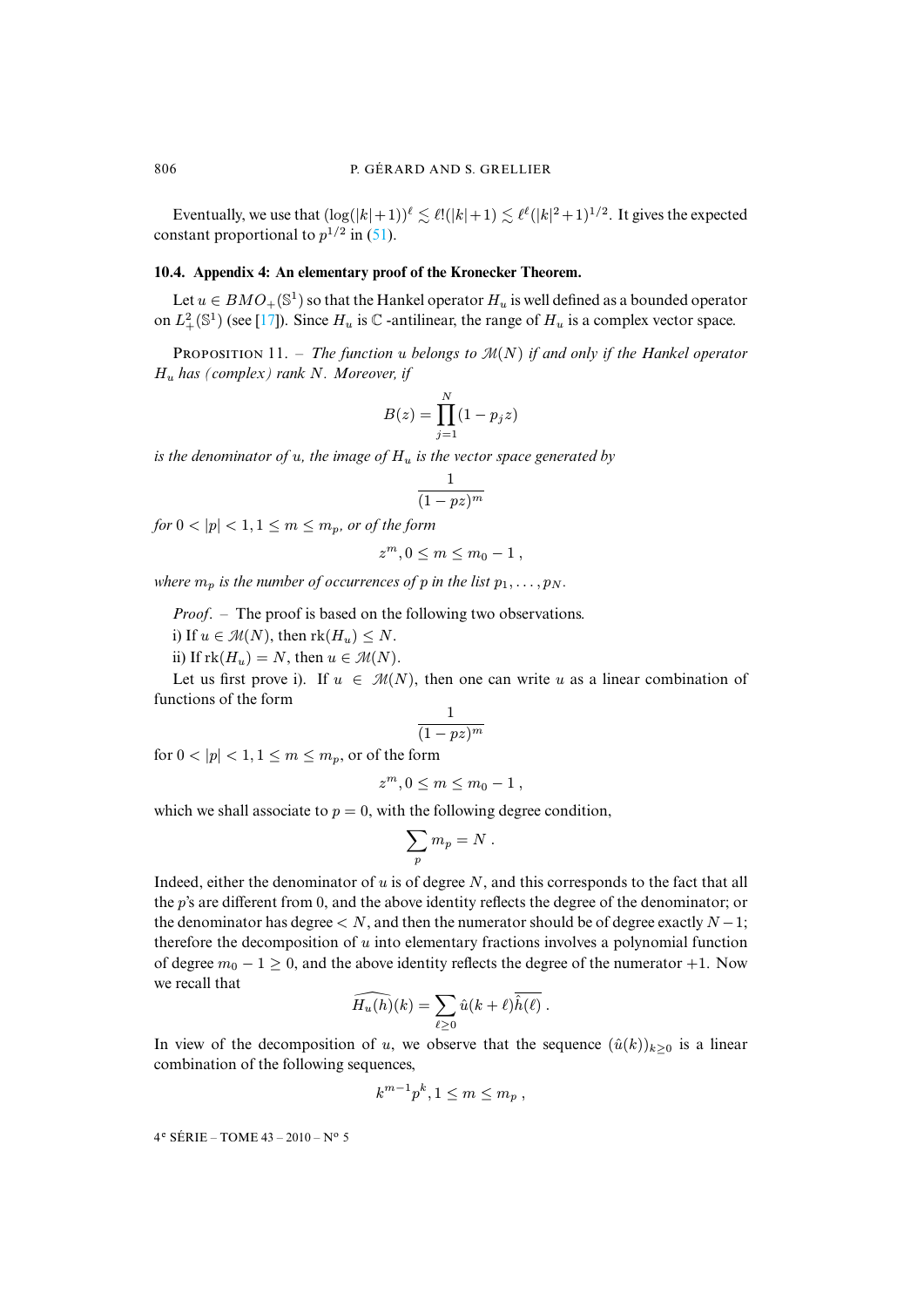for  $p \neq 0$ , and

$$
\delta_{km}, 0 \leq m \leq m_0 - 1 ,
$$

for  $p = 0$ . This implies that all the sequences  $(\tilde{H}_u(h)(k))_{k>0}$  have the same property, and therefore the range of  $H_u$  is included into the space V of linear combinations of

$$
\frac{1}{(1 - pz)^m}, 1 \le m \le m_p, 0 < |p| < 1 \ z^m, 0 \le m \le m_0 - 1.
$$

This implies that  $rk(H_u) \leq N$ .

We now proceed to the proof of property ii). We know that  $H_u$  is a symmetric operator of real rank 2N. Restricting  $H_u$  to its range, which is a complex vector space of dimension N and is the orthogonal of  $Ker(H_u)$  (for both real scalar product and hermitian scalar product), we can find a real orthonormal basis of eigenvectors of  $H_u$ . Moreover, since  $H_u$  is antilinear, we observe that, if  $H_u(v) = \lambda v$ , then  $H_u(iv) = -i\lambda v$ . Therefore we may assume that the above real orthonormal basis of  $\text{Im}(H_u)$  has the special form

$$
v_1, iv_1, v_2, iv_2, \ldots, v_N, iv_N,
$$

and that  $H_u(v_j) = \lambda_j v_j$  with some  $\lambda_j > 0$ . Defining  $w_j := \sqrt{\lambda_j} v_j$ , we obtain the following expression for  $H_u$ ,

$$
H_u(h) = \sum_{j=1}^N (w_j|h)_{L^2} w_j ,
$$

or equivalently,

$$
\hat{u}(k+\ell) = \sum_{j=1}^N \hat{w}_j(k)\hat{w}_j(\ell) ,
$$

for all  $k \ge 0, \ell \ge 0$ . Now the matrix  $(\hat{w}_j(\ell))_{1 \le j \le N, 0 \le \ell \le N}$  has rank at most N, therefore there exists  $(c_0, c_1, \ldots, c_N) \neq (0, \ldots, 0)$  in  $\mathbb{C}^{N+1}$  such that

$$
\sum_{\ell=0}^N c_\ell\,\hat{w}_j(\ell)=0
$$

for every  $j = 1, \ldots, N$ . This implies that

$$
\sum_{\ell=0}^N c_\ell \,\hat{u}(k+\ell) = 0 \;,
$$

for every  $k \geq 0$ . We then introduce the polynomial

$$
P(X) = \sum_{\ell=0}^{N} c_{\ell} X^{\ell} .
$$

Let

$$
\mathcal{P} = \{p \in \mathbb{C}, P(p) = 0\}
$$

and  $m_p \geq 1$  denotes the multiplicity of  $p \in \mathcal{P}$ . Then the theory of linear recurrent sequences implies that the sequence  $(\hat{u}(k))_{k>0}$  is a linear combination of the following sequences,

$$
k^{m-1}p^k, 1 \le m \le m_p,
$$

for  $p \neq 0$ , and

$$
\delta_{km}, 0 \leq m \leq m_0 - 1 ,
$$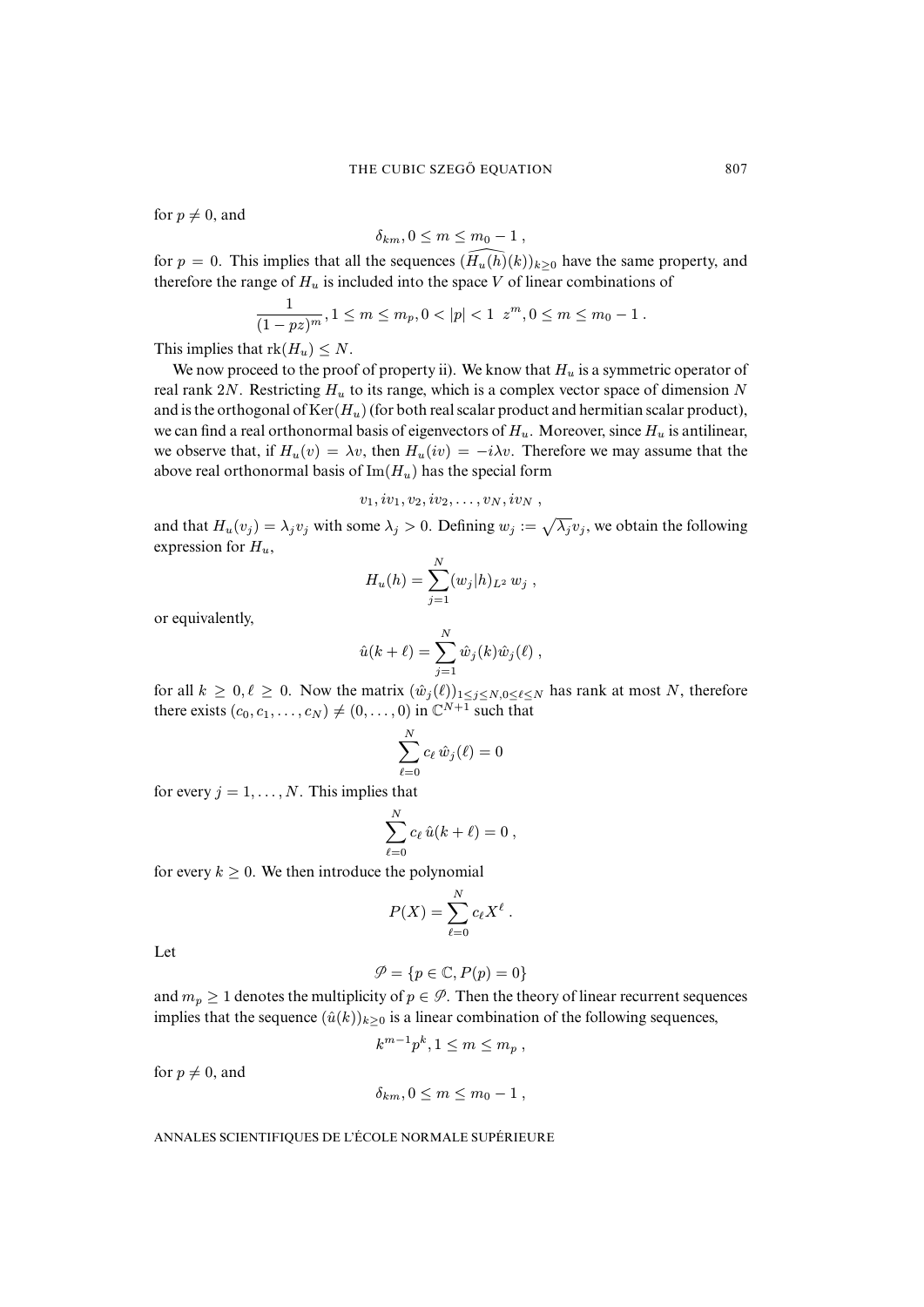for  $p = 0$ . In other words, u is a linear combination of the following functions,

$$
\frac{1}{(1-pz)^m}, 1 \le m \le m_p, 0 < |p| < 1 \ z^m, 0 \le m \le m_0 - 1.
$$

Since  $\sum_p m_p \leq N$ , this implies that  $u \in \mathcal{M}(N')$  for some  $N' \leq N$ . However, if  $N' < N$ , assertion i) would imply  $rk(H_u) \leq N'$ , which contradicts the assumption. Therefore  $N' = N$ , and ii) is proved.

Finally, in view of ii), i) is strengthened into

i') If  $u \in \mathcal{M}(N)$ , then  $\text{rk}(H_u) = N$ .

Moreover, the inclusion of the range of  $H_u$  into the space V becomes an equality, which is the claim.

 $\Box$ 

This completes the proof.

#### **REFERENCES**

- <span id="page-48-2"></span>[1] V. I. ARNOLD, *Mathematical methods of classical mechanics*, Springer, 1978.
- [\[2\]](http://smf.emath.fr/Publications/AnnalesENS/4_43/html/ens_ann-sc_43_5.html#3) B. BIRNIR, C. E. KENIG, G. PONCE, N. SVANSTEDT, L. VEGA, On the ill-posedness of the IVP for the generalized Korteweg-de Vries and nonlinear Schrödinger equations, *J. London Math. Soc.* **53** (1996), 551–559.
- <span id="page-48-1"></span>[3] H. BREZIS, T. GALLOUËT, Nonlinear Schrödinger evolution equations, *Nonlinear Anal.* **4** (1980), 677–681.
- <span id="page-48-0"></span>[4] N. BURO, P. GÉRARD, N. TZVETKOV, An instability property of the nonlinear Schrödinger equation on S d , *Math. Res. Lett.* **9** (2002), 323–335.
- [5] N. BURQ, P. GÉRARD, N. TZVETKOV, Strichartz inequalities and the nonlinear Schrödinger equation on compact manifolds, *Amer. J. Math.* **126** (2004), 569–605.
- [6] N. BURQ, P. GÉRARD, N. TZVETKOV, Bilinear eigenfunction estimates and the nonlinear Schrödinger equation on surfaces, *Invent. Math.* **159** (2005), 187–223.
- [7] N. BURQ, P. GÉRARD, N. TZVETKOV, Multilinear eigenfunction estimates and global existence for the three dimensional nonlinear Schrödinger equations, *Ann. Sci. École Norm. Sup.* **38** (2005), 255–301.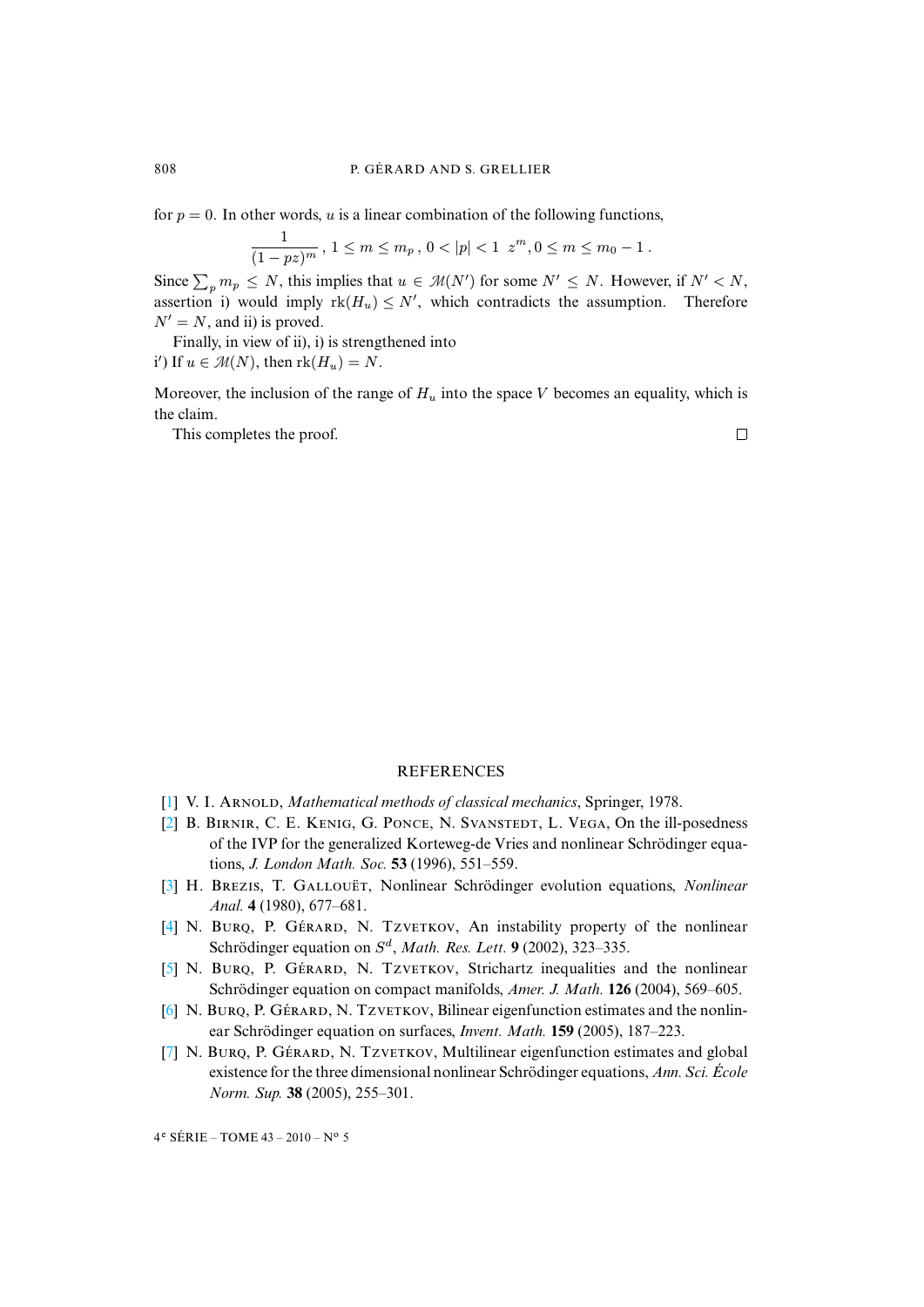- <span id="page-49-6"></span><span id="page-49-3"></span>[8] N. BURQ, P. GÉRARD, N. TZVETKOV, High frequency solutions of the nonlinear [Schrödinger equ](http://arxiv.org/abs/08081742)ation on surfaces, *Quart. Appl. Math.* **68** (2010), 61–71.
- <span id="page-49-0"></span>[\[9\]](http://smf.emath.fr/Publications/AnnalesENS/4_43/html/ens_ann-sc_43_5.html#10) J. COLLIANDER, M. KEEL, G. STAFFILANI, H. TAKAOKA, T. TAO, Weakly turbulent solutions for the cubic defocusing nonlinear Schrödinger equation, preprint arXiv:08081742.
- <span id="page-49-1"></span>[\[10\]](http://smf.emath.fr/Publications/AnnalesENS/4_43/html/ens_ann-sc_43_5.html#11) P. Gérard, Nonlinear Schrödinger equations in inhomogeneous media: wellposedness and illposedness of the Cauchy problem, in *International Congress of Mathematicians. Vol. III*, Eur. Math. Soc., Zürich, 2006, 157–182.
- <span id="page-49-7"></span>[11] P. Gérard, S. Greller, L'équation de Szegő cubique, Séminaire X-EDP, École polytechnique, 2008.
- <span id="page-49-13"></span>[\[12\]](http://smf.emath.fr/Publications/AnnalesENS/4_43/html/ens_ann-sc_43_5.html#14) M. GRILLAKIS, J. SHATAH, W. STRAUSS, Stability theory of solitary waves in the presence of symmetry. II, *J. Funct. Anal.* **94** (1990), 308–348.
- [13] T. K, J. P, *KdV & KAM*, Ergebnisse Math. Grenzg. **45**, Springer, 2003.
- [\[14\]](http://smf.emath.fr/Publications/AnnalesENS/4_43/html/ens_ann-sc_43_5.html#15) L. KRONECKER, Zur Theorie der Elimination einer Variablen aus zwei algebraischen Gleichungen, *Monatsber. königl. preuss. Akad. Wiss.* (1881), 535–600, reprinted in *Mathematische Werke*, vol. 2, 113–192, Chelsea, 1968.
- <span id="page-49-17"></span><span id="page-49-11"></span>[15] S. B. K, *Analysis of Hamiltonian PDEs*, Oxford Lecture Series in Mathematics and its Applications **19**, Oxford Univ. Press, 2000.
- <span id="page-49-2"></span>[\[16\]](http://smf.emath.fr/Publications/AnnalesENS/4_43/html/ens_ann-sc_43_5.html#18) P. D. Lax, Integrals of nonlinear equations of evolution and solitary waves, *Comm. Pure Appl. Math.* **21** (1968), 467–490.
- <span id="page-49-5"></span>[\[17\]](http://smf.emath.fr/Publications/AnnalesENS/4_43/html/ens_ann-sc_43_5.html#19) Z. NEHARI, On bounded bilinear forms, *Ann. of Math.* **65** (1957), 153-162.
- <span id="page-49-10"></span> $[18]$  F. NIER, Bose-Einstein condensates in the lowest Landau level: Hamiltonian dynamics, *Rev. Math. Phys.* **19** (2007), 101–130.
- <span id="page-49-12"></span>[19] N. K. NIKOLSKI, *Operators, functions, and systems: an easy reading. Vol. 1*, Mathematical Surveys and Monographs **92**, Amer. Math. Soc., 2002.
- [20] T. OGAWA, A proof of Trudinger's inequality and its application to nonlinear Schrödinger equations, *Nonlinear Anal.* **14** (1990), 765–769.
- <span id="page-49-4"></span>[\[21\]](http://smf.emath.fr/Publications/AnnalesENS/4_43/html/ens_ann-sc_43_5.html#22) V. V. PELLER, Hankel operators of class  $\mathfrak{S}_p$  and their applications (rational approximation, Gaussian processes, the problem of majorization of operators), *Math. USSR Sb.* **41** (1982), 443–479.
- <span id="page-49-16"></span><span id="page-49-15"></span>[22] V. V. PELLER, *Hankel operators and their applications*, Springer Monographs in Math., Springer, 2003.
- <span id="page-49-9"></span>[23] W. R, *Real and complex analysis*, third ed., McGraw-Hill Book Co., 1987, *Analyse réelle et complexe*, Masson, 1980.
- <span id="page-49-14"></span>[24] N. Tzverkov,  $\hat{A}$  la frontière entre EDP semi- et quasi-linéaires, HDR, Université Paris-Sud Orsay, 2003.
- <span id="page-49-8"></span> $[25]$  M. V. VLADIMIROV, On the solvability of a mixed problem for a nonlinear equation of Schrödinger type, *Sov. Math. Dokl.* **29** (1984), 281–284.
- [26] M. I. WEINSTEIN, Nonlinear Schrödinger equations and sharp interpolation estimates, *Comm. Math. Phys.* **87** (1982/83), 567–576.
- [27] V. I. Yupovich, Non-stationary flow of an ideal incompressible liquid, *USSR Comput. Math. Math. Phys.* **3** (1963), 1407–1456 (english), *Zh. Vuch. Mat.* **3** (1963), 1032– 1066 (russian).